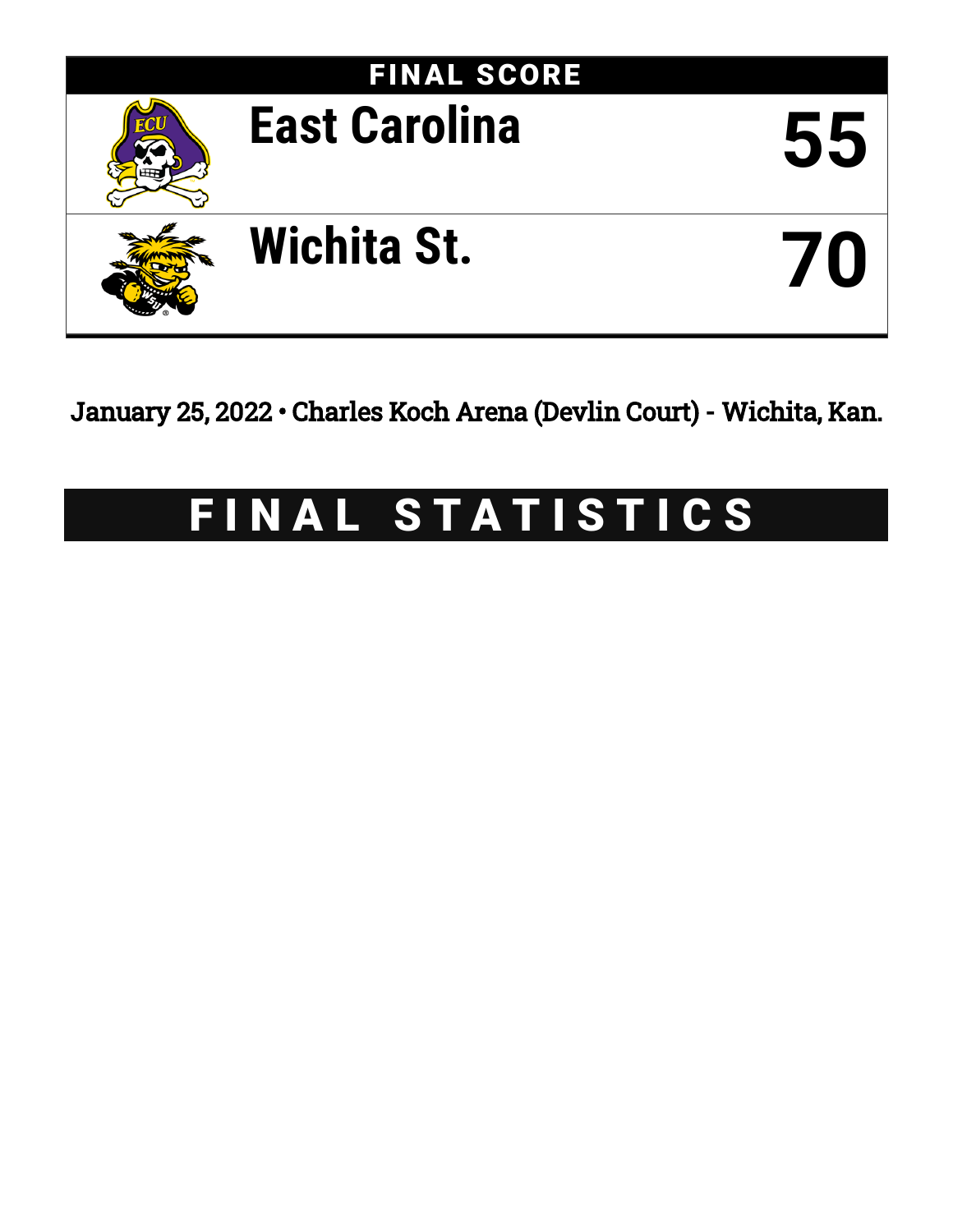### **Official Box Score East Carolina vs Wichita St. Game Totals -- Final Statistics January 25, 2022 at Charles Koch Arena (Devlin Court) - Wichita, Kan.**



# **East Carolina 55**

| No.               | Player                    | S  | <b>Pts</b>    | FG.      | 3FG      | FТ       | 0R       | <b>DR</b>    | TR           | PF            | A  | TO       | Blk      | Stl      | Min | $+/-$ |
|-------------------|---------------------------|----|---------------|----------|----------|----------|----------|--------------|--------------|---------------|----|----------|----------|----------|-----|-------|
| 00                | ROSE, ALEXSIA             | G  | 3             | $0 - 6$  | $0 - 5$  | $3 - 4$  | 2        | 2            | 4            | 2             | 4  | 4        | 0        |          | 32  | $-18$ |
| 01                | THOMPSON, TANIYAH         | G  | 15            | $6 - 20$ | $2-9$    | $1 - 2$  | 2        | 3            | 5            | 0             | 2  | 3        | $\Omega$ | 0        | 33  | $-14$ |
| 11                | JOHNSON, RAVEN            | F  | 3             | $1 - 10$ | $1 - 3$  | $0 - 2$  | 2        | 1            | 3            | 3             | 2  | 2        |          | 1        | 29  | $-13$ |
| 33                | <b>CHAMBERS, TIARA</b>    | F  | 3             | $1 - 1$  | $0 - 0$  | $1 - 2$  | 2        | 4            | 6            | 2             |    | 2        | 0        | 0        | 18  | $-11$ |
| 55                | <b>BENNETT, TYLAR</b>     | С  | 5             | $2 - 5$  | $0 - 0$  | $1 - 2$  | 5        | 2            | 7            | 5             |    | 2        | 3        | 0        | 23  | -3    |
| 03                | <b>JOSEPHS, XIANNA</b>    | F  | $\Omega$      | $0 - 0$  | $0 - 0$  | $0 - 0$  | 0        | 0            | 0            | $\mathcal{P}$ | 0  | $\Omega$ | $\Omega$ | 0        | 3   | $-7$  |
| $12 \overline{ }$ | MOSELEY, MORGAN           | F  | 4             | 1-1      | $1 - 1$  | $1 - 2$  |          | $\Omega$     | 1            | 4             |    | 3        |          | 1        | 15  | 6     |
| 20                | ADAMS, IYCEZ              | F. | $\mathcal{P}$ | $1 - 1$  | $0 - 0$  | $0 - 2$  | 0        | $\mathbf{0}$ | 0            | 1             | 0  | 1        | 0        | 0        | 12  | -6    |
| 21                | ACOX, LAILA               | F  | 2             | $1 - 2$  | $0 - 0$  | $0 - 0$  | 1        | $\Omega$     |              |               | 0  | 0        | 0        | 0        | 2   | $-2$  |
| 31                | <b>FRANKLIN, BRITTANY</b> | С  | $\Omega$      | $0 - 0$  | $0 - 0$  | $0 - 0$  | $\Omega$ | $\Omega$     | $\mathbf{0}$ | $\Omega$      | 0  | $\Omega$ | 0        | $\Omega$ | 4   | $-5$  |
| 35                | <b>GREEN, DA'JA</b>       | G  | 18            | $6 - 13$ | 4-9      | $2 - 2$  | 0        | 1            | 1            | 1             | 2  | 4        | $\Omega$ | 4        | 28  | $-2$  |
|                   | <b>TEAM</b>               |    |               |          |          |          | 5        | 5            | 10           | $\Omega$      |    | 0        |          |          |     |       |
|                   | <b>TOTALS</b>             |    | 55            | 19-59    | $8 - 27$ | $9 - 18$ | 20       | 18           | 38           | 21            | 13 | 21       | 5        |          | 200 |       |

| <b>Shooting By Period</b> |           |          |          |       |          |       |
|---------------------------|-----------|----------|----------|-------|----------|-------|
| Period                    | FG        | FG%      | 3FG      | 3FG%  | FT       | FT%   |
| 1st Qtr                   | $4 - 16$  | 25%      | $3-9$    | 33%   | $3-4$    | 75%   |
| 2nd Qtr                   | $6 - 14$  | 43%      | $3 - 10$ | 30%   | $0-0$    | 0%    |
| 3rd Qtr                   | $3 - 17$  | 18%      | $0 - 5$  | 00%   | $0 - 2$  | 00%   |
| 4th Qtr                   | $6 - 12$  | 50%      | $2 - 3$  | 67%   | $6 - 12$ | 50%   |
| 1st Half                  | $10 - 30$ | 33%      | $6 - 19$ | 32%   | $3 - 4$  | 75%   |
| 2nd Half                  | $9 - 29$  | 31%      | $2 - 8$  | 25%   | $6 - 14$ | 43%   |
| Game                      | 19-59     | $32.2\%$ | $8 - 27$ | 29.6% | $9 - 18$ | 50.0% |

*Deadball Rebounds:* 6,0 *Last FG:* 4th-00:04 *Biggest Run:* 8-0 *Largest lead:* By 7 at 2nd-04:32 *Technical Fouls:* #00 ROSE @ 4th - 04:07;

### **Wichita St. 70**

| No.               | Plaver                   | S  | Pts | FG.      | 3FG      | FT        | ΟR | DR       | TR           | PF            | A        | TO            | Blk           | Stl | Min | $+/-$ |
|-------------------|--------------------------|----|-----|----------|----------|-----------|----|----------|--------------|---------------|----------|---------------|---------------|-----|-----|-------|
| 00                | STRONG, ASIA             | F. | 15  | $6-9$    | 1-3      | $2 - 3$   | 2  | 6        | 8            | 2             | 0        | 6             | 0             | 0   | 28  | 18    |
| 01                | MCCARTY, DJ              | G  | 10  | $2 - 9$  | $0 - 1$  | $6 - 8$   | 0  | 3        | 3            | 0             | 5        | 5             | $\Omega$      | 2   | 36  | 21    |
| 02                | <b>MCCULLY, MARIAH</b>   | G  | 19  | $7 - 13$ | $3-6$    | $2 - 2$   | 5  | 2        |              | 4             | 2        | 2             |               |     | 30  | 21    |
| 20                | DUNCAN, SHAMARYAH        | G  | 0   | $0 - 2$  | $0 - 1$  | $0 - 0$   | 0  | 2        | 2            | 0             |          | 0             | 0             |     | 11  | 8     |
| 35                | ASINDE, JANE             | F. | 21  | $9 - 14$ | $0 - 0$  | $3 - 4$   |    | 4        | 5            | 2             |          | 2             | 2             | 2   | 36  | 8     |
| 04                | <b>BOSCH DURAN, NHUG</b> | G  | 0   | $0 - 2$  | $0 - 2$  | $0 - 0$   | 0  | 0        | $\Omega$     |               | 2        | 1             | 0             | 2   | 21  | $-5$  |
| 05                | PLATONOVA, TANYA         | G  | 0   | $0 - 0$  | $0 - 0$  | $0 - 0$   | 0  | 0        | 0            | 0             | 0        | 0             | 0             | 0   | 2   | -6    |
| $12 \overline{ }$ | <b>BREMAUD, CARLA</b>    | G  |     | $0 - 2$  | $0 - 2$  | $1 - 2$   | 0  | $\Omega$ | $\mathbf{0}$ | $\mathcal{P}$ | 2        | 1             | 0             | 3   | 19  | 6     |
| 13                | ANCIAUX, ELLA            | C  | 0   | $0 - 1$  | $0 - 0$  | $0 - 0$   | 1. | $\Omega$ | 1.           | 0             | 0        | 0             | 0             | 0   | 2   | 3     |
| 24                | <b>COLBERT, TRAJATA</b>  | F. | 4   | $2-6$    | $0 - 0$  | $0 - 0$   | 0  | 3        | 3            | 4             | $\Omega$ | $\mathcal{P}$ | $\mathcal{P}$ | 0   | 13  | 1     |
|                   | <b>TEAM</b>              |    |     |          |          |           | 5  | 2        |              | $\Omega$      |          | 0             |               |     |     |       |
|                   | <b>TOTALS</b>            |    | 70. | 26-58    | $4 - 15$ | $14 - 19$ | 14 | 22       | 36           | 15            | 13       | 19            | 5             | 11  | 200 |       |

#### *Shooting By Period*

| Period   | FG        | FG%   | 3FG     | 3FG%   | FT        | FT%   |
|----------|-----------|-------|---------|--------|-----------|-------|
| 1st Qtr  | $7 - 11$  | 64%   | $0 - 3$ | $00\%$ | $1 - 2$   | 50%   |
| 2nd Qtr  | $5 - 18$  | 28%   | $2 - 6$ | 33%    | $1 - 2$   | 50%   |
| 3rd Qtr  | $6 - 15$  | 40%   | $0 - 3$ | $00\%$ | $6 - 7$   | 86%   |
| 4th Qtr  | $8 - 14$  | 57%   | $2 - 3$ | 67%    | $6 - 8$   | 75%   |
| 1st Half | $12 - 29$ | 41%   | $2 - 9$ | 22%    | $2 - 4$   | 50%   |
| 2nd Half | 14-29     | 48%   | $2-6$   | 33%    | $12 - 15$ | 80%   |
| Game     | 26-58     | 44.8% | 4-15    | 26.7%  | 14-19     | 73.7% |

*Deadball Rebounds:* 5,1 *Last FG:* 4th-00:49 *Biggest Run:* 12-0 *Largest lead:* By 20 at 4th-06:09 *Technical Fouls:* None.

| Game Notes:                                                | <b>Score</b>                                                             | 1st | 2nd | 3rd | 4th | TOT | <b>Points</b>     | ECU | <b>WSU</b> |
|------------------------------------------------------------|--------------------------------------------------------------------------|-----|-----|-----|-----|-----|-------------------|-----|------------|
| Officials: Cameron Inouye, Joseph Vaszily, Karen<br>Preato | ECU                                                                      | 14  | 15  |     | 20  | 55  | In the Paint      | 16  | 40         |
| Attendance: 1075                                           | WSU                                                                      | 15  | 13  | 18  | 24  | 70  | Off Turns         | 19  | 24         |
|                                                            |                                                                          |     |     |     |     |     | 2nd Chance        |     | 15         |
| Start Time: 07:02 PM ET<br>End Time: 08:53 PM ET           | ECU led for 11:58. WSU led for 26:31.                                    |     |     |     |     |     | <b>Fast Break</b> |     |            |
| Game Duration: <b>1:51</b>                                 | Game was tied for 1:28.<br>Bench<br>$A$ and Changes $E$<br>Timon tiod: 2 |     |     |     | 26  |     |                   |     |            |

Game Duration: **1:51** Conference Game;

Times tied: **2** Lead Changes: **5**

| In the Paint | 16             | 40             |
|--------------|----------------|----------------|
| Off Turns    | 19             | 24             |
| 2nd Chance   | 14             | 15             |
| Fast Break   | 5              | 9              |
| Bench        | 26             | 5              |
| Per Poss     | 0.786<br>24/70 | 0.959<br>33/73 |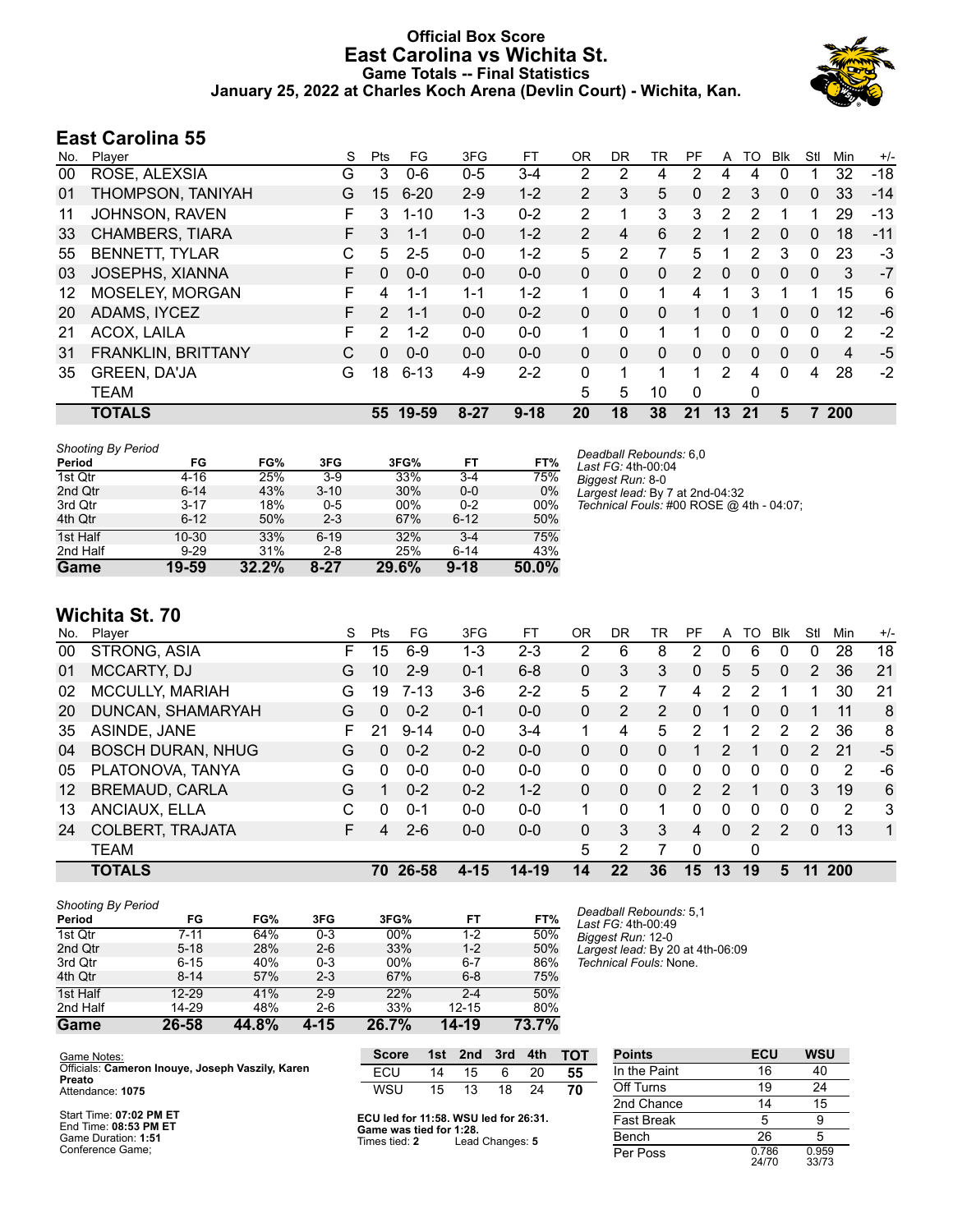#### **Official Box Score East Carolina vs Wichita St. First Half Statistics Only January 25, 2022 at Charles Koch Arena (Devlin Court) - Wichita, Kan.**



# **East Carolina 29**

| No. | Player                    | S  | <b>Pts</b> | <b>FG</b> | 3FG      | <b>FT</b> | <b>OR</b> | <b>DR</b>    | <b>TR</b>      | PF       | A | TO       | <b>Blk</b> | Stl            | <b>Min</b> | $+/-$          |
|-----|---------------------------|----|------------|-----------|----------|-----------|-----------|--------------|----------------|----------|---|----------|------------|----------------|------------|----------------|
| 00  | ROSE, ALEXSIA             | G  | 2          | $0 - 5$   | $0 - 4$  | 2-2       |           | 2            | 3              |          | 3 | 2        | 0          |                | 19         | $\overline{2}$ |
| 01  | THOMPSON, TANIYAH         | G  | 5          | $2 - 8$   | 1-6      | $0-0$     | 1.        | 1            | $\overline{2}$ | 0        | 2 |          | 0          | 0              | 18         | $-3$           |
| 03  | <b>JOSEPHS, XIANNA</b>    | F  | $\Omega$   | $0 - 0$   | $0 - 0$  | $0-0$     | 0         | 0            | $\mathbf{0}$   | $\Omega$ | 0 | 0        | $\Omega$   | 0              | 0          | 0              |
| 11  | <b>JOHNSON, RAVEN</b>     | F  | 3          | $1 - 6$   | $1 - 3$  | $0 - 0$   | 0         | $\mathbf{0}$ | 0              |          |   |          |            | 0              | 10         | $-2$           |
| 12  | MOSELEY, MORGAN           | F  | 0          | $0 - 0$   | $0 - 0$  | $0 - 0$   | 1         | 0            | 1              | 2        | 0 |          |            | 1              | 7          | 8              |
| 20  | ADAMS, IYCEZ              | F. | $\Omega$   | $0 - 0$   | $0 - 0$  | $0 - 0$   | 0         | $\Omega$     | 0              | $\Omega$ | 0 | 1        | $\Omega$   | $\mathbf{0}$   | 4          | -6             |
| 21  | ACOX, LAILA               | F  | $\Omega$   | $0 - 0$   | $0 - 0$  | $0 - 0$   | 0         | $\mathbf{0}$ | $\mathbf{0}$   | $\Omega$ | 0 | 0        | 0          | 0              | 0          | $\mathbf{0}$   |
| 31  | <b>FRANKLIN, BRITTANY</b> | C  | 0          | $0 - 0$   | $0 - 0$  | $0 - 0$   | 0         | 0            | $\mathbf{0}$   | $\Omega$ | 0 | 0        | 0          | 0              | 3          | $-5$           |
| 33  | <b>CHAMBERS, TIARA</b>    | F  | 3          | 1-1       | $0 - 0$  | $1 - 2$   | 1         | 2            | 3              |          |   | 0        | 0          | 0              | 13         | $-4$           |
| 35  | <b>GREEN, DA'JA</b>       | G  | 14         | $5 - 8$   | $4-6$    | $0 - 0$   | 0         | 1            | 1              | $\Omega$ |   | 2        | $\Omega$   | $\overline{2}$ | 13         | 6              |
| 55  | <b>BENNETT, TYLAR</b>     | C  | 2          | $1 - 2$   | $0 - 0$  | $0 - 0$   | 1         | 2            | 3              | 2        | 0 | 2        | 2          | 0              | 13         | 9              |
|     | <b>TEAM</b>               |    | 0          | $0 - 0$   | $0 - 0$  | $0-0$     | 2         | 2            | 4              | $\Omega$ | 0 | $\Omega$ | 0          | 0              | 0          |                |
|     | <b>TOTALS</b>             |    | 29         | $10 - 30$ | $6 - 19$ | $3 - 4$   |           | 10           | 17             |          | 8 | 10       | 4          | 4              | 100        |                |

| <b>Shooting By Period</b><br>Period | FG        | FG%   | 3FG      | 3FG%  | FT       | FT%   |
|-------------------------------------|-----------|-------|----------|-------|----------|-------|
| 1st Qtr                             | 4-16      | 25%   | $3-9$    | 33%   | 3-4      | 75%   |
| 2nd Otr                             | $6 - 14$  | 43%   | $3 - 10$ | 30%   | $0 - 0$  | 0%    |
| 1st Half                            | $10 - 30$ | 33%   | $6-19$   | 32%   | $3-4$    | 75%   |
| Game                                | 19-59     | 32.2% | 8-27     | 29.6% | $9 - 18$ | 50.0% |

*Deadball Rebounds:* 6,0 *Last FG Half:* ECU 2nd-04:32

# **Wichita St. 28**

| No. | Player                   | S  | Pts            | FG        | 3FG     | <b>FT</b> | <b>OR</b> | DR | TR            | PF | A        | TO | <b>B</b> lk | Stl | Min            | $+/-$          |
|-----|--------------------------|----|----------------|-----------|---------|-----------|-----------|----|---------------|----|----------|----|-------------|-----|----------------|----------------|
| 00  | STRONG, ASIA             | F  | 5              | $2 - 4$   | $0 - 1$ | $1 - 2$   |           | 2  | 3             | 0  | 0        | 5  | 0           | 0   | 14             | $-1$           |
| 01  | MCCARTY, DJ              | G  | $\overline{2}$ | $1 - 5$   | $0 - 1$ | $0 - 0$   | 0         |    |               | 0  | 3        | 2  | 0           | 0   | 18             | 5              |
| 02  | <b>MCCULLY, MARIAH</b>   | G  | 8              | $3-6$     | $2 - 4$ | $0 - 0$   |           | 2  | 3             |    | 0        | 2  |             | 0   | 16             | $\overline{2}$ |
| 04  | <b>BOSCH DURAN, NHUG</b> | G  | 0              | $0 - 1$   | $0 - 1$ | $0 - 0$   | 0         | 0  | 0             | 0  | 2        |    | 0           |     | 11             | -8             |
| 05  | PLATONOVA, TANYA         | G  | 0              | $0 - 0$   | $0 - 0$ | $0 - 0$   | 0         | 0  | 0             | 0  | 0        | 0  | 0           | 0   | $\overline{2}$ | -6             |
| 12  | <b>BREMAUD, CARLA</b>    | G  | 0              | $0 - 1$   | $0 - 1$ | $0 - 0$   | 0         | 0  | 0             | 0  | 2        |    | 0           |     | 5              | $-1$           |
| 13  | ANCIAUX, ELLA            | C  | 0              | $0 - 1$   | $0 - 0$ | $0 - 0$   | 1.        | 0  | 1             | 0  | 0        | 0  | $\Omega$    | 0   | 2              | 3              |
| 20  | DUNCAN, SHAMARYAH        | G  | 0              | $0 - 2$   | $0 - 1$ | $0 - 0$   | 0         | 2  | $\mathcal{P}$ | 0  | 1        | 0  | $\Omega$    |     | 8              | 5              |
| 24  | <b>COLBERT, TRAJATA</b>  | F  | 4              | $2 - 3$   | $0 - 0$ | $0 - 0$   | $\Omega$  |    |               | 2  | 0        | 0  | $\Omega$    | 0   | 5              | $-1$           |
| 35  | ASINDE, JANE             | F. | 9              | $4-6$     | $0 - 0$ | $1 - 2$   | $\Omega$  | 3  | 3             | 0  | $\Omega$ |    | 0           |     | 19             | $-3$           |
|     | <b>TEAM</b>              |    | 0              | $0 - 0$   | $0 - 0$ | $0 - 0$   | 4         |    | 5             | 0  | 0        | 0  | $\Omega$    | 0   | 0              |                |
|     | <b>TOTALS</b>            |    | 28             | $12 - 29$ | $2 - 9$ | $2 - 4$   |           | 12 | 19            | 3  | 8        | 12 |             | 4   | 100            |                |

| <b>Shooting By Period</b><br>Period | FG       | FG%   | 3FG     | 3FG%   | FT      | FT%   |
|-------------------------------------|----------|-------|---------|--------|---------|-------|
| 1st Otr                             | 7-11     | 64%   | $0 - 3$ | $00\%$ | $1-2$   | 50%   |
| 2nd Otr                             | $5 - 18$ | 28%   | 2-6     | 33%    | $1 - 2$ | 50%   |
| 1st Half                            | 12-29    | 41%   | $2-9$   | 22%    | $2 - 4$ | 50%   |
| Game                                | 26-58    | 44.8% | 4-15    | 26.7%  | 14-19   | 73.7% |

*Deadball Rebounds:* 5,1 *Last FG Half:* WSU 2nd-01:03

| Game Notes:                                                | <b>Score</b> | 1st | 2nd | 3rd | 4th | <b>TOT</b> | <b>Points from (This Period)</b> | <b>ECU WSU</b> |
|------------------------------------------------------------|--------------|-----|-----|-----|-----|------------|----------------------------------|----------------|
| Officials: Cameron Inouye, Joseph Vaszily, Karen<br>Preato | ECU          | 14  |     |     | 20  | 55         | In the Paint                     |                |
| Attendance: 1075                                           | WSU          | 15  | 13  | 18  | 24  | 70         | Off Turns                        |                |
|                                                            |              |     |     |     |     |            | 2nd Chance                       |                |
| Start Time: 07:02 PM ET<br>End Time: 08:53 PM ET           |              |     |     |     |     |            | <b>Fast Break</b>                |                |
| Game Duration: 1:51                                        |              |     |     |     |     |            | Bench                            |                |

Game Duration: **1:51** Conference Game;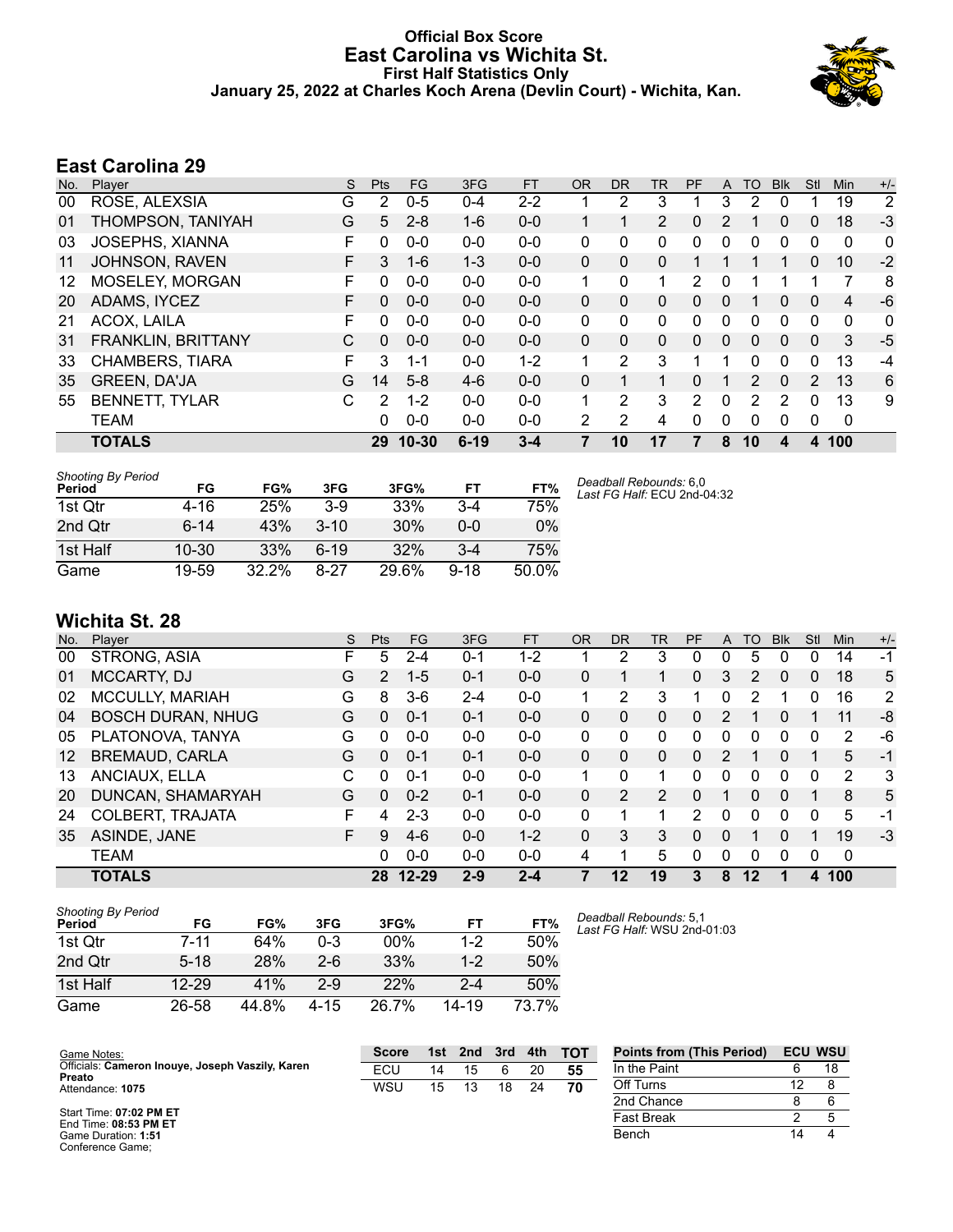#### **Official Box Score East Carolina vs Wichita St. First Quarter Statistics Only January 25, 2022 at Charles Koch Arena (Devlin Court) - Wichita, Kan.**



# **East Carolina 14**

| No. | Player                 | S | <b>Pts</b> | <b>FG</b> | 3FG     | <b>FT</b> | <b>OR</b> | <b>DR</b>    | TR | PF       | $\mathsf{A}$ | TO | <b>Blk</b> | <b>Stl</b>   | Min | $+/-$ |
|-----|------------------------|---|------------|-----------|---------|-----------|-----------|--------------|----|----------|--------------|----|------------|--------------|-----|-------|
| 00  | ROSE, ALEXSIA          | G | 2          | $0 - 2$   | $0 - 1$ | $2 - 2$   |           |              | 2  | 0        |              |    | 0          |              | 9   | 0     |
| 01  | THOMPSON, TANIYAH      | G | 0          | $0 - 4$   | $0 - 3$ | $0 - 0$   | 0         | 0            | 0  | 0        |              | 0  | 0          | $\mathbf{0}$ | 8   | $-5$  |
| 11  | JOHNSON, RAVEN         | F | 3          | $1-5$     | $1 - 2$ | $0 - 0$   | 0         | $\mathbf{0}$ | 0  |          |              |    | 0          | 0            | 8   | 1     |
| 33  | <b>CHAMBERS, TIARA</b> | F | 3          | $1 - 1$   | $0 - 0$ | $1 - 2$   | 1         |              | 2  |          | $\Omega$     | 0  | 0          | $\Omega$     | 7   | $-5$  |
| 55  | <b>BENNETT, TYLAR</b>  | C | $\Omega$   | $0 - 0$   | $0 - 0$ | $0 - 0$   | 1         | $\Omega$     | 1  | 1        | 0            |    | 0          | $\Omega$     | 5   | 4     |
| 03  | JOSEPHS, XIANNA        | F | 0          | $0 - 0$   | $0 - 0$ | $0 - 0$   | 0         | $\mathbf{0}$ | 0  | 0        | $\mathbf{0}$ | 0  | 0          | $\mathbf{0}$ | 0   | 0     |
| 12  | <b>MOSELEY, MORGAN</b> | F | 0          | $0 - 0$   | $0 - 0$ | $0 - 0$   | 1         | 0            | 1  | 1        | 0            | 0  | 1          | 0            | 5   | 4     |
| 20  | ADAMS, IYCEZ           | F | 0          | $0 - 0$   | $0 - 0$ | $0 - 0$   | 0         | $\Omega$     | 0  | 0        | $\Omega$     |    | 0          | $\Omega$     | 2   | $-3$  |
| 21  | ACOX, LAILA            | F | 0          | $0 - 0$   | $0 - 0$ | $0 - 0$   | 0         | $\mathbf{0}$ | 0  | 0        | $\Omega$     | 0  | 0          | $\Omega$     | 0   | 0     |
| 31  | FRANKLIN, BRITTANY     | C | 0          | $0 - 0$   | $0 - 0$ | $0 - 0$   | $\Omega$  | $\Omega$     | 0  | $\Omega$ | $\Omega$     | 0  | 0          | $\Omega$     | 1   | $-2$  |
| 35  | GREEN, DA'JA           | G | 6          | $2 - 4$   | $2 - 3$ | $0 - 0$   | 0         | $\Omega$     | 0  | 0        |              |    | 0          | 1            | 5   | 1     |
|     | <b>TEAM</b>            |   |            |           |         |           |           | 1            | 2  | 0        |              | 0  |            |              |     |       |
|     | <b>TOTALS</b>          |   | 14         | $4 - 16$  | $3 - 9$ | $3 - 4$   | 5         | 3            | 8  | 4        | 4            | 5  |            | 2            | 50  |       |

| <b>Shooting By Period</b><br>Period | FG        | FG%   | 3FG      | 3FG%  | FT       | FT%   | Deadball Rebounds: 6,0 |
|-------------------------------------|-----------|-------|----------|-------|----------|-------|------------------------|
| 1st Qtr                             | 4-16      | 25%   | $3-9$    | 33%   | $3 - 4$  | 75%   |                        |
| 2nd Qtr                             | $6 - 14$  | 43%   | $3 - 10$ | 30%   | $0 - 0$  | 0%    |                        |
| 1st Half                            | 4-16      | 25%   | $3-9$    | 33%   | $3 - 4$  | 75%   |                        |
| 1st Half                            | $10 - 30$ | 33%   | $6 - 19$ | 32%   | $3 - 4$  | 75%   |                        |
| Game                                | 19-59     | 32.2% | $8 - 27$ | 29.6% | $9 - 18$ | 50.0% |                        |

# **Wichita St. 15**

| No. | Player                   | S | Pts      | FG       | 3FG     | <b>FT</b> | <b>OR</b> | DR | TR | PF | A        | TO | <b>Blk</b> | Stl          | Min      | $+/-$        |
|-----|--------------------------|---|----------|----------|---------|-----------|-----------|----|----|----|----------|----|------------|--------------|----------|--------------|
| 00  | STRONG, ASIA             | F | 5        | $2 - 2$  | $0 - 0$ | $1-2$     |           |    | 2  | 0  | 0        | 4  | O          | 0            | 6        | 4            |
| 01  | MCCARTY, DJ              | G | 2        | $1 - 1$  | $0 - 0$ | $0 - 0$   | 0         | 0  | 0  | 0  |          | 0  | 0          | $\mathbf{0}$ | 8        | 7            |
| 02  | <b>MCCULLY, MARIAH</b>   | G | 0        | $0 - 2$  | $0 - 1$ | $0 - 0$   | 0         |    | 1  |    | 0        | 0  |            | 0            | 6        | 4            |
| 20  | DUNCAN, SHAMARYAH        | G | 0        | $0 - 1$  | $0 - 1$ | $0 - 0$   | $\Omega$  |    |    | 0  |          | 0  | $\Omega$   | $\mathbf{0}$ | 5        | 2            |
| 35  | ASINDE, JANE             | F | 4        | $2 - 2$  | $0 - 0$ | $0 - 0$   | 0         |    | 1  | 0  | 0        |    | 0          | $\mathbf{0}$ | 9        | $-1$         |
| 04  | <b>BOSCH DURAN, NHUG</b> | G | $\Omega$ | $0 - 0$  | $0 - 0$ | $0 - 0$   | 0         | 0  | 0  | 0  | 2        |    | 0          |              | 4        | $-3$         |
| 05  | PLATONOVA, TANYA         | G | $\Omega$ | $0 - 0$  | $0 - 0$ | $0 - 0$   | 0         | 0  | 0  | 0  | 0        | 0  | 0          | $\Omega$     | 2        | -6           |
| 12  | <b>BREMAUD, CARLA</b>    | G | $\Omega$ | $0 - 1$  | $0 - 1$ | $0 - 0$   | $\Omega$  | 0  | 0  | 0  |          |    | 0          |              | 5        | $-1$         |
| 13  | ANCIAUX, ELLA            | С | U        | $0 - 0$  | $0 - 0$ | $0 - 0$   | 0         | 0  | 0  | 0  | 0        | 0  | 0          | 0            | $\Omega$ | $\mathbf{0}$ |
| 24  | <b>COLBERT, TRAJATA</b>  | F | 4        | $2 - 2$  | $0 - 0$ | $0 - 0$   | $\Omega$  |    | 1  | 1  | $\Omega$ | 0  | 0          | $\mathbf{0}$ | 5        | $-1$         |
|     | <b>TEAM</b>              |   |          |          |         |           | 0         | 1  | 1  | 0  |          | 0  |            |              |          |              |
|     | <b>TOTALS</b>            |   | 15       | $7 - 11$ | $0 - 3$ | $1 - 2$   |           | 6  | 7  | 2  | 6        |    | 1          | 2            | 50       |              |

| <b>Shooting By Period</b> |           |       |          |        |           |       |
|---------------------------|-----------|-------|----------|--------|-----------|-------|
| Period                    | FG        | FG%   | 3FG      | 3FG%   | FT        | FT%   |
| 1st Qtr                   | $7 - 11$  | 64%   | $0 - 3$  | $00\%$ | $1 - 2$   | 50%   |
| 2nd Qtr                   | $5 - 18$  | 28%   | $2 - 6$  | 33%    | $1 - 2$   | 50%   |
| 1st Half                  | $7 - 11$  | 64%   | $0 - 3$  | 00%    | $1 - 2$   | 50%   |
| 1st Half                  | $12 - 29$ | 41%   | $2-9$    | 22%    | $2 - 4$   | 50%   |
| Game                      | 26-58     | 44.8% | $4 - 15$ | 26.7%  | $14 - 19$ | 73.7% |

*Deadball Rebounds:* 5,1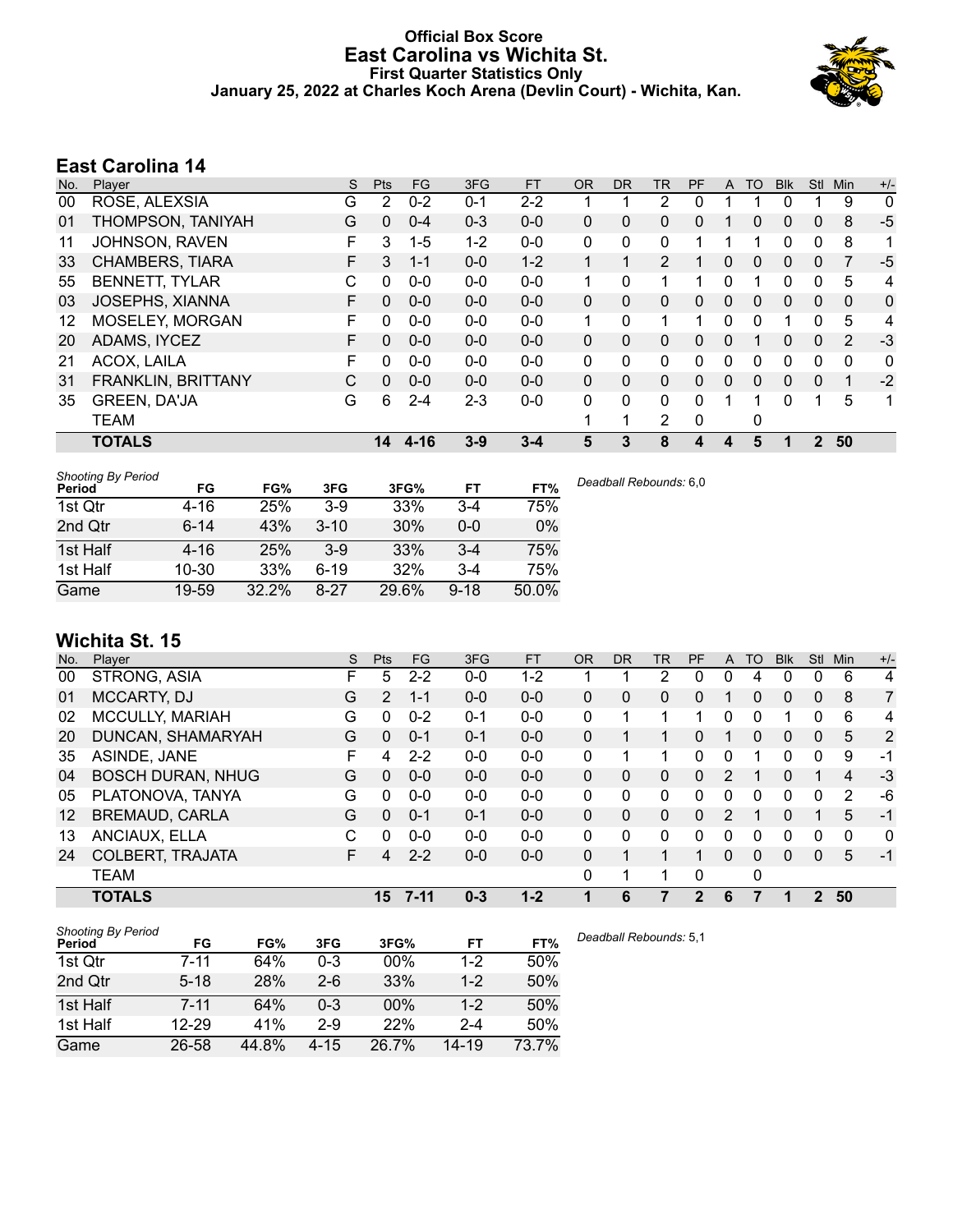| Game Notes:                                                | <b>Score</b> | 1st | 2nd | 3rd | 4th | <b>- тот</b> | <b>Points (This Period)</b> | ECU            | <b>WSU</b>    |
|------------------------------------------------------------|--------------|-----|-----|-----|-----|--------------|-----------------------------|----------------|---------------|
| Officials: Cameron Inouye, Joseph Vaszily, Karen<br>Preato | ECL          | 14  | 15  | 6   | 20  | 55           | In the Paint                |                | 12            |
| Attendance: 1075                                           | WSU          | 15  | 13  | 18  | 24  | 70           | Off Turns                   |                |               |
|                                                            |              |     |     |     |     |              | 2nd Chance                  |                |               |
| Start Time: 07:02 PM ET<br>End Time: 08:53 PM ET           |              |     |     |     |     |              | <b>Fast Break</b>           |                |               |
| Game Duration: 1:51                                        |              |     |     |     |     |              | Bench                       |                |               |
| Conference Game:                                           |              |     |     |     |     |              | Per Poss                    | 0.778<br>0.140 | 0.833<br>0140 |

0.8 3 3 8 / 1 8

0.7 7 8 6 / 1 8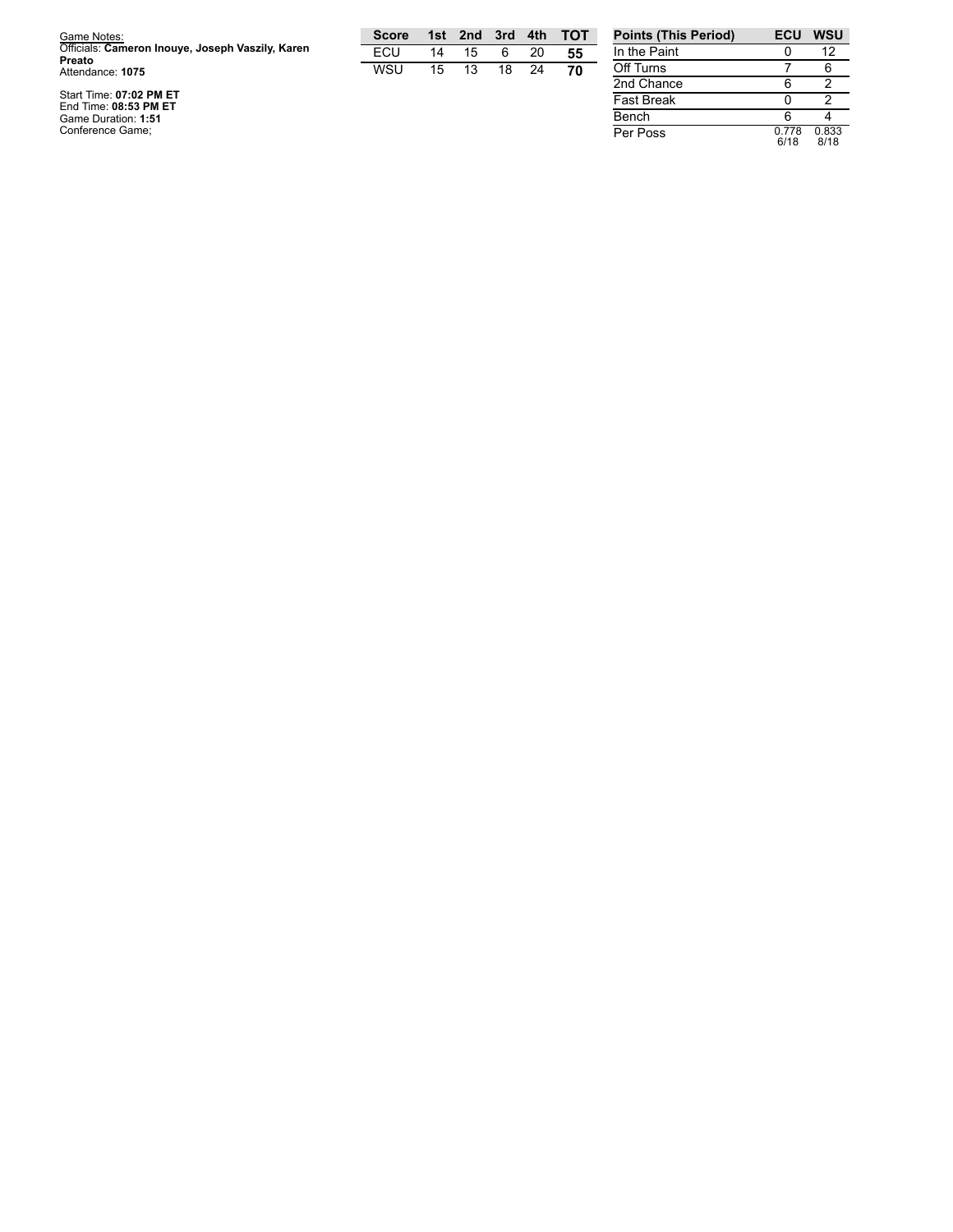#### **Official Play-By-Play East Carolina vs Wichita St. First Quarter January 25, 2022 at Charles Koch Arena (Devlin Court) - Wichita, Kan.**



#### **Period 1**

<mark>Startersː</mark><br>East Carolina: 0 ROSE,ALEXSIA (G); 1 THOMPSON,TANIYAH (G); 11 JOHNSON,RAVEN (F); 33 CHAMBERS,TIARA (F); 55 BENNETT,TYLAR (C);<br>**Wichita St.**: 00 STRONG,ASIA (F); 1 MCCARTY,DJ (G); 2 MCCULLY,MARIAH (G); 20 DUNCA

| Time           | <b>VISITORS: East Carolina</b>      | <b>Score</b> | <b>Margin</b>  | <b>HOME: Wichita St.</b>            |
|----------------|-------------------------------------|--------------|----------------|-------------------------------------|
| 09:40          |                                     |              |                | TURNOVER (BADPASS) by STRONG, ASIA  |
| 09:25          | MISSED LAYUP by JOHNSON, RAVEN      |              |                |                                     |
| 09:23          | REBOUND (OFF) by CHAMBERS, TIARA    |              |                |                                     |
| 09:23          |                                     |              |                | FOUL (PERSONAL) by MCCULLY, MARIAH  |
| 09:23          | MISSED FT by CHAMBERS, TIARA        |              |                |                                     |
| 09:23          | REBOUND (OFF) by TEAM               |              |                |                                     |
| 09:23          | GOOD! FT by CHAMBERS, TIARA         | $0 - 1$      | V <sub>1</sub> |                                     |
| 09:11          |                                     |              |                | TURNOVER (LOSTBALL) by STRONG, ASIA |
| 08:56          | MISSED 3PTR by JOHNSON, RAVEN       |              |                |                                     |
| 08:52          |                                     |              |                | REBOUND (DEF) by ASINDE, JANE       |
| 08:45          |                                     |              |                | MISSED 3PTR by DUNCAN, SHAMARYAH    |
| 08:44          | REBOUND (DEF) by TEAM               |              |                |                                     |
| 08:31          | MISSED 3PTR by THOMPSON, TANIYAH    |              |                |                                     |
| 08:28          | REBOUND (OFF) by ROSE, ALEXSIA      |              |                |                                     |
| 08:25          | MISSED JUMPER by JOHNSON, RAVEN     |              |                |                                     |
| 08:22          |                                     |              |                | REBOUND (DEF) by MCCULLY, MARIAH    |
| 08:19          |                                     |              |                | TURNOVER (TRAVEL) by STRONG, ASIA   |
| 08:05          | MISSED 3PTR by THOMPSON, TANIYAH    |              |                |                                     |
| 08:03          |                                     |              |                | REBOUND (DEF) by TEAM               |
| 07:45          | FOUL (PERSONAL) by BENNETT, TYLAR   |              |                |                                     |
| 07:45          |                                     |              |                | MISSED FT by STRONG, ASIA           |
| 07:45          |                                     |              |                | REBOUND (OFF) by TEAM               |
| 07:45          |                                     | $1 - 1$      | Т              | GOOD! FT by STRONG, ASIA            |
| 07:32          | MISSED JUMPER by THOMPSON, TANIYAH  |              |                |                                     |
| 07:28          |                                     |              |                | REBOUND (DEF) by DUNCAN, SHAMARYAH  |
| 07:22          |                                     |              |                | MISSED 3PTR by MCCULLY, MARIAH      |
| 07:19          |                                     |              |                | REBOUND (OFF) by STRONG, ASIA       |
| 07:18          |                                     | $3 - 1$      | H <sub>2</sub> | GOOD! LAYUP by STRONG, ASIA         |
| 07:06          | MISSED JUMPER by ROSE, ALEXSIA      |              |                |                                     |
| 07:05          | REBOUND (OFF) by BENNETT, TYLAR     |              |                |                                     |
| 07:05          | TURNOVER (TRAVEL) by BENNETT, TYLAR |              |                |                                     |
| 07:05          | SUB OUT: BENNETT, TYLAR             |              |                |                                     |
| 07:05          | SUB IN: MOSELEY, MORGAN             |              |                |                                     |
| 06:51          |                                     |              |                |                                     |
|                | BLOCK by MOSELEY, MORGAN            |              |                | MISSED JUMPER by MCCULLY, MARIAH    |
| 06:51          |                                     |              |                |                                     |
| 06:46          | REBOUND (DEF) by CHAMBERS, TIARA    |              |                |                                     |
| 06:30<br>06:13 | TURNOVER (TRAVEL) by JOHNSON, RAVEN | $5 - 1$      | H4             | GOOD! LAYUP by ASINDE, JANE         |
|                |                                     |              |                | ASSIST by DUNCAN, SHAMARYAH         |
| 06:13<br>05:52 |                                     |              |                |                                     |
|                | MISSED LAYUP by JOHNSON, RAVEN      |              |                |                                     |
| 05:52          |                                     |              |                | BLOCK by MCCULLY, MARIAH            |
| 05:52          | REBOUND (OFF) by TEAM               |              |                |                                     |
| 05:40          | GOOD! JUMPER by CHAMBERS, TIARA     | $5 - 3$      | H <sub>2</sub> |                                     |
| 05:40          | ASSIST by THOMPSON, TANIYAH         |              |                |                                     |
| 05:22          | FOUL (PERSONAL) by JOHNSON, RAVEN   |              |                |                                     |
| 05:22          |                                     |              |                | SUB OUT: DUNCAN, SHAMARYAH          |
| 05:22          |                                     |              |                | SUB IN: BREMAUD, CARLA              |
| 05:22          | SUB OUT: JOHNSON, RAVEN             |              |                |                                     |
| 05:22          | SUB IN: GREEN, DA'JA                |              |                |                                     |
| 05:16          |                                     |              |                | TURNOVER (LOSTBALL) by STRONG, ASIA |
| 05:16          | STEAL by ROSE, ALEXSIA              |              |                |                                     |
| 05:16          |                                     |              |                | SUB OUT: ASINDE, JANE               |
| 05:16          |                                     |              |                | SUB IN: COLBERT, TRAJATA            |
| 05:16          | SUB OUT: CHAMBERS, TIARA            |              |                |                                     |
| 05:16          | SUB IN: FRANKLIN, BRITTANY          |              |                |                                     |
| 05:01          | TURNOVER (BADPASS) by GREEN, DA'JA  |              |                |                                     |
| 05:01          |                                     |              |                | STEAL by BREMAUD, CARLA             |
| 04:51          |                                     | $7 - 3$      | H4             | GOOD! JUMPER by STRONG, ASIA        |
| 04:51          |                                     |              |                | ASSIST by MCCARTY, DJ               |
| 04:41          |                                     |              |                |                                     |
| 04:35          | TURNOVER (TRAVEL) by ROSE, ALEXSIA  |              |                |                                     |
| 04:18          |                                     |              |                | MISSED 3PTR by BREMAUD, CARLA       |
| 04:14          | REBOUND (DEF) by ROSE, ALEXSIA      |              |                |                                     |
| 03:51          | MISSED 3PTR by GREEN, DA'JA         |              |                |                                     |
| 03:49          |                                     |              |                | REBOUND (DEF) by STRONG, ASIA       |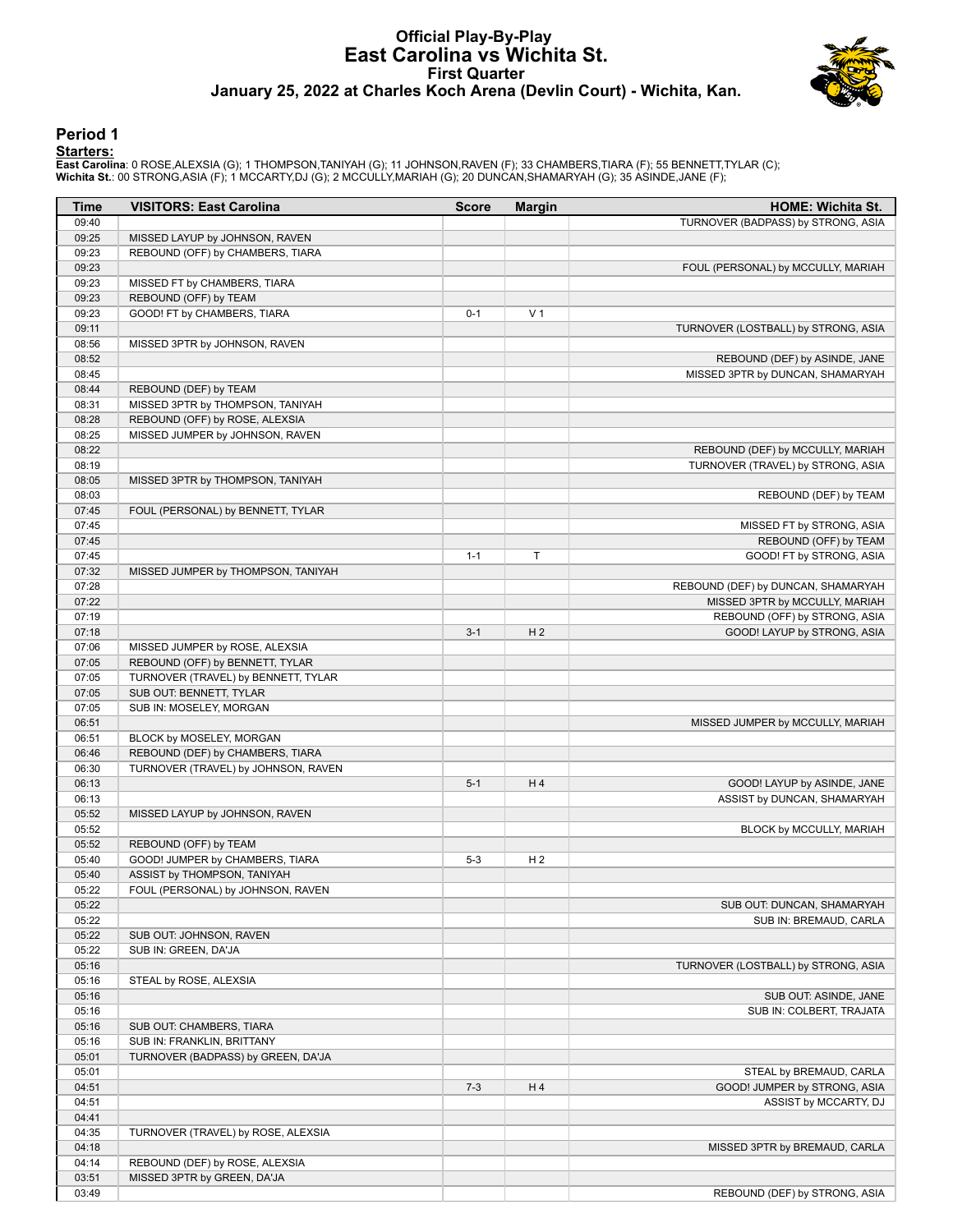| Time           | <b>VISITORS: East Carolina</b>     | <b>Score</b>         | <b>Margin</b>                    | <b>HOME: Wichita St.</b>               |
|----------------|------------------------------------|----------------------|----------------------------------|----------------------------------------|
| 03:49          | FOUL (PERSONAL) by MOSELEY, MORGAN |                      |                                  |                                        |
| 03:49          |                                    |                      |                                  | SUB OUT: STRONG, ASIA                  |
| 03:49          |                                    |                      |                                  | SUB OUT: MCCULLY, MARIAH               |
| 03:49          |                                    |                      |                                  | SUB IN: BOSCH DURAN, NHUG              |
| 03:49          |                                    |                      |                                  | SUB IN: ASINDE, JANE                   |
| 03:49          | SUB OUT: ROSE, ALEXSIA             |                      |                                  |                                        |
| 03:49          | SUB OUT: MOSELEY, MORGAN           |                      |                                  |                                        |
| 03:49          | SUB OUT: FRANKLIN, BRITTANY        |                      |                                  |                                        |
| 03:49          | SUB IN: JOHNSON, RAVEN             |                      |                                  |                                        |
| 03:49          | SUB IN: ADAMS, IYCEZ               |                      |                                  |                                        |
| 03:49          | SUB IN: CHAMBERS, TIARA            |                      |                                  |                                        |
| 03:42          |                                    |                      |                                  | TURNOVER (LOSTBALL) by BREMAUD, CARLA  |
| 03:20          | TURNOVER (BADPASS) by ADAMS, IYCEZ |                      |                                  |                                        |
| 03:20          |                                    |                      |                                  | STEAL by BOSCH DURAN, NHUG             |
| 03:13          |                                    | $9 - 3$              | H <sub>6</sub>                   | GOOD! LAYUP by MCCARTY, DJ [FB]        |
| 03:13          |                                    |                      |                                  | ASSIST by BOSCH DURAN, NHUG            |
| 03:00          | GOOD! 3PTR by JOHNSON, RAVEN       | $9-6$                | $H_3$                            |                                        |
| 03:00          | ASSIST by GREEN, DA'JA             |                      |                                  |                                        |
| 02:46          |                                    | $11 - 6$             | H <sub>5</sub>                   | GOOD! LAYUP by COLBERT, TRAJATA        |
| 02:46          |                                    |                      |                                  | ASSIST by BREMAUD, CARLA               |
| 02:31          | MISSED 3PTR by THOMPSON, TANIYAH   |                      |                                  |                                        |
| 02:29          |                                    |                      |                                  | REBOUND (DEF) by COLBERT, TRAJATA      |
| 02:29          | FOUL (PERSONAL) by CHAMBERS, TIARA |                      |                                  |                                        |
| 02:29          | SUB OUT: THOMPSON, TANIYAH         |                      |                                  |                                        |
| 02:29          | SUB IN: ROSE, ALEXSIA              |                      |                                  |                                        |
| 02:13          |                                    | $13-6$               | H 7                              | GOOD! LAYUP by COLBERT, TRAJATA        |
| 02:13          |                                    |                      |                                  | ASSIST by BREMAUD, CARLA               |
| 01:55          |                                    |                      |                                  | FOUL (PERSONAL) by COLBERT, TRAJATA    |
| 01:55          |                                    |                      |                                  | SUB OUT: MCCARTY, DJ                   |
| 01:55          |                                    |                      |                                  | SUB IN: PLATONOVA, TANYA               |
| 01:55          | SUB OUT: ADAMS, IYCEZ              |                      |                                  |                                        |
| 01:55          | SUB OUT: CHAMBERS, TIARA           |                      |                                  |                                        |
| 01:55          | SUB IN: MOSELEY, MORGAN            |                      |                                  |                                        |
| 01:55          | SUB IN: BENNETT, TYLAR             |                      |                                  |                                        |
| 01:55<br>01:55 | GOOD! FT by ROSE, ALEXSIA          | $13 - 7$<br>$13 - 8$ | H <sub>6</sub><br>H <sub>5</sub> |                                        |
| 01:24          | GOOD! FT by ROSE, ALEXSIA          |                      |                                  |                                        |
| 01:24          | STEAL by GREEN, DA'JA              |                      |                                  | TURNOVER (LOSTBALL) by ASINDE, JANE    |
| 01:18          | MISSED LAYUP by GREEN, DA'JA       |                      |                                  |                                        |
| 01:15          | REBOUND (OFF) by MOSELEY, MORGAN   |                      |                                  |                                        |
| 01:13          | GOOD! 3PTR by GREEN, DA'JA         | $13 - 11$            | H <sub>2</sub>                   |                                        |
| 01:13          | ASSIST by ROSE, ALEXSIA            |                      |                                  |                                        |
| 00:42          |                                    |                      |                                  | TURNOVER (TRAVEL) by BOSCH DURAN, NHUG |
| 00:30          | GOOD! 3PTR by GREEN, DA'JA         | $13 - 14$            | V <sub>1</sub>                   |                                        |
| 00:30          | ASSIST by JOHNSON, RAVEN           |                      |                                  |                                        |
| 00:03          |                                    | $15 - 14$            | H <sub>1</sub>                   | GOOD! LAYUP by ASINDE, JANE            |
| 00:03          |                                    |                      |                                  | ASSIST by BOSCH DURAN, NHUG            |
| 00:00          | MISSED 3PTR by ROSE, ALEXSIA       |                      |                                  |                                        |
| 00:00          |                                    |                      |                                  | REBOUND (DEF) by TEAM                  |
|                |                                    |                      |                                  |                                        |

# **East Carolina 14, Wichita St. 15**

| <b>Points (This Period)</b> | <b>ECU</b>    | <b>WSU</b>    |
|-----------------------------|---------------|---------------|
| In the Paint                |               | 12            |
| Off Turns                   |               |               |
| 2nd Chance                  | 6             |               |
| <b>Fast Break</b>           |               |               |
| Bench                       |               |               |
| Per Poss                    | 0.778<br>6/18 | 0.833<br>8/18 |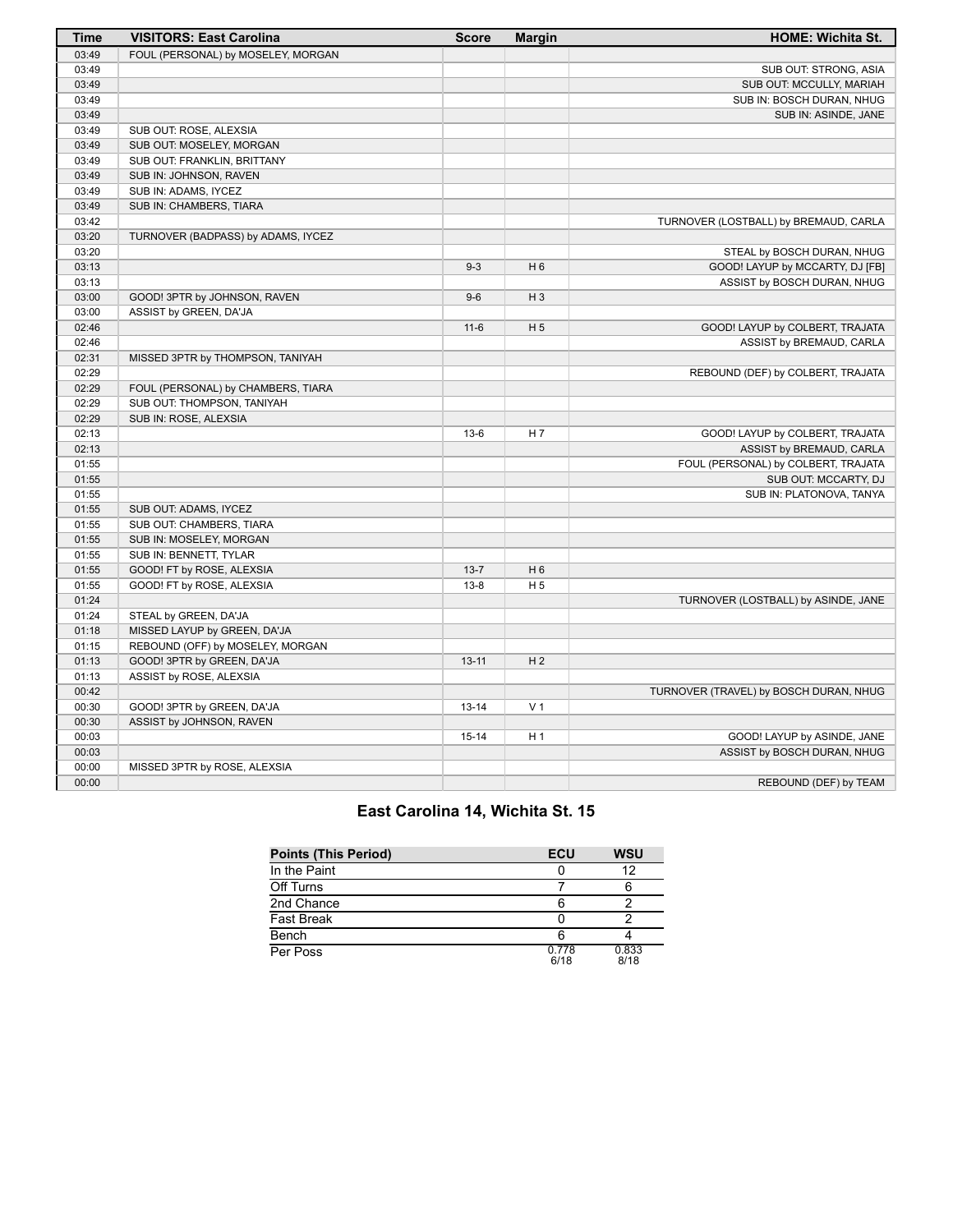### **Official Box Score East Carolina vs Wichita St. Second Quarter Statistics Only January 25, 2022 at Charles Koch Arena (Devlin Court) - Wichita, Kan.**



# **East Carolina 15**

| No. | Player                    | S  | <b>Pts</b> | <b>FG</b> | 3FG      | <b>FT</b> | <b>OR</b>    | <b>DR</b> | <b>TR</b>      | <b>PF</b> | A        | TO | <b>Blk</b> | Stl          | Min            | $+/-$          |
|-----|---------------------------|----|------------|-----------|----------|-----------|--------------|-----------|----------------|-----------|----------|----|------------|--------------|----------------|----------------|
| 00  | ROSE, ALEXSIA             | G  | 0          | $0 - 3$   | $0 - 3$  | $0 - 0$   | 0            |           |                |           | 2        |    | 0          | 0            | 10             | 2              |
| 01  | THOMPSON, TANIYAH         | G  | 5          | $2 - 4$   | 1-3      | $0 - 0$   | 1            |           | $\overline{2}$ | 0         |          |    | 0          | $\mathbf{0}$ | 10             | $\overline{2}$ |
| 11  | JOHNSON, RAVEN            | F  | 0          | $0 - 1$   | $0 - 1$  | $0 - 0$   | 0            | 0         | 0              | 0         | 0        | 0  |            | 0            | 2              | -3             |
| 33  | <b>CHAMBERS, TIARA</b>    | F. | 0          | $0 - 0$   | $0 - 0$  | $0 - 0$   | 0            |           | 1              | $\Omega$  |          | 0  | 0          | 0            | 6              | $\mathbf{1}$   |
| 55  | <b>BENNETT, TYLAR</b>     | С  | 2          | $1 - 2$   | $0 - 0$  | $0 - 0$   | 0            | 2         | 2              | 1         | 0        |    | 2          | $\Omega$     | 8              | 5              |
| 03  | <b>JOSEPHS, XIANNA</b>    | F  | 0          | $0 - 0$   | $0 - 0$  | $0 - 0$   | $\mathbf{0}$ | $\Omega$  | 0              | $\Omega$  | $\Omega$ | 0  | 0          | $\Omega$     | $\mathbf{0}$   | 0              |
| 12  | MOSELEY, MORGAN           | F  | 0          | $0 - 0$   | $0 - 0$  | $0 - 0$   | 0            | 0         | 0              | 1         | 0        |    | 0          |              | 2              | 4              |
| 20  | ADAMS, IYCEZ              | F  | 0          | $0 - 0$   | $0 - 0$  | $0 - 0$   | 0            | 0         | 0              | $\Omega$  | 0        | 0  | 0          | 0            | 2              | $-3$           |
| 21  | ACOX, LAILA               | F  | 0          | $0 - 0$   | $0 - 0$  | $0 - 0$   | 0            | 0         | 0              | 0         | 0        | 0  | 0          | 0            | 0              | 0              |
| 31  | <b>FRANKLIN, BRITTANY</b> | C  | $\Omega$   | $0 - 0$   | $0 - 0$  | $0 - 0$   | $\mathbf{0}$ | $\Omega$  | $\mathbf{0}$   | $\Omega$  | $\Omega$ | 0  | 0          | $\Omega$     | $\overline{2}$ | $-3$           |
| 35  | <b>GREEN, DA'JA</b>       | G  | 8          | $3 - 4$   | $2 - 3$  | $0 - 0$   | 0            | 1         | 1              | 0         | $\Omega$ |    | 0          |              | 8              | 5              |
|     | <b>TEAM</b>               |    |            |           |          |           |              |           | 2              | 0         |          | 0  |            |              |                |                |
|     | <b>TOTALS</b>             |    | 15         | $6 - 14$  | $3 - 10$ | $0 - 0$   | 2            |           | 9              | 3         | 4        | 5  | 3          | $\mathbf 2$  | 50             |                |

| <b>Shooting By Period</b><br>Period | FG       | FG%   | 3FG      | 3FG%  | FT       | FT%   | Deadball Rebounds: 6,0 |
|-------------------------------------|----------|-------|----------|-------|----------|-------|------------------------|
| 3rd Qtr                             | 3-17     | 18%   | $0 - 5$  | 00%   | 0-2      | 00%   |                        |
| 4th Qtr                             | $6 - 12$ | 50%   | $2 - 3$  | 67%   | $6 - 12$ | 50%   |                        |
| 2nd Half                            | $6 - 14$ | 43%   | $3 - 10$ | 30%   | 0-0      | 0%    |                        |
| 2nd Half                            | $9 - 29$ | 31%   | $2 - 8$  | 25%   | $6 - 14$ | 43%   |                        |
| Game                                | 19-59    | 32.2% | $8 - 27$ | 29.6% | $9 - 18$ | 50.0% |                        |

# **Wichita St. 13**

| No. | Plaver                   | S  | Pts          | <b>FG</b> | 3FG     | <b>FT</b> | <b>OR</b> | <b>DR</b> | TR       | <b>PF</b> | A            | TO          | <b>Blk</b> | Stl      | Min      | $+/-$        |
|-----|--------------------------|----|--------------|-----------|---------|-----------|-----------|-----------|----------|-----------|--------------|-------------|------------|----------|----------|--------------|
| 00  | STRONG, ASIA             | F. | $\Omega$     | $0 - 2$   | 0-1     | $0-0$     | 0         |           | 1        | 0         | 0            |             | 0          | 0        | 8        | $-5$         |
| 01  | MCCARTY, DJ              | G  | 0            | $0 - 4$   | $0 - 1$ | $0 - 0$   | 0         |           |          | 0         | 2            | 2           | 0          | 0        | 10       | $-2$         |
| 02  | <b>MCCULLY, MARIAH</b>   | G  | 8            | $3 - 4$   | $2 - 3$ | $0 - 0$   | 1         |           | 2        | 0         | 0            | 2           | 0          | 0        | 10       | $-2$         |
| 20  | DUNCAN, SHAMARYAH        | G  | 0            | $0 - 1$   | $0 - 0$ | $0 - 0$   | 0         |           | 1        | 0         | 0            | $\Omega$    | 0          |          | 3        | 3            |
| 35  | ASINDE, JANE             | F  | 5            | $2 - 4$   | $0 - 0$ | $1 - 2$   | 0         | 2         | 2        | 0         | 0            | ∩           | 0          |          | 10       | $-2$         |
| 04  | <b>BOSCH DURAN, NHUG</b> | G  | 0            | $0 - 1$   | $0 - 1$ | $0 - 0$   | 0         | 0         | 0        | 0         | $\mathbf{0}$ | $\Omega$    | $\Omega$   | 0        | 7        | -5           |
| 05  | PLATONOVA, TANYA         | G  | $\Omega$     | $0 - 0$   | $0 - 0$ | $0-0$     | 0         | 0         | $\Omega$ | 0         | 0            | ∩           | 0          | 0        | 0        | 0            |
| 12  | <b>BREMAUD, CARLA</b>    | G  | $\Omega$     | $0 - 0$   | $0 - 0$ | $0 - 0$   | 0         | 0         | $\Omega$ | 0         | $\mathbf{0}$ | $\Omega$    | 0          | $\Omega$ | $\Omega$ | $\mathbf 0$  |
| 13  | ANCIAUX, ELLA            | C  | <sup>0</sup> | $0 - 1$   | $0 - 0$ | $0 - 0$   | 1         | 0         | 1        | 0         | 0            | ∩           | 0          | 0        | 2        | 3            |
| 24  | <b>COLBERT, TRAJATA</b>  | F. | 0            | $0 - 1$   | $0 - 0$ | $0 - 0$   | $\Omega$  | 0         | 0        |           | 0            | $\Omega$    | 0          | 0        | 0        | $\mathbf{0}$ |
|     | <b>TEAM</b>              |    |              |           |         |           | 4         | 0         | 4        | 0         |              | $\mathbf 0$ |            |          |          |              |
|     | <b>TOTALS</b>            |    | 13           | $5 - 18$  | $2 - 6$ | $1 - 2$   | 6         | 6         | 12       | 1         | 2            | 5           | 0          | 2        | 50       |              |

| <b>Shooting By Period</b><br>Period | FG       | FG%   | 3FG      | 3FG%   | FT        | FT%   |
|-------------------------------------|----------|-------|----------|--------|-----------|-------|
| 3rd Otr                             | $6 - 15$ | 40%   | 0-3      | $00\%$ | $6-7$     | 86%   |
| 4th Qtr                             | $8 - 14$ | 57%   | $2-3$    | 67%    | 6-8       | 75%   |
| 2nd Half                            | $5 - 18$ | 28%   | 2-6.     | 33%    | $1 - 2$   | 50%   |
| 2nd Half                            | 14-29    | 48%   | 2-6      | 33%    | $12 - 15$ | 80%   |
| Game                                | 26-58    | 44.8% | $4 - 15$ | 26.7%  | $14 - 19$ | 73.7% |

*Deadball Rebounds:* 5,1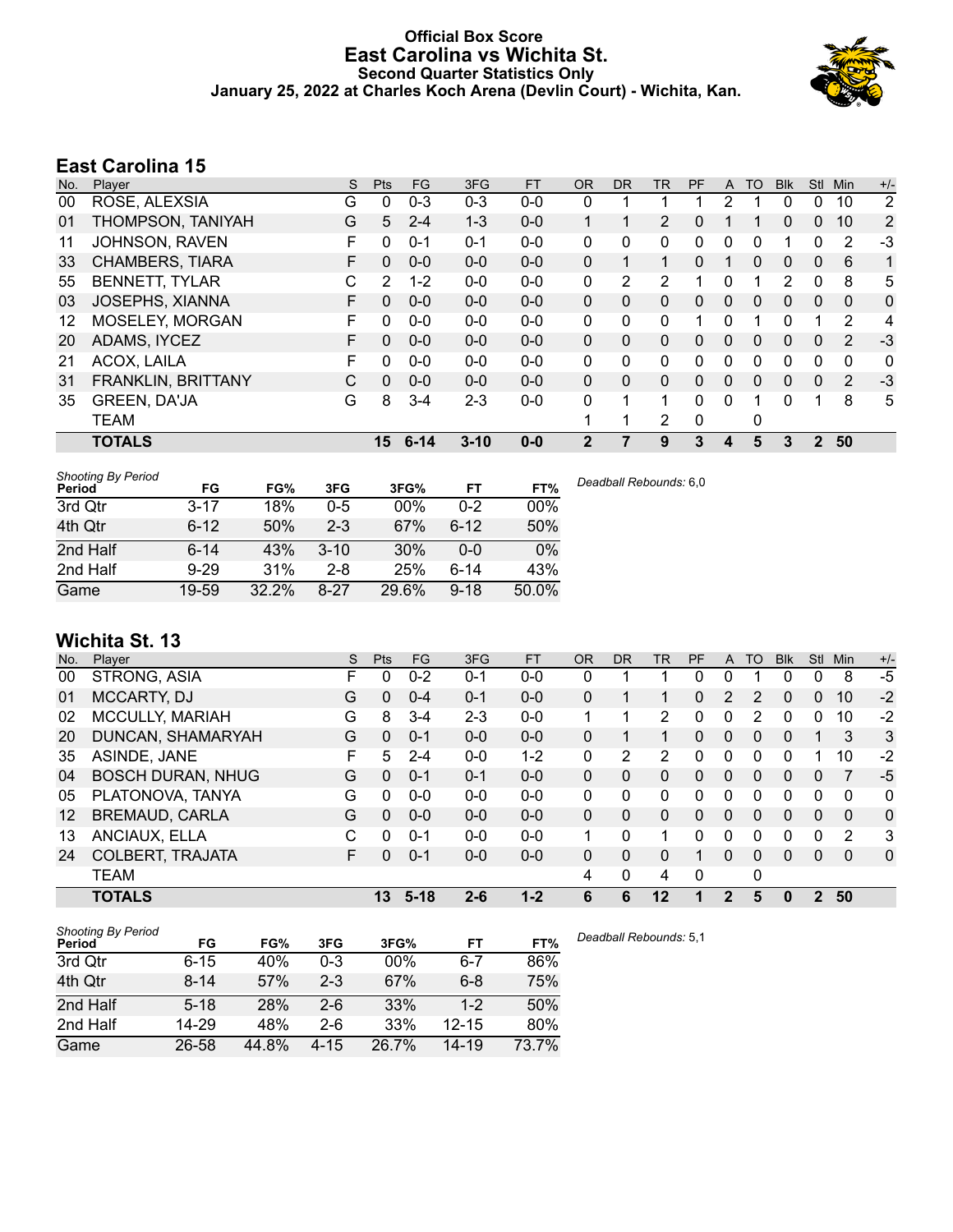| Game Notes:                                                | Score | 1st | 2nd | 3rd | $-4th$ | <b>- тот</b> | <b>Points (This Period)</b> | ECU           | <b>WSU</b>     |
|------------------------------------------------------------|-------|-----|-----|-----|--------|--------------|-----------------------------|---------------|----------------|
| Officials: Cameron Inouye, Joseph Vaszily, Karen<br>Preato | ECU   | 14  | 15  | 6   | 20     | 55           | In the Paint                |               |                |
| Attendance: 1075                                           | WSU   | 15  | 13  | 18  | 24     | 70           | Off Turns                   |               |                |
|                                                            |       |     |     |     |        |              | 2nd Chance                  |               |                |
| Start Time: 07:02 PM ET<br>End Time: 08:53 PM ET           |       |     |     |     |        |              | <b>Fast Break</b>           |               |                |
| Game Duration: 1:51                                        |       |     |     |     |        |              | Bench                       |               |                |
| Conference Game:                                           |       |     |     |     |        |              | Per Poss                    | 0.882<br>0147 | 0.722<br>0.140 |

0.8 8 2 6 / 1 7

0.7 2 2 6 / 1 8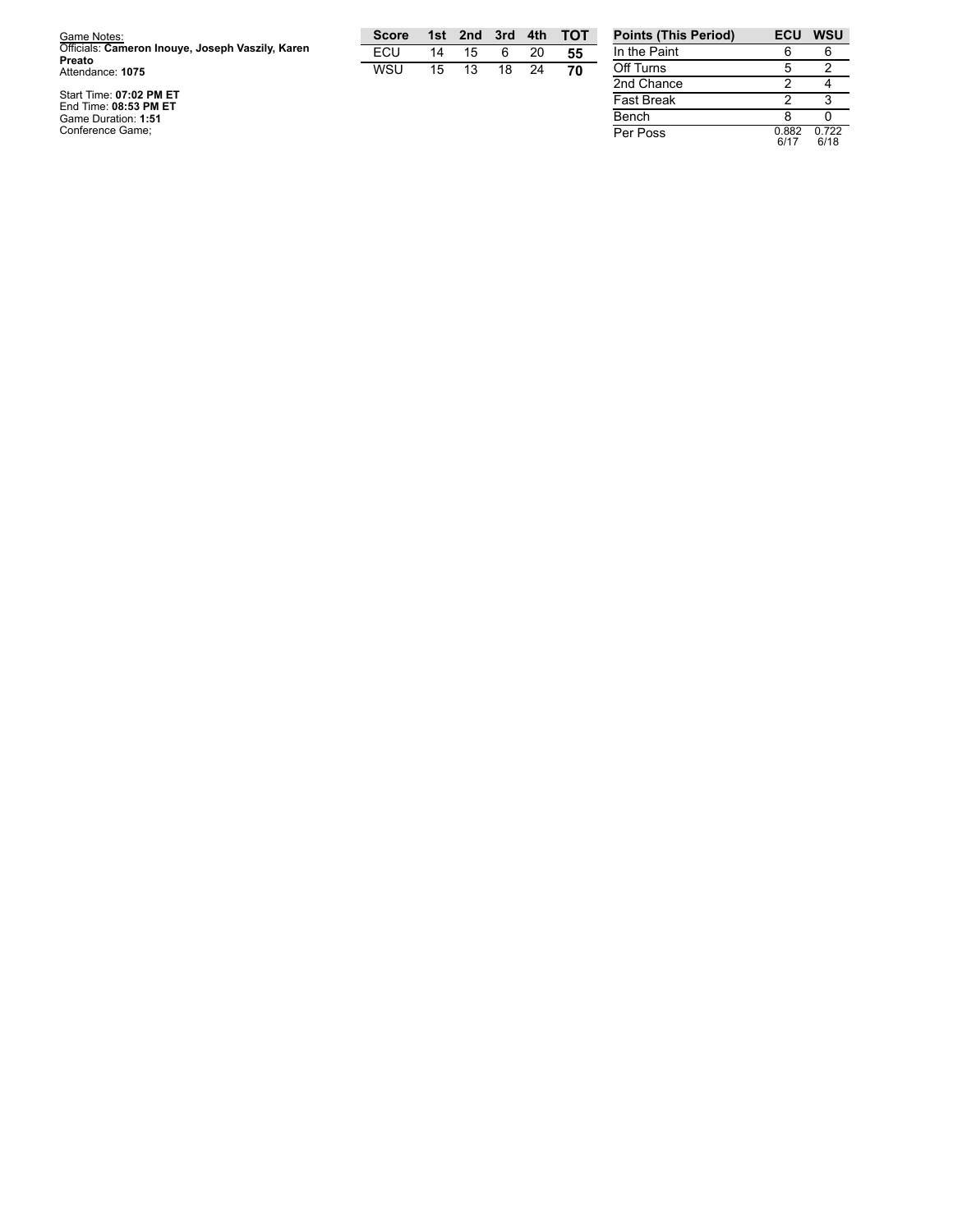#### **Official Play-By-Play East Carolina vs Wichita St. Second Quarter January 25, 2022 at Charles Koch Arena (Devlin Court) - Wichita, Kan.**



#### **Period 2**

#### **Starters:**

East Carolina: 0 ROSE,ALEXSIA (G); 1 THOMPSON,TANIYAH (G); 11 JOHNSON,RAVEN (F); 33 CHAMBERS,TIARA (F); 55 BENNETT,TYLAR (C);<br>**Wichita St.**: 00 STRONG,ASIA (F); 1 MCCARTY,DJ (G); 2 MCCULLY,MARIAH (G); 20 DUNCAN,SHAMARYAH (

| Time           | <b>VISITORS: East Carolina</b>          | <b>Score</b> | <b>Margin</b>  | <b>HOME: Wichita St.</b>                                         |
|----------------|-----------------------------------------|--------------|----------------|------------------------------------------------------------------|
| 10:00          |                                         |              |                | SUB OUT: PLATONOVA, TANYA                                        |
| 10:00          |                                         |              |                | SUB OUT: BREMAUD, CARLA                                          |
| 10:00          |                                         |              |                | SUB IN: MCCARTY, DJ                                              |
| 10:00          |                                         |              |                | SUB IN: MCCULLY, MARIAH                                          |
| 10:00          | SUB OUT: JOHNSON, RAVEN                 |              |                |                                                                  |
| 10:00          | SUB IN: THOMPSON, TANIYAH               |              |                |                                                                  |
| 09:42          |                                         |              |                | MISSED LAYUP by COLBERT, TRAJATA                                 |
| 09:40          | REBOUND (DEF) by BENNETT, TYLAR         |              |                |                                                                  |
| 09:40<br>09:40 |                                         |              |                | FOUL (PERSONAL) by COLBERT, TRAJATA<br>SUB OUT: COLBERT, TRAJATA |
| 09:40          |                                         |              |                | SUB IN: STRONG, ASIA                                             |
| 09:26          | GOOD! 3PTR by GREEN, DA'JA              | $15 - 17$    | V <sub>2</sub> |                                                                  |
| 09:26          | ASSIST by THOMPSON, TANIYAH             |              |                |                                                                  |
| 09:09          |                                         |              |                | MISSED 3PTR by BOSCH DURAN, NHUG                                 |
| 09:06          | REBOUND (DEF) by THOMPSON, TANIYAH      |              |                |                                                                  |
| 09:01          | GOOD! 3PTR by THOMPSON, TANIYAH         | $15 - 20$    | V <sub>5</sub> |                                                                  |
| 09:01          | ASSIST by ROSE, ALEXSIA                 |              |                |                                                                  |
| 08:48          |                                         |              |                | TURNOVER (BADPASS) by MCCULLY, MARIAH                            |
| 08:48          | STEAL by MOSELEY, MORGAN                |              |                |                                                                  |
| 08:44          | FOUL (OFF) by MOSELEY, MORGAN           |              |                |                                                                  |
| 08:44          | TURNOVER (OFFENSIVE) by MOSELEY, MORGAN |              |                |                                                                  |
| 08:33          |                                         |              |                | MISSED LAYUP by ASINDE, JANE                                     |
| 08:31          | REBOUND (DEF) by BENNETT, TYLAR         |              |                |                                                                  |
| 08:24          | TURNOVER (BADPASS) by THOMPSON, TANIYAH |              |                |                                                                  |
| 08:24          |                                         |              |                | STEAL by ASINDE, JANE                                            |
| 08:20          |                                         | $17 - 20$    | $V_3$          | GOOD! LAYUP by ASINDE, JANE [FB]                                 |
| 08:01          | MISSED JUMPER by BENNETT, TYLAR         |              |                |                                                                  |
| 07:58          |                                         |              |                | REBOUND (DEF) by STRONG, ASIA                                    |
| 07:55          |                                         |              |                | MISSED LAYUP by MCCARTY, DJ                                      |
| 07:55          | BLOCK by BENNETT, TYLAR                 |              |                |                                                                  |
| 07:55          |                                         |              |                | REBOUND (OFF) by TEAM                                            |
| 07:55          | TIMEOUT 30SEC                           |              |                |                                                                  |
| 07:55<br>07:55 | SUB OUT: MOSELEY, MORGAN                |              |                |                                                                  |
| 07:52          | SUB IN: CHAMBERS, TIARA                 |              |                | TURNOVER (BADPASS) by MCCARTY, DJ                                |
| 07:52          | STEAL by GREEN, DA'JA                   |              |                |                                                                  |
| 07:47          | GOOD! LAYUP by GREEN, DA'JA [FB/PNT]    | $17-22$      | V <sub>5</sub> |                                                                  |
| 07:27          |                                         | $20 - 22$    | V <sub>2</sub> | GOOD! 3PTR by MCCULLY, MARIAH                                    |
| 07:27          |                                         |              |                | ASSIST by MCCARTY, DJ                                            |
| 07:10          | MISSED 3PTR by ROSE, ALEXSIA            |              |                |                                                                  |
| 07:07          | REBOUND (OFF) by TEAM                   |              |                |                                                                  |
| 07:00          | MISSED 3PTR by THOMPSON, TANIYAH        |              |                |                                                                  |
| 06:57          |                                         |              |                | REBOUND (DEF) by MCCARTY, DJ                                     |
| 06:53          |                                         |              |                | MISSED LAYUP by MCCARTY, DJ                                      |
| 06:53          | BLOCK by BENNETT, TYLAR                 |              |                |                                                                  |
| 06:53          |                                         |              |                | REBOUND (OFF) by TEAM                                            |
| 06:48          |                                         | 22-22        | Τ              | GOOD! LAYUP by MCCULLY, MARIAH                                   |
| 06:24          | GOOD! LAYUP by THOMPSON, TANIYAH        | $22 - 24$    | V <sub>2</sub> |                                                                  |
| 06:24          | ASSIST by CHAMBERS, TIARA               |              |                |                                                                  |
| 05:59          |                                         |              |                | MISSED 3PTR by MCCARTY, DJ                                       |
| 05:57          |                                         |              |                | REBOUND (OFF) by TEAM                                            |
| 05:57          |                                         |              |                | TURNOVER (BADPASS) by MCCARTY, DJ                                |
| 05:35          | GOOD! 3PTR by GREEN, DA'JA              | 22-27        | V <sub>5</sub> |                                                                  |
| 05:35          | ASSIST by ROSE, ALEXSIA                 |              |                |                                                                  |
| 05:11          |                                         |              |                | MISSED JUMPER by ASINDE, JANE                                    |
| 05:07          | REBOUND (DEF) by ROSE, ALEXSIA          |              |                |                                                                  |
| 04:52          | MISSED 3PTR by ROSE, ALEXSIA            |              |                |                                                                  |
| 04:49<br>04:32 | REBOUND (OFF) by THOMPSON, TANIYAH      | 22-29        | V <sub>7</sub> |                                                                  |
| 04:13          | GOOD! JUMPER by BENNETT, TYLAR [PNT]    | 25-29        | V <sub>4</sub> | GOOD! 3PTR by MCCULLY, MARIAH                                    |
| 04:13          |                                         |              |                | ASSIST by MCCARTY, DJ                                            |
| 03:46          | MISSED 3PTR by THOMPSON, TANIYAH        |              |                |                                                                  |
| 03:44          |                                         |              |                | REBOUND (DEF) by ASINDE, JANE                                    |
| 03:39          |                                         |              |                | MISSED LAYUP by STRONG, ASIA                                     |
| 03:35          | REBOUND (DEF) by CHAMBERS, TIARA        |              |                |                                                                  |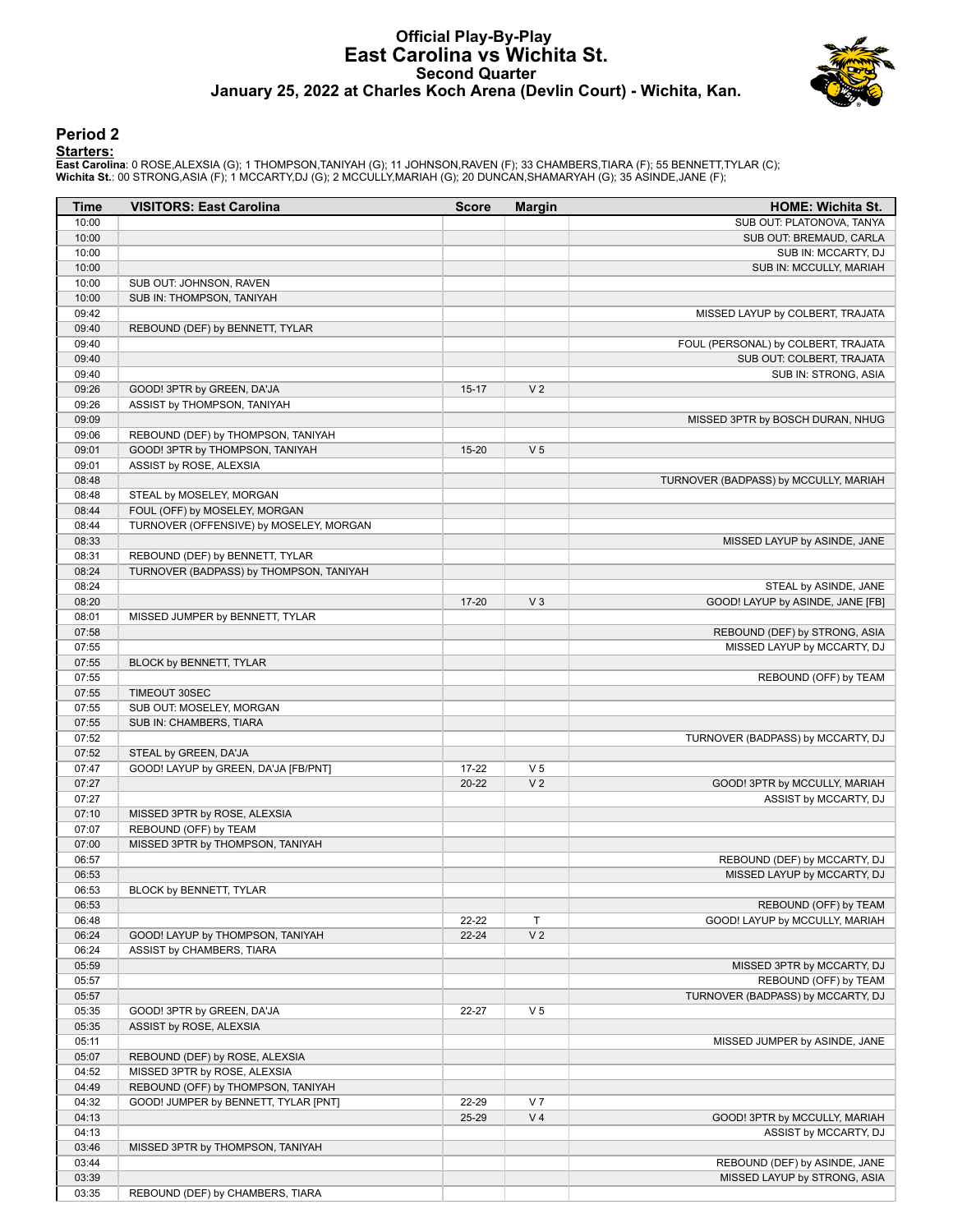| <b>Time</b> | <b>VISITORS: East Carolina</b>         | <b>Score</b> | <b>Margin</b>  | <b>HOME: Wichita St.</b>             |
|-------------|----------------------------------------|--------------|----------------|--------------------------------------|
| 03:11       | FOUL (OFF) by BENNETT, TYLAR           |              |                |                                      |
| 03:11       | TURNOVER (OFFENSIVE) by BENNETT, TYLAR |              |                |                                      |
| 03:11       |                                        |              |                | SUB OUT: BOSCH DURAN, NHUG           |
| 03:11       |                                        |              |                | SUB IN: DUNCAN, SHAMARYAH            |
| 03:11       | SUB OUT: CHAMBERS, TIARA               |              |                |                                      |
| 03:11       | SUB IN: FRANKLIN, BRITTANY             |              |                |                                      |
| 02:57       |                                        |              |                | MISSED 3PTR by STRONG, ASIA          |
| 02:53       | REBOUND (DEF) by GREEN, DA'JA          |              |                |                                      |
| 02:50       | TURNOVER (BADPASS) by GREEN, DA'JA     |              |                |                                      |
| 02:32       |                                        |              |                | TURNOVER (3SEC) by STRONG, ASIA      |
| 02:21       | SUB OUT: BENNETT, TYLAR                |              |                |                                      |
| 02:21       | SUB IN: ADAMS, IYCEZ                   |              |                |                                      |
| 02:13       | MISSED 3PTR by GREEN, DA'JA            |              |                |                                      |
| 02:10       |                                        |              |                | REBOUND (DEF) by DUNCAN, SHAMARYAH   |
| 02:07       | FOUL (PERSONAL) by ROSE, ALEXSIA       |              |                |                                      |
| 02:07       |                                        |              |                | SUB OUT: STRONG, ASIA                |
| 02:07       |                                        |              |                | SUB IN: ANCIAUX, ELLA                |
| 02:07       | SUB OUT: GREEN, DA'JA                  |              |                |                                      |
| 02:07       | SUB IN: JOHNSON, RAVEN                 |              |                |                                      |
| 02:07       |                                        | 26-29        | $V_3$          | GOOD! FT by ASINDE, JANE [FB]        |
| 02:07       |                                        |              |                | MISSED FT by ASINDE, JANE            |
| 02:07       | REBOUND (DEF) by TEAM                  |              |                |                                      |
| 01:51       | TURNOVER (BADPASS) by ROSE, ALEXSIA    |              |                |                                      |
| 01:51       |                                        |              |                | STEAL by DUNCAN, SHAMARYAH           |
| 01:46       |                                        |              |                | MISSED JUMPER by MCCARTY, DJ         |
| 01:42       |                                        |              |                | REBOUND (OFF) by MCCULLY, MARIAH     |
| 01:42       |                                        |              |                | TURNOVER (TRAVEL) by MCCULLY, MARIAH |
| 01:21       | MISSED 3PTR by JOHNSON, RAVEN          |              |                |                                      |
| 01:18       |                                        |              |                | REBOUND (DEF) by MCCULLY, MARIAH     |
| 01:10       |                                        |              |                | MISSED JUMPER by DUNCAN, SHAMARYAH   |
| 01:07       |                                        |              |                | REBOUND (OFF) by ANCIAUX, ELLA       |
| 01:07       |                                        |              |                | MISSED JUMPER by ANCIAUX, ELLA       |
| 01:07       | BLOCK by JOHNSON, RAVEN                |              |                |                                      |
| 01:07       |                                        |              |                | REBOUND (OFF) by TEAM                |
| 01:03       |                                        | 28-29        | V <sub>1</sub> | GOOD! LAYUP by ASINDE, JANE          |
| 00:51       | SUB OUT: FRANKLIN, BRITTANY            |              |                |                                      |
| 00:51       | SUB IN: CHAMBERS, TIARA                |              |                |                                      |
| 00:36       | MISSED 3PTR by ROSE, ALEXSIA           |              |                |                                      |
| 00:33       |                                        |              |                | REBOUND (DEF) by ASINDE, JANE        |
| 00:08       |                                        |              |                | MISSED 3PTR by MCCULLY, MARIAH       |
| 00:00       |                                        |              |                | REBOUND (OFF) by TEAM                |

# **East Carolina 29, Wichita St. 28**

| <b>Points (This Period)</b> | ECU           | <b>WSU</b>    |
|-----------------------------|---------------|---------------|
| In the Paint                | հ             |               |
| Off Turns                   |               |               |
| 2nd Chance                  |               |               |
| <b>Fast Break</b>           |               |               |
| Bench                       |               |               |
| Per Poss                    | 0.882<br>6/17 | 0.722<br>6/18 |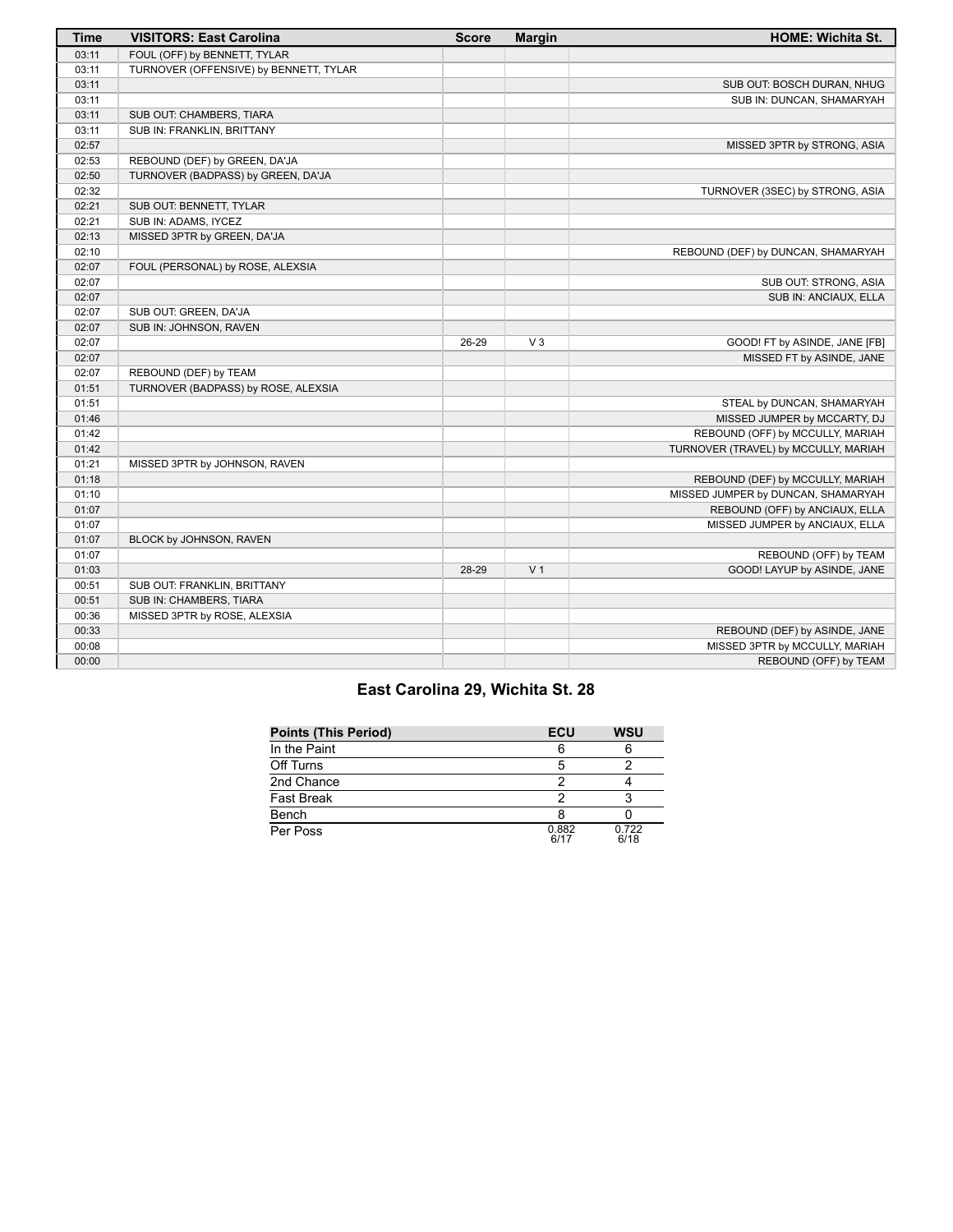### **Official Box Score East Carolina vs Wichita St. Second Half Statistics Only January 25, 2022 at Charles Koch Arena (Devlin Court) - Wichita, Kan.**



# **East Carolina 26**

| No. | Player                    | S  | <b>Pts</b> | FG       | 3FG     | <b>FT</b> | <b>OR</b>      | <b>DR</b>    | TR       | <b>PF</b>     | A | TO            | <b>B</b> lk | Stl            | <b>Min</b>   | $+/-$ |
|-----|---------------------------|----|------------|----------|---------|-----------|----------------|--------------|----------|---------------|---|---------------|-------------|----------------|--------------|-------|
| 00  | ROSE, ALEXSIA             | G  |            | $0 - 1$  | $0 - 1$ | $1 - 2$   |                | 0            |          |               |   | 2             | 0           | 0              | 13           | $-20$ |
| 01  | THOMPSON, TANIYAH         | G  | 10         | $4 - 12$ | $1 - 3$ | $1 - 2$   |                | 2            | 3        | 0             | 0 | 2             | $\Omega$    | 0              | 15           | $-11$ |
| 03  | <b>JOSEPHS, XIANNA</b>    | F  | 0          | $0 - 0$  | $0 - 0$ | $0 - 0$   | 0              | 0            | 0        | 2             | 0 | 0             | $\Omega$    | 0              | 3            | $-7$  |
| 11  | <b>JOHNSON, RAVEN</b>     | F. | 0          | $0 - 4$  | $0 - 0$ | $0 - 2$   | $\overline{2}$ | 1            | 3        | $\mathcal{P}$ |   |               | 0           |                | 19           | $-11$ |
| 12  | MOSELEY, MORGAN           | F  | 4          | $1 - 1$  | $1 - 1$ | $1 - 2$   | 0              | 0            | 0        | 2             |   | 2             | $\Omega$    | 0              | 8            | $-2$  |
| 20  | ADAMS, IYCEZ              | F  | 2          | $1 - 1$  | $0 - 0$ | $0 - 2$   | 0              | $\mathbf{0}$ | 0        |               | 0 | $\mathbf{0}$  | $\Omega$    | 0              | 8            | 0     |
| 21  | ACOX, LAILA               | F  | 2          | $1 - 2$  | $0 - 0$ | $0 - 0$   | 1              | $\Omega$     | 1        | 1             | 0 | 0             | 0           | 0              | 2            | $-2$  |
| 31  | <b>FRANKLIN, BRITTANY</b> | C  | $\Omega$   | $0 - 0$  | $0 - 0$ | $0 - 0$   | 0              | 0            | $\Omega$ | 0             | 0 | 0             | $\Omega$    | $\Omega$       | $\mathbf{0}$ | 0     |
| 33  | CHAMBERS, TIARA           | F  | 0          | $0 - 0$  | $0 - 0$ | $0 - 0$   |                | 2            | 3        |               | 0 | 2             | 0           | 0              | 6            | $-7$  |
| 35  | <b>GREEN, DA'JA</b>       | G  | 4          | $1 - 5$  | $0 - 3$ | $2 - 2$   | 0              | $\Omega$     | 0        | 1             |   | $\mathcal{P}$ | $\Omega$    | $\overline{2}$ | 15           | -8    |
| 55  | <b>BENNETT, TYLAR</b>     | C  | 3          | $1 - 3$  | $0 - 0$ | $1 - 2$   | 4              | $\Omega$     | 4        | 3             |   | 0             |             | 0              | 10           | $-12$ |
|     | <b>TEAM</b>               |    | 0          | $0 - 0$  | $0 - 0$ | $0 - 0$   | 3              | 3            | 6        | 0             | 0 | 0             | $\Omega$    | 0              | 0            |       |
|     | <b>TOTALS</b>             |    | 26         | $9 - 29$ | $2 - 8$ | $6 - 14$  | 13             | 8            | 21       | 14            | 5 | 11            |             | 3              | 100          |       |

| <b>Shooting By Period</b><br>Period | FG       | FG%   | 3FG     | 3FG%  | FT       | Dι<br>FT% |
|-------------------------------------|----------|-------|---------|-------|----------|-----------|
| 3rd Qtr                             | $3 - 17$ | 18%   | 0-5     | 00%   | $0 - 2$  | 00%       |
| 4th Qtr                             | $6-12$   | 50%   | $2 - 3$ | 67%   | $6-12$   | 50%       |
| 2nd Half                            | $9 - 29$ | 31%   | $2 - 8$ | 25%   | ჩ-14     | 43%       |
| Game                                | 19-59    | 32.2% | 8-27    | 29.6% | $9 - 18$ | 50.0%     |

*Deadball Rebounds:* 6,0 *Last FG Half:* ECU 4th-00:04

# **Wichita St. 42**

| No.     | Plaver                   | S  | Pts      | FG        | 3FG     | <b>FT</b> | <b>OR</b> | <b>DR</b> | TR           | PF       | A        | TO | <b>Blk</b> | Stl      | Min | $+/-$       |
|---------|--------------------------|----|----------|-----------|---------|-----------|-----------|-----------|--------------|----------|----------|----|------------|----------|-----|-------------|
| 00      | STRONG, ASIA             | F. | 10       | $4 - 5$   | $1 - 2$ | 1-1       |           | 4         | 5            | 2        | $\Omega$ |    | 0          | 0        | 14  | 19          |
| 01      | <b>MCCARTY, DJ</b>       | G  | 8        | $1 - 4$   | $0 - 0$ | $6 - 8$   | 0         | 2         | 2            | $\Omega$ | 2        | 3  | 0          | 2        | 18  | 16          |
| 02      | <b>MCCULLY, MARIAH</b>   | G  | 11       | $4 - 7$   | $1 - 2$ | $2 - 2$   | 4         | 0         | 4            | 3        | 2        | 0  | 0          |          | 14  | 19          |
| 04      | <b>BOSCH DURAN, NHUG</b> | G  | $\Omega$ | $0 - 1$   | 0-1     | $0 - 0$   | 0         | 0         | 0            |          | 0        | 0  | 0          |          | 10  | 3           |
| 05      | PLATONOVA, TANYA         | G  | 0        | $0 - 0$   | $0 - 0$ | $0 - 0$   | 0         | 0         | 0            | 0        | O        |    | 0          | 0        | 0   | 0           |
| $12 \,$ | <b>BREMAUD, CARLA</b>    | G  |          | $0 - 1$   | $0 - 1$ | $1 - 2$   | 0         | $\Omega$  | 0            | 2        | 0        | 0  | 0          | 2        | 14  | 7           |
| 13      | ANCIAUX, ELLA            | C  | 0        | $0 - 0$   | $0 - 0$ | $0 - 0$   | 0         | 0         | $\mathbf{0}$ | 0        | 0        | 0  | 0          | 0        | 0   | $\mathbf 0$ |
| 20      | DUNCAN, SHAMARYAH        | G  | $\Omega$ | $0 - 0$   | $0 - 0$ | $0 - 0$   | $\Omega$  | $\Omega$  | 0            | $\Omega$ | 0        | 0  | $\Omega$   | $\Omega$ | 4   | 3           |
| 24      | <b>COLBERT, TRAJATA</b>  | F  | 0        | $0 - 3$   | $0 - 0$ | $0 - 0$   | 0         | 2         | 2            | 2        | 0        | 2  | 2          | $\Omega$ | 8   | 2           |
| 35      | ASINDE, JANE             | F. | 12       | $5-8$     | $0 - 0$ | $2 - 2$   |           |           | 2            | 2        |          |    | 2          |          | 18  | 11          |
|         | <b>TEAM</b>              |    | 0        | $0 - 0$   | $0 - 0$ | $0 - 0$   |           |           | 2            | $\Omega$ | 0        | 0  | 0          | 0        | 0   |             |
|         | <b>TOTALS</b>            |    | 42       | $14 - 29$ | $2 - 6$ | $12 - 15$ |           | 10        | 17           | 12       | 5        |    | 4          |          | 100 |             |

| Shooting By Period<br>Period | FG       | FG%   | 3FG      | 3FG%   | FT        | FT%   |
|------------------------------|----------|-------|----------|--------|-----------|-------|
| 3rd Qtr                      | 6-15     | 40%   | $0 - 3$  | $00\%$ | 6-7       | 86%   |
| 4th Otr                      | $8 - 14$ | 57%   | $2-3$    | 67%    | 6-8       | 75%   |
| 2nd Half                     | 14-29    | 48%   | $2-6$    | 33%    | $12 - 15$ | 80%   |
| Game                         | 26-58    | 44.8% | $4 - 15$ | 26.7%  | $14 - 19$ | 73.7% |

*Deadball Rebounds:* 5,1 *Last FG Half:* WSU 4th-00:49

| Game Notes:                                                | <b>Score</b> | 1st | 2nd | 3rd | 4th | <b>TOT</b> | <b>Points from (This Period)</b> |    | <b>ECU WSU</b> |
|------------------------------------------------------------|--------------|-----|-----|-----|-----|------------|----------------------------------|----|----------------|
| Officials: Cameron Inouye, Joseph Vaszily, Karen<br>Preato | ECU          | 14  |     |     | 20  | 55         | In the Paint                     | 10 | 22             |
| Attendance: 1075                                           | WSU          | 15  |     | 18  | 24  | 70         | Off Turns                        |    | 16             |
|                                                            |              |     |     |     |     |            | 2nd Chance                       |    |                |
| Start Time: 07:02 PM ET<br>End Time: 08:53 PM ET           |              |     |     |     |     |            | <b>Fast Break</b>                |    |                |
| Game Duration: 1:51                                        |              |     |     |     |     |            | Bench                            |    |                |

Game Duration: **1:51** Conference Game;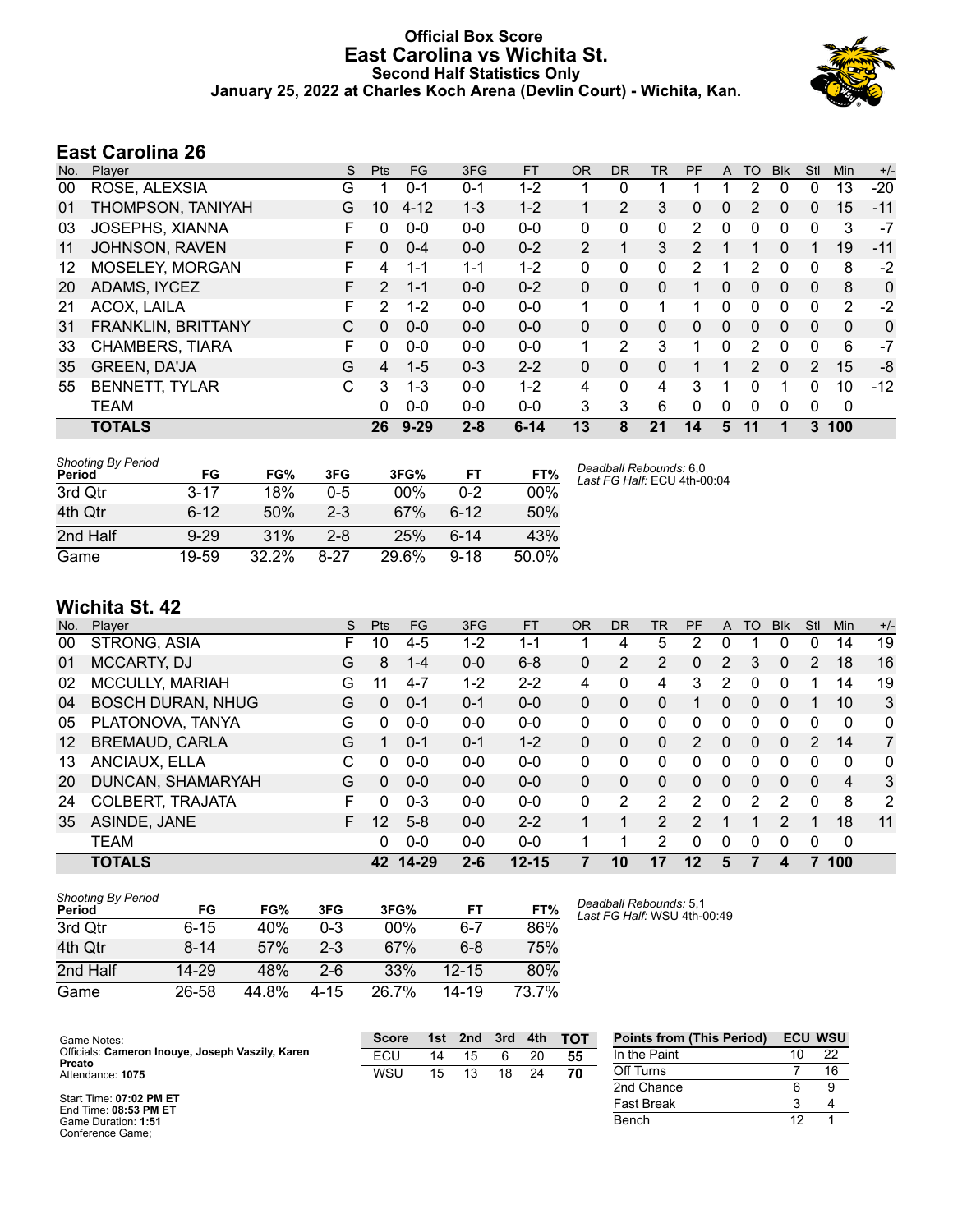### **Official Box Score East Carolina vs Wichita St. Third Quarter Statistics Only January 25, 2022 at Charles Koch Arena (Devlin Court) - Wichita, Kan.**



# **East Carolina 26**

| No. | Plaver                 | S | <b>Pts</b>     | <b>FG</b> | 3FG     | <b>FT</b> | <b>OR</b>    | <b>DR</b>    | TR | PF       | A        | TO | <b>Blk</b> | <b>Stl</b>   | <b>Min</b> | $+/-$ |
|-----|------------------------|---|----------------|-----------|---------|-----------|--------------|--------------|----|----------|----------|----|------------|--------------|------------|-------|
| 00  | ROSE, ALEXSIA          | G | 0              | $0 - 1$   | $0 - 1$ | $0 - 0$   |              | 0            |    | 0        | 0        | 2  | 0          |              |            | -12   |
| 01  | THOMPSON, TANIYAH      | G | $\overline{2}$ | $1 - 7$   | $0 - 2$ | $0 - 0$   | 0            | 2            | 2  | 0        | $\Omega$ |    | 0          | $\mathbf{0}$ | 8          | $-12$ |
| 11  | JOHNSON, RAVEN         | F | 0              | $0 - 2$   | $0 - 0$ | $0 - 2$   | 2            |              | 3  |          | 0        |    | 0          | 0            | 9          | $-7$  |
| 33  | <b>CHAMBERS, TIARA</b> | F | 0              | $0 - 0$   | $0 - 0$ | $0 - 0$   | $\mathbf{1}$ | 2            | 3  |          | $\Omega$ | 2  | 0          | $\Omega$     | 6          | $-7$  |
| 55  | BENNETT, TYLAR         | C | $\overline{2}$ | $1 - 3$   | $0 - 0$ | $0 - 0$   | 3            | $\Omega$     | 3  | 1        | $\Omega$ | 0  |            | 0            | 7          | $-7$  |
| 03  | JOSEPHS, XIANNA        | F | 0              | $0 - 0$   | $0 - 0$ | $0 - 0$   | 0            | $\mathbf{0}$ | 0  | 2        | $\Omega$ | 0  | 0          | $\mathbf{0}$ | 3          | $-7$  |
| 12  | MOSELEY, MORGAN        | F | 0              | $0 - 0$   | $0 - 0$ | $0 - 0$   | 0            | 0            | 0  |          | 0        | 0  | 0          | 0            | 1          | -3    |
| 20  | ADAMS, IYCEZ           | F | 0              | $0 - 0$   | $0 - 0$ | $0 - 0$   | 0            | $\Omega$     | 0  | 0        | $\Omega$ | 0  | 0          | $\Omega$     | 3          | 0     |
| 21  | ACOX, LAILA            | F | 0              | $0 - 0$   | $0 - 0$ | $0 - 0$   | 0            | 0            | 0  | 0        | $\Omega$ | 0  | 0          | $\Omega$     | $\Omega$   | 0     |
| 31  | FRANKLIN, BRITTANY     | C | 0              | $0 - 0$   | $0 - 0$ | $0 - 0$   | $\Omega$     | $\Omega$     | 0  | $\Omega$ | $\Omega$ | 0  | 0          | $\Omega$     | $\Omega$   | 0     |
| 35  | <b>GREEN, DA'JA</b>    | G | 2              | 1-4       | $0 - 2$ | $0 - 0$   | $\Omega$     | $\mathbf{0}$ | 0  |          | $\Omega$ | 2  | 0          |              | 6          | $-5$  |
|     | TEAM                   |   |                |           |         |           |              | 1            | 2  | 0        |          | 0  |            |              |            |       |
|     | <b>TOTALS</b>          |   | 6              | $3 - 17$  | $0 - 5$ | $0 - 2$   | 8            | 6            | 14 | 7        | $\bf{0}$ | 8  |            |              | 50         |       |

| <b>Shooting By Period</b><br>Period | FG    | FG%   | 3FG      | 3FG%  | FТ       | FT%   | Deadball Rebounds: 6,0 |
|-------------------------------------|-------|-------|----------|-------|----------|-------|------------------------|
| 2nd Half                            | 0-0   | 0%    | 0-0      | $0\%$ | ი-ი      | 0%    |                        |
| Game                                | 19-59 | 32.2% | $8 - 27$ | 29.6% | $9 - 18$ | 50.0% |                        |

### **Wichita St. 42**

| No. | Player                   | S  | Pts          | FG       | 3FG     | <b>FT</b> | 0R           | DR | <b>TR</b>      | <b>PF</b> | A              | TO           | <b>B</b> lk    | Stl           | Min            | $+/-$        |
|-----|--------------------------|----|--------------|----------|---------|-----------|--------------|----|----------------|-----------|----------------|--------------|----------------|---------------|----------------|--------------|
| 00  | STRONG, ASIA             | F  | 0            | $0 - 1$  | $0 - 1$ | $0 - 0$   | 0            | 3  | 3              | 2         | 0              |              | 0              | 0             | 8              | 12           |
| 01  | MCCARTY, DJ              | G  | 5            | $1 - 3$  | $0 - 0$ | $3 - 4$   | $\mathbf{0}$ | 0  | 0              | 0         | 0              | $\Omega$     | 0              |               | 8              | 12           |
| 02  | MCCULLY, MARIAH          | G  | 8            | $3 - 4$  | $0 - 1$ | $2 - 2$   | 2            | 0  | 2              | 0         |                | 0            | 0              |               | 9              | 12           |
| 20  | DUNCAN, SHAMARYAH        | G  | 0            | $0 - 0$  | $0 - 0$ | $0 - 0$   | $\Omega$     | 0  | 0              | 0         | $\mathbf{0}$   | $\mathbf{0}$ | 0              | $\mathbf{0}$  | 2              | $\Omega$     |
| 35  | ASINDE, JANE             | F  | 5            | $2 - 5$  | $0 - 0$ | $1 - 1$   | 1            |    | 2              |           |                | 0            | 0              |               | 8              | 7            |
| 04  | <b>BOSCH DURAN, NHUG</b> | G  | 0            | $0 - 0$  | $0 - 0$ | $0 - 0$   | $\mathbf{0}$ | 0  | $\mathbf{0}$   | 0         | $\mathbf{0}$   | $\Omega$     | 0              | $\mathbf{0}$  | 3              | $\mathbf{0}$ |
| 05  | PLATONOVA, TANYA         | G  | 0            | $0 - 0$  | $0 - 0$ | $0-0$     | 0            | 0  | 0              | 0         | 0              | 0            | 0              | 0             | 0              | 0            |
| 12  | <b>BREMAUD, CARLA</b>    | G  | $\Omega$     | $0 - 1$  | $0 - 1$ | $0 - 0$   | $\mathbf{0}$ | 0  | 0              | 0         | $\mathbf{0}$   | $\Omega$     | 0              | $\mathcal{P}$ | 8              | 12           |
| 13  | ANCIAUX, ELLA            | C  | <sup>0</sup> | $0 - 0$  | $0 - 0$ | $0 - 0$   | 0            | 0  | 0              | 0         | 0              | 0            | 0              | $\Omega$      | $\Omega$       | 0            |
| 24  | <b>COLBERT, TRAJATA</b>  | F. | 0            | $0 - 1$  | $0 - 0$ | $0 - 0$   | $\Omega$     | 2  | $\overline{2}$ | 0         | 0              | 2            | 2              | $\mathbf{0}$  | $\overline{4}$ | 5            |
|     | <b>TEAM</b>              |    |              |          |         |           | 0            | 1  | 1              | 0         |                | 0            |                |               |                |              |
|     | <b>TOTALS</b>            |    | 18           | $6 - 15$ | $0 - 3$ | $6 - 7$   | 3            | 7  | 10             | 3         | $\overline{2}$ | 3            | $\overline{2}$ | 5             | 50             |              |
|     |                          |    |              |          |         |           |              |    |                |           |                |              |                |               |                |              |

| <b>Shooting By Period</b><br>Period | FG    | FG%   | 3FG      | 3FG%  |       | FT%   | Deadball Rebounds: 5,1 |
|-------------------------------------|-------|-------|----------|-------|-------|-------|------------------------|
| 2nd Half                            | 0-0   | 0%    | 0-0      | $0\%$ | 0-0   | 0%    |                        |
| Game                                | 26-58 | 44.8% | $4 - 15$ | 26.7% | 14-19 | 73.7% |                        |

| Game Notes:                                                | <b>Score</b> | 1st l | 2nd | 3rd | 4th | <b>TOT</b> | <b>Points (This Period)</b> | ECU           | <b>WSU</b>    |
|------------------------------------------------------------|--------------|-------|-----|-----|-----|------------|-----------------------------|---------------|---------------|
| Officials: Cameron Inouye, Joseph Vaszily, Karen<br>Preato | ECU          | 14    | 15  | 6   | 20  | 55         | In the Paint                |               | 10            |
| Attendance: 1075                                           | WSU          | 15    | 13  | 18  | 24  | 70         | Off Turns                   |               | 12            |
|                                                            |              |       |     |     |     |            | 2nd Chance                  |               |               |
| Start Time: 07:02 PM ET<br>End Time: 08:53 PM ET           |              |       |     |     |     |            | <b>Fast Break</b>           |               |               |
| Game Duration: 1:51                                        |              |       |     |     |     |            | Bench                       |               |               |
| Conference Game:                                           |              |       |     |     |     |            | Per Poss                    | 0.333<br>3/18 | 1.000<br>9/18 |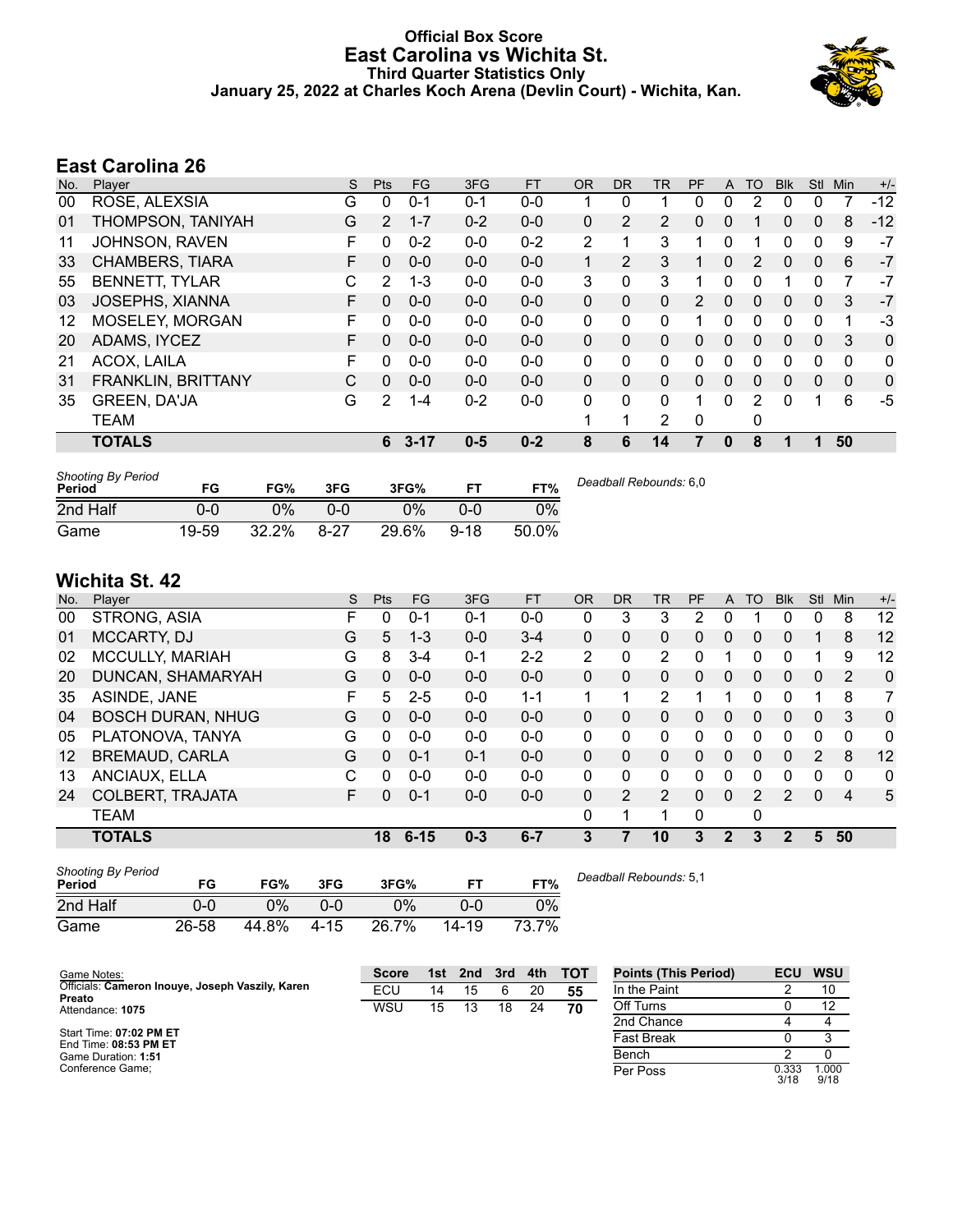#### **Official Play-By-Play East Carolina vs Wichita St. Third Quarter January 25, 2022 at Charles Koch Arena (Devlin Court) - Wichita, Kan.**



#### **Period 3**

#### **Starters:**

East Carolina: 0 ROSE,ALEXSIA (G); 1 THOMPSON,TANIYAH (G); 11 JOHNSON,RAVEN (F); 33 CHAMBERS,TIARA (F); 55 BENNETT,TYLAR (C);<br>**Wichita St.**: 00 STRONG,ASIA (F); 1 MCCARTY,DJ (G); 2 MCCULLY,MARIAH (G); 20 DUNCAN,SHAMARYAH (

| Time           | <b>VISITORS: East Carolina</b>                                           | <b>Score</b> | <b>Margin</b>  | <b>HOME: Wichita St.</b>             |
|----------------|--------------------------------------------------------------------------|--------------|----------------|--------------------------------------|
| 10:00          |                                                                          |              |                | SUB OUT: ANCIAUX, ELLA               |
| 10:00          |                                                                          |              |                | SUB OUT: DUNCAN, SHAMARYAH           |
| 10:00          |                                                                          |              |                | SUB IN: STRONG, ASIA                 |
| 10:00          |                                                                          |              |                | SUB IN: BREMAUD, CARLA               |
| 10:00          | SUB OUT: ADAMS, IYCEZ                                                    |              |                |                                      |
| 10:00          | SUB IN: BENNETT, TYLAR                                                   |              |                |                                      |
| 09:34          | TURNOVER (LOSTBALL) by CHAMBERS, TIARA                                   |              |                |                                      |
| 09:34          |                                                                          |              |                | STEAL by BREMAUD, CARLA              |
| 09:10          |                                                                          | 30-29        | H <sub>1</sub> | GOOD! JUMPER by MCCULLY, MARIAH      |
| 09:10          |                                                                          |              |                | ASSIST by ASINDE, JANE               |
| 08:47          | FOUL (OFF) by CHAMBERS, TIARA                                            |              |                |                                      |
| 08:47          | TURNOVER (OFFENSIVE) by CHAMBERS, TIARA                                  |              |                |                                      |
| 08:23          |                                                                          |              |                | MISSED LAYUP by ASINDE, JANE         |
| 08:23          | BLOCK by BENNETT, TYLAR                                                  |              |                |                                      |
| 08:17          |                                                                          |              |                | REBOUND (OFF) by MCCULLY, MARIAH     |
| 08:17          |                                                                          | 32-29        | $H_3$          | GOOD! LAYUP by MCCULLY, MARIAH       |
| 07:59          | MISSED 3PTR by THOMPSON, TANIYAH                                         |              |                |                                      |
| 07:56          |                                                                          |              |                | REBOUND (DEF) by STRONG, ASIA        |
| 07:53          |                                                                          |              |                | MISSED LAYUP by MCCARTY, DJ          |
| 07:50<br>07:41 | REBOUND (DEF) by CHAMBERS, TIARA                                         |              |                |                                      |
|                | GOOD! JUMPER by THOMPSON, TANIYAH                                        | 32-31        | H <sub>1</sub> |                                      |
| 07:22<br>07:18 |                                                                          |              |                | MISSED 3PTR by STRONG, ASIA          |
| 06:53          | REBOUND (DEF) by THOMPSON, TANIYAH<br>MISSED JUMPER by THOMPSON, TANIYAH |              |                |                                      |
| 06:51          |                                                                          |              |                |                                      |
| 06:51          | REBOUND (OFF) by JOHNSON, RAVEN                                          |              |                | FOUL (PERSONAL) by ASINDE, JANE      |
| 06:51          | SUB OUT: CHAMBERS, TIARA                                                 |              |                |                                      |
| 06:51          | SUB IN: MOSELEY, MORGAN                                                  |              |                |                                      |
| 06:51          | MISSED FT by JOHNSON, RAVEN                                              |              |                |                                      |
| 06:51          | REBOUND (OFF) by TEAM                                                    |              |                |                                      |
| 06:51          | MISSED FT by JOHNSON, RAVEN                                              |              |                |                                      |
| 06:51          | REBOUND (OFF) by ROSE, ALEXSIA                                           |              |                |                                      |
| 06:49          | TURNOVER (LOSTBALL) by ROSE, ALEXSIA                                     |              |                |                                      |
| 06:49          |                                                                          |              |                | STEAL by MCCARTY, DJ                 |
| 06:22          |                                                                          |              |                | MISSED JUMPER by MCCARTY, DJ         |
| 06:18          | REBOUND (DEF) by JOHNSON, RAVEN                                          |              |                |                                      |
| 06:18          | TURNOVER (LOSTBALL) by JOHNSON, RAVEN                                    |              |                |                                      |
| 06:02          |                                                                          | $34 - 31$    | $H_3$          | GOOD! LAYUP by ASINDE, JANE          |
| 06:01          | FOUL (PERSONAL) by MOSELEY, MORGAN                                       |              |                |                                      |
| 06:01          |                                                                          | 35-31        | H4             | GOOD! FT by ASINDE, JANE             |
| 06:01          | SUB OUT: MOSELEY, MORGAN                                                 |              |                |                                      |
| 06:01          | SUB IN: JOSEPHS, XIANNA                                                  |              |                |                                      |
| 05:57          | TURNOVER (BADPASS) by ROSE, ALEXSIA                                      |              |                |                                      |
| 05:57          |                                                                          |              |                | STEAL by ASINDE, JANE                |
| 05:52          |                                                                          | 37-31        | H <sub>6</sub> | GOOD! LAYUP by ASINDE, JANE          |
| 05:39          | MISSED LAYUP by JOHNSON, RAVEN                                           |              |                |                                      |
| 05:36          |                                                                          |              |                | REBOUND (DEF) by ASINDE, JANE        |
| 05:36          | FOUL (PERSONAL) by BENNETT, TYLAR                                        |              |                |                                      |
| 05:36          | SUB OUT: ROSE, ALEXSIA                                                   |              |                |                                      |
| 05:36          | SUB OUT: BENNETT, TYLAR                                                  |              |                |                                      |
| 05:36          | SUB IN: CHAMBERS, TIARA                                                  |              |                |                                      |
| 05:36          | SUB IN: GREEN, DA'JA                                                     |              |                |                                      |
| 05:14          |                                                                          |              |                | MISSED 3PTR by MCCULLY, MARIAH       |
| 05:11          | REBOUND (DEF) by CHAMBERS, TIARA                                         |              |                |                                      |
| 05:11          |                                                                          |              |                | SUB OUT: ASINDE, JANE                |
| 05:11          |                                                                          |              |                | SUB IN: COLBERT, TRAJATA             |
| 04:54<br>04:51 | MISSED 3PTR by THOMPSON, TANIYAH                                         |              |                |                                      |
| 04:46          |                                                                          |              |                | REBOUND (DEF) by STRONG, ASIA        |
| 04:46          | FOUL (PERSONAL) by JOSEPHS, XIANNA                                       |              |                |                                      |
| 04:46          |                                                                          |              |                | FOUL (OFF) by STRONG, ASIA           |
| 04:46          |                                                                          |              |                | TURNOVER (OFFENSIVE) by STRONG, ASIA |
| 04:34          | MISSED JUMPER by THOMPSON, TANIYAH                                       |              |                |                                      |
| 04:32          |                                                                          |              |                | REBOUND (DEF) by TEAM                |
| 04:20          |                                                                          |              |                | MISSED JUMPER by COLBERT, TRAJATA    |
|                |                                                                          |              |                |                                      |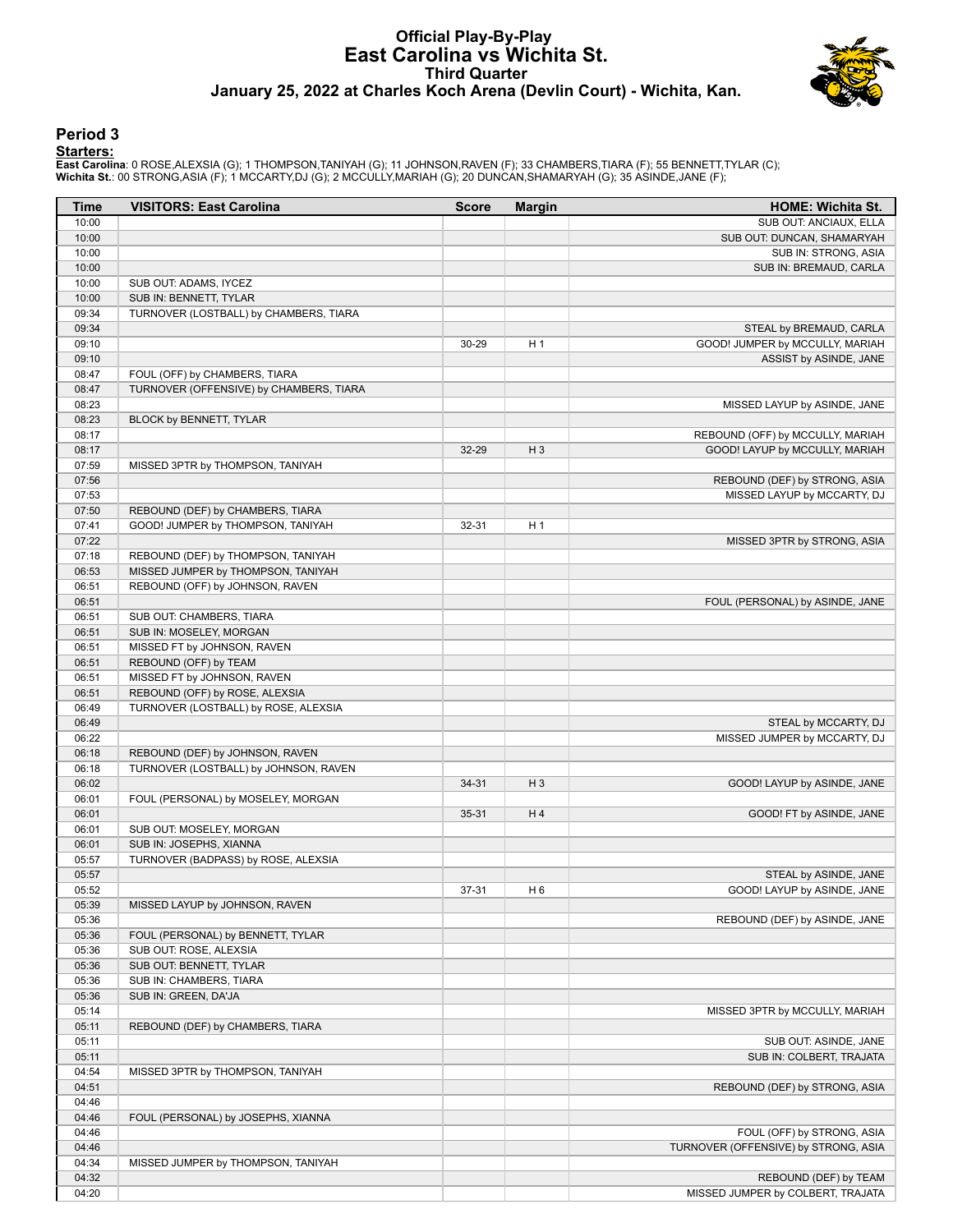| Time  | <b>VISITORS: East Carolina</b>           | <b>Score</b> | <b>Margin</b>  | <b>HOME: Wichita St.</b>               |
|-------|------------------------------------------|--------------|----------------|----------------------------------------|
| 04:19 | REBOUND (DEF) by TEAM                    |              |                |                                        |
| 04:19 | SUB OUT: JOHNSON, RAVEN                  |              |                |                                        |
| 04:19 | SUB IN: ROSE, ALEXSIA                    |              |                |                                        |
| 04:10 | TURNOVER (LOSTBALL) by GREEN, DA'JA      |              |                |                                        |
| 04:10 |                                          |              |                | STEAL by MCCULLY, MARIAH               |
| 04:05 |                                          | 39-31        | H <sub>8</sub> | GOOD! LAYUP by MCCARTY, DJ [FB]        |
| 04:05 |                                          |              |                | ASSIST by MCCULLY, MARIAH              |
| 03:56 |                                          |              |                | FOUL (PERSONAL) by STRONG, ASIA        |
| 03:48 | TURNOVER (LOSTBALL) by THOMPSON, TANIYAH |              |                |                                        |
| 03:48 |                                          |              |                | STEAL by BREMAUD, CARLA                |
| 03:44 | FOUL (PERSONAL) by GREEN, DA'JA          |              |                |                                        |
| 03:44 |                                          | 40-31        | H9             | GOOD! FT by MCCARTY, DJ [FB]           |
| 03:44 |                                          |              |                | MISSED FT by MCCARTY, DJ               |
| 03:44 |                                          |              |                | REBOUND (OFF) by MCCULLY, MARIAH       |
| 03:44 |                                          | 42-31        | H 11           | GOOD! LAYUP by MCCULLY, MARIAH         |
| 03:35 | MISSED LAYUP by THOMPSON, TANIYAH        |              |                |                                        |
| 03:32 |                                          |              |                | REBOUND (DEF) by COLBERT, TRAJATA      |
| 03:26 |                                          |              |                | TURNOVER (BADPASS) by COLBERT, TRAJATA |
| 03:26 | STEAL by GREEN, DA'JA                    |              |                |                                        |
| 03:22 | MISSED 3PTR by ROSE, ALEXSIA             |              |                |                                        |
| 03:18 | REBOUND (OFF) by CHAMBERS, TIARA         |              |                |                                        |
| 03:12 | MISSED JUMPER by GREEN, DA'JA            |              |                |                                        |
| 03:09 |                                          |              |                | REBOUND (DEF) by STRONG, ASIA          |
| 03:03 | FOUL (PERSONAL) by JOSEPHS, XIANNA       |              |                |                                        |
| 03:03 |                                          |              |                | SUB OUT: STRONG, ASIA                  |
| 03:03 |                                          |              |                | SUB OUT: MCCARTY, DJ                   |
| 03:03 |                                          |              |                | SUB IN: BOSCH DURAN, NHUG              |
| 03:03 |                                          |              |                | SUB IN: ASINDE, JANE                   |
| 03:03 | SUB OUT: ROSE, ALEXSIA                   |              |                |                                        |
| 03:03 | SUB OUT: JOSEPHS, XIANNA                 |              |                |                                        |
| 03:03 | SUB OUT: CHAMBERS, TIARA                 |              |                |                                        |
| 03:03 | SUB IN: JOHNSON, RAVEN                   |              |                |                                        |
| 03:03 | SUB IN: ADAMS, IYCEZ                     |              |                |                                        |
| 03:03 | SUB IN: BENNETT, TYLAR                   |              |                |                                        |
| 03:03 |                                          | 43-31        | H 12           | GOOD! FT by MCCULLY, MARIAH            |
| 03:03 |                                          | 44-31        | H 13           | GOOD! FT by MCCULLY, MARIAH            |
| 02:51 | MISSED 3PTR by GREEN, DA'JA              |              |                |                                        |
| 02:47 | REBOUND (OFF) by BENNETT, TYLAR          |              |                |                                        |
| 02:47 | MISSED JUMPER by BENNETT, TYLAR          |              |                |                                        |
| 02:47 |                                          |              |                | BLOCK by COLBERT, TRAJATA              |
| 02:47 | REBOUND (OFF) by TEAM                    |              |                |                                        |
| 02:45 | MISSED LAYUP by BENNETT, TYLAR           |              |                |                                        |
| 02:41 | REBOUND (OFF) by BENNETT, TYLAR          |              |                |                                        |
| 02:41 | GOOD! LAYUP by BENNETT, TYLAR            | 44-33        | H 11           |                                        |
| 02:22 |                                          |              |                | MISSED 3PTR by BREMAUD, CARLA          |
| 02:14 | REBOUND (DEF) by THOMPSON, TANIYAH       |              |                |                                        |
| 02:04 | MISSED JUMPER by THOMPSON, TANIYAH       |              |                |                                        |
| 02:01 |                                          |              |                | REBOUND (DEF) by COLBERT, TRAJATA      |
| 01:44 |                                          |              |                | TURNOVER (TRAVEL) by COLBERT, TRAJATA  |
| 01:44 |                                          |              |                | SUB OUT: BREMAUD, CARLA                |
| 01:44 |                                          |              |                | SUB IN: DUNCAN, SHAMARYAH              |
| 01:44 | SUB OUT: THOMPSON, TANIYAH               |              |                |                                        |
| 01:44 | SUB IN: ROSE, ALEXSIA                    |              |                |                                        |
| 01:22 | MISSED LAYUP by JOHNSON, RAVEN           |              |                |                                        |
| 01:22 |                                          |              |                | BLOCK by COLBERT, TRAJATA              |
| 01:18 | REBOUND (OFF) by BENNETT, TYLAR          |              |                |                                        |
| 01:17 | MISSED 3PTR by GREEN, DA'JA              |              |                |                                        |
| 01:17 | REBOUND (OFF) by JOHNSON, RAVEN          |              |                |                                        |
| 01:17 |                                          |              |                | SUB OUT: MCCULLY, MARIAH               |
| 01:17 |                                          |              |                | SUB OUT: COLBERT, TRAJATA              |
| 01:17 |                                          |              |                | SUB IN: STRONG, ASIA                   |
| 01:17 |                                          |              |                | SUB IN: MCCARTY, DJ                    |
| 01:09 | GOOD! JUMPER by GREEN, DA'JA             | 44-35        | H <sub>9</sub> |                                        |
| 00:38 | FOUL (PERSONAL) by JOHNSON, RAVEN        |              |                |                                        |
| 00:38 |                                          | 45-35        | H 10           | GOOD! FT by MCCARTY, DJ                |
| 00:38 |                                          | 46-35        | H 11           | GOOD! FT by MCCARTY, DJ                |
| 00:32 | TURNOVER (BADPASS) by GREEN, DA'JA       |              |                |                                        |
| 00:04 |                                          |              |                | MISSED LAYUP by ASINDE, JANE           |
| 00:00 |                                          |              |                | MISSED LAYUP by ASINDE, JANE           |
| 00:00 |                                          |              |                | REBOUND (OFF) by TEAM                  |
| 00:00 |                                          |              |                | REBOUND (OFF) by ASINDE, JANE          |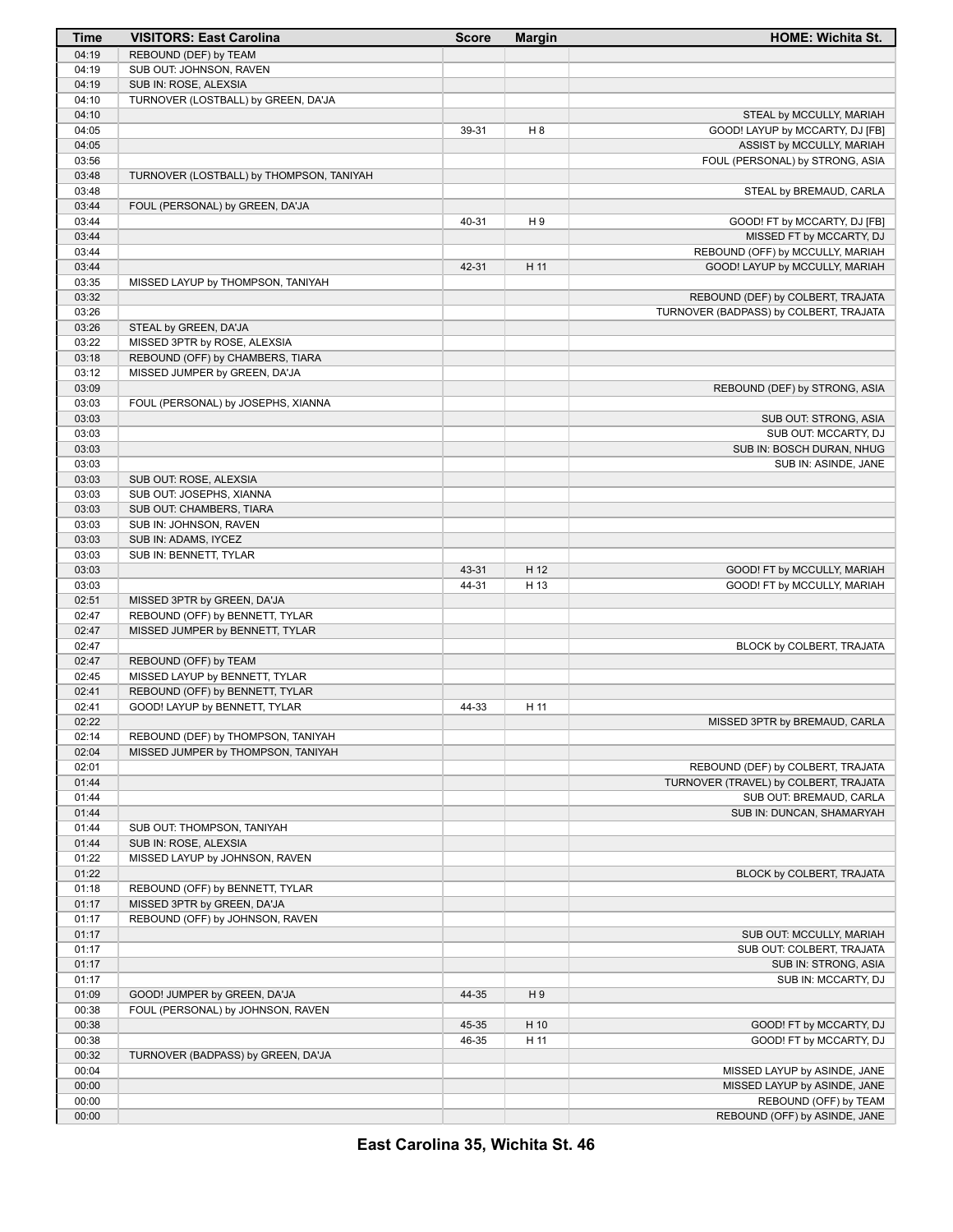| <b>Points (This Period)</b> | ECU           | <b>WSU</b>    |
|-----------------------------|---------------|---------------|
| In the Paint                |               | 10            |
| Off Turns                   |               | 12            |
| 2nd Chance                  |               |               |
| <b>Fast Break</b>           |               |               |
| Bench                       |               |               |
| Per Poss                    | 0.333<br>3/18 | 1.000<br>9/18 |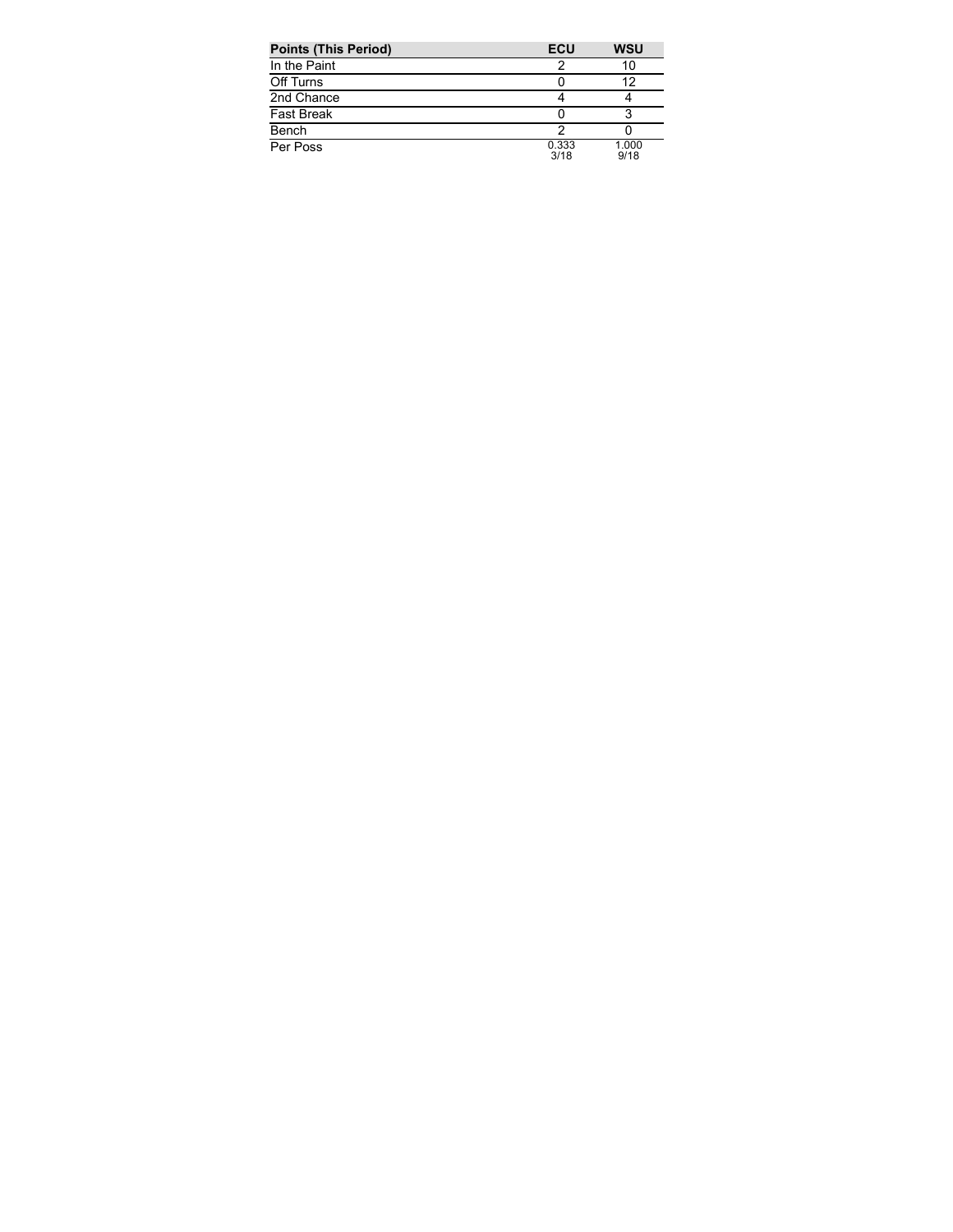#### **Official Box Score East Carolina vs Wichita St. Fourth Quarter Statistics Only January 25, 2022 at Charles Koch Arena (Devlin Court) - Wichita, Kan.**



# **East Carolina 20**

| No. | Plaver                    | S | <b>Pts</b>     | <b>FG</b> | 3FG     | <b>FT</b> | <b>OR</b> | <b>DR</b>    | TR       | PF | A        | TO | <b>Blk</b>   | Stl           | Min      | $+/-$       |
|-----|---------------------------|---|----------------|-----------|---------|-----------|-----------|--------------|----------|----|----------|----|--------------|---------------|----------|-------------|
| 00  | ROSE, ALEXSIA             | G |                | $0 - 0$   | $0 - 0$ | $1 - 2$   | 0         | 0            | 0        |    |          | 0  | 0            | 0             | 6        | -8          |
| 01  | THOMPSON, TANIYAH         | G | 8              | $3 - 5$   | $1 - 1$ | $1 - 2$   | 1         | 0            | 1        | 0  | $\Omega$ |    | 0            | $\mathbf{0}$  | 7        | 1           |
| 11  | JOHNSON, RAVEN            | F | 0              | $0 - 2$   | $0 - 0$ | $0 - 0$   | 0         | 0            | 0        |    |          | 0  | 0            |               | 10       | -4          |
| 33  | <b>CHAMBERS, TIARA</b>    | F | 0              | $0 - 0$   | $0 - 0$ | $0 - 0$   | $\Omega$  | $\Omega$     | 0        | 0  | $\Omega$ | 0  | 0            | $\Omega$      | $\Omega$ | 0           |
| 55  | BENNETT, TYLAR            | С |                | $0 - 0$   | $0 - 0$ | $1 - 2$   | 1         | $\Omega$     | 1        | 2  |          | 0  | 0            | $\Omega$      | 3        | -5          |
| 03  | JOSEPHS, XIANNA           | F | 0              | $0 - 0$   | $0 - 0$ | $0 - 0$   | 0         | 0            | 0        | 0  | $\Omega$ | 0  | 0            | $\mathbf{0}$  | $\Omega$ | $\mathbf 0$ |
| 12  | MOSELEY, MORGAN           | F | 4              | $1 - 1$   | $1 - 1$ | $1 - 2$   | $\Omega$  | 0            | 0        | 1  |          | 2  | 0            | 0             | 7        | 1           |
| 20  | ADAMS, IYCEZ              | F | $\overline{2}$ | $1 - 1$   | $0 - 0$ | $0 - 2$   | 0         | $\mathbf{0}$ | 0        |    | $\Omega$ | 0  | 0            | $\mathbf{0}$  | 5        | 0           |
| 21  | <b>ACOX, LAILA</b>        | F | 2              | $1 - 2$   | $0 - 0$ | $0 - 0$   | 1         | 0            | 1        |    | 0        | 0  | 0            | $\Omega$      | 2        | $-2$        |
| 31  | <b>FRANKLIN, BRITTANY</b> | C | $\Omega$       | $0 - 0$   | $0 - 0$ | $0 - 0$   | $\Omega$  | $\Omega$     | $\Omega$ | 0  | $\Omega$ | 0  | 0            | $\Omega$      | $\Omega$ | 0           |
| 35  | <b>GREEN, DA'JA</b>       | G | 2              | $0 - 1$   | $0 - 1$ | $2 - 2$   | 0         | $\Omega$     | 0        | 0  |          | 0  | 0            |               | 9        | $-3$        |
|     | <b>TEAM</b>               |   |                |           |         |           | 2         | 2            | 4        | 0  |          | 0  |              |               |          |             |
|     | <b>TOTALS</b>             |   | <b>20</b>      | $6 - 12$  | $2 - 3$ | $6 - 12$  | 5         | 2            | 7        | 7  | 5        | 3  | $\mathbf{0}$ | $\mathcal{P}$ | 50       |             |

| <b>Shooting By Period</b><br>Period | FG    | FG%      | 3FG      | 3FG%  | FТ       | FT%   | Deadball Rebounds: 6,0 |
|-------------------------------------|-------|----------|----------|-------|----------|-------|------------------------|
| Game                                | 19-59 | $32.2\%$ | $8 - 27$ | 29.6% | $9 - 18$ | 50.0% |                        |

# **Wichita St. 24**

| No.               | Plaver                   | S  | <b>Pts</b> | <b>FG</b> | 3FG     | <b>FT</b> | <b>OR</b>    | DR       | TR | PF | A            | TO       | <b>B</b> lk   | Stl          | Min | $+/-$    |
|-------------------|--------------------------|----|------------|-----------|---------|-----------|--------------|----------|----|----|--------------|----------|---------------|--------------|-----|----------|
| 00                | STRONG, ASIA             | F  | 10         | $4 - 4$   | 1-1     | 1-1       |              |          | 2  | 0  | 0            |          |               | 0            | 6   | 7        |
| 01                | <b>MCCARTY, DJ</b>       | G  | 3          | $0 - 1$   | $0 - 0$ | $3 - 4$   | 0            | 2        | 2  | 0  | 2            | 3        | 0             |              | 10  | 4        |
| 02                | <b>MCCULLY, MARIAH</b>   | G  | 3          | 1-3       | 1-1     | $0 - 0$   | 2            | 0        | 2  | 3  |              | 0        | 0             | 0            | 5   | 7        |
| 20                | DUNCAN, SHAMARYAH        | G  | 0          | $0 - 0$   | $0 - 0$ | $0 - 0$   | $\mathbf{0}$ | 0        | 0  | 0  | $\mathbf{0}$ | $\Omega$ | 0             | $\mathbf{0}$ | 2   | 3        |
| 35                | ASINDE, JANE             | F  |            | $3 - 3$   | $0 - 0$ | $1 - 1$   | 0            | $\Omega$ | 0  | 1  | 0            |          | $\mathcal{P}$ | 0            | 10  | 4        |
| 04                | <b>BOSCH DURAN, NHUG</b> | G  | 0          | $0 - 1$   | $0 - 1$ | $0 - 0$   | 0            | $\Omega$ | 0  |    | 0            | $\Omega$ | $\Omega$      |              |     | 3        |
| 05                | PLATONOVA, TANYA         | G  | 0          | $0 - 0$   | $0 - 0$ | $0 - 0$   | 0            | 0        | 0  | 0  | 0            | $\Omega$ | 0             | 0            | 0   | $\Omega$ |
| $12 \overline{ }$ | <b>BREMAUD, CARLA</b>    | G  |            | $0 - 0$   | $0 - 0$ | $1 - 2$   | $\Omega$     | 0        | 0  | 2  | 0            | 0        | 0             | 0            | 6   | $-5$     |
| 13                | ANCIAUX, ELLA            | C  | 0          | $0 - 0$   | $0 - 0$ | $0 - 0$   | 0            | 0        | 0  | 0  | 0            | 0        | 0             | 0            | 0   | 0        |
| 24                | <b>COLBERT, TRAJATA</b>  | F. | 0          | $0 - 2$   | $0 - 0$ | $0 - 0$   | $\Omega$     | 0        | 0  | 2  | $\Omega$     | 0        | 0             | $\Omega$     | 4   | $-3$     |
|                   | <b>TEAM</b>              |    |            |           |         |           | 1            | 0        | 1  | 0  |              | 0        |               |              |     |          |
|                   | <b>TOTALS</b>            |    | 24         | $8 - 14$  | $2 - 3$ | $6 - 8$   | 4            | 3        |    | 9  | 3            | 4        | 2             | 2            | 50  |          |

| <b>Shooting By Period</b><br>Period | FG    | FG%   | 3FG      | 3FG%  |       | FT%   | Deadball Rebounds: 5,1 |
|-------------------------------------|-------|-------|----------|-------|-------|-------|------------------------|
| Game                                | 26-58 | 44.8% | $4 - 15$ | 26.7% | 14-19 | 73.7% |                        |

| Game Notes:                                      | Score | 1st | 2nd | 3rd | 4th | тот | <b>Points (This Period)</b> | <b>ECU</b>   | <b>WSU</b>     |
|--------------------------------------------------|-------|-----|-----|-----|-----|-----|-----------------------------|--------------|----------------|
| Officials: Cameron Inouye, Joseph Vaszily, Karen | ECU   | 14  | 15  | 6   | 20  | 55  | In the Paint                |              |                |
| Preato<br>Attendance: 1075                       | WSU   | 15  | 13  | 18  | 24  | 70  | Off Turns                   |              |                |
|                                                  |       |     |     |     |     |     | 2nd Chance                  |              |                |
| Start Time: 07:02 PM ET<br>End Time: 08:53 PM ET |       |     |     |     |     |     | <b>Fast Break</b>           |              |                |
| Game Duration: 1:51                              |       |     |     |     |     |     | Bench                       | 10           |                |
| Conference Game:                                 |       |     |     |     |     |     | Per Poss                    | .333<br>9/15 | 1.412<br>11/17 |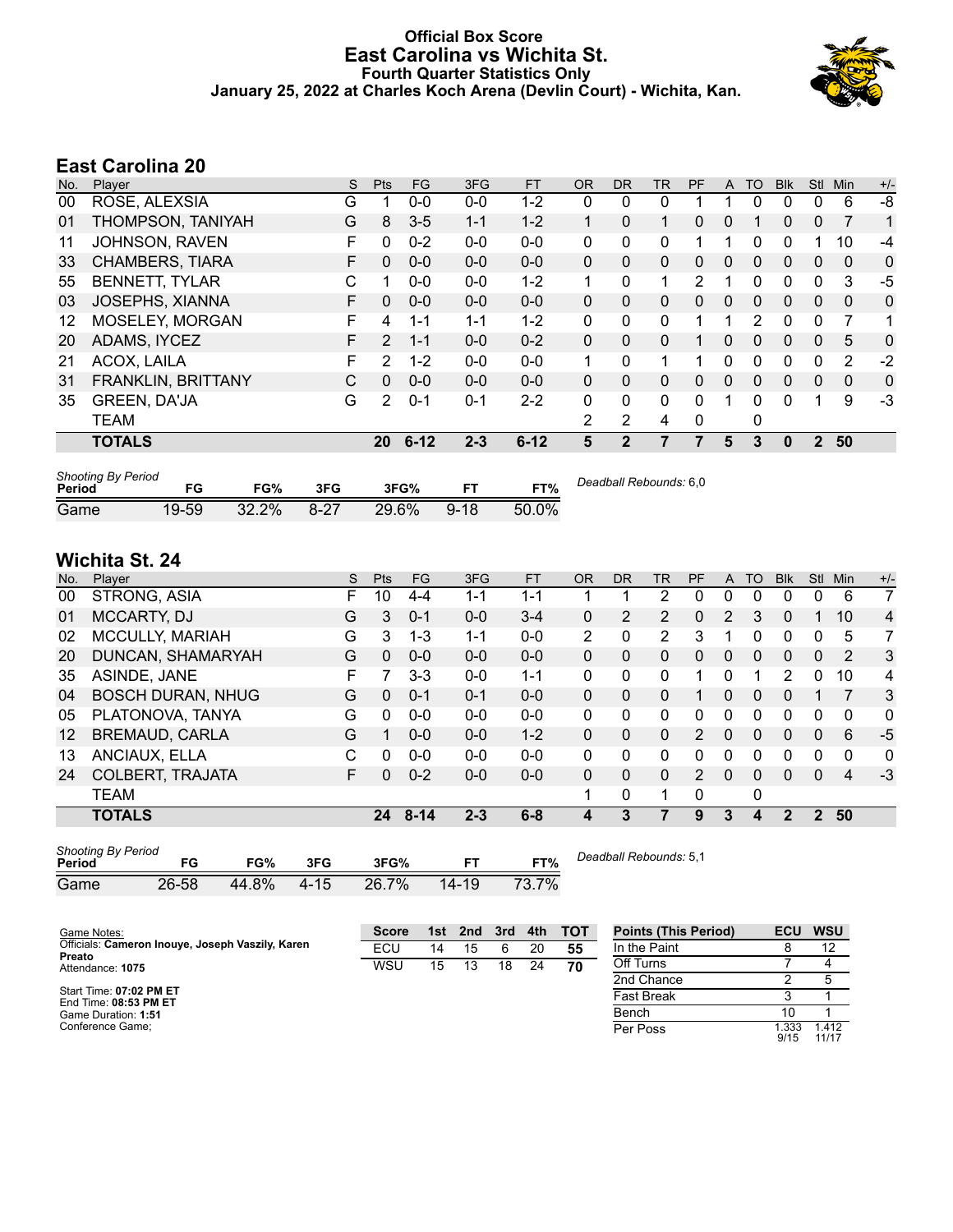#### **Official Play-By-Play East Carolina vs Wichita St. Fourth Quarter January 25, 2022 at Charles Koch Arena (Devlin Court) - Wichita, Kan.**



#### **Period 4**

#### **Starters:**

East Carolina: 0 ROSE,ALEXSIA (G); 1 THOMPSON,TANIYAH (G); 11 JOHNSON,RAVEN (F); 33 CHAMBERS,TIARA (F); 55 BENNETT,TYLAR (C);<br>**Wichita St.**: 00 STRONG,ASIA (F); 1 MCCARTY,DJ (G); 2 MCCULLY,MARIAH (G); 20 DUNCAN,SHAMARYAH (

| Time           | <b>VISITORS: East Carolina</b>                  | <b>Score</b> | <b>Margin</b> | HOME: Wichita St.                                     |
|----------------|-------------------------------------------------|--------------|---------------|-------------------------------------------------------|
| 10:00          | SUB OUT: ADAMS, IYCEZ                           |              |               |                                                       |
| 10:00          | SUB IN: MOSELEY, MORGAN                         |              |               |                                                       |
| 09:34          |                                                 | 48-35        | H 13          | GOOD! LAYUP by ASINDE, JANE                           |
| 09:20          |                                                 |              |               | FOUL (PERSONAL) by BOSCH DURAN, NHUG                  |
| 09:20          | SUB OUT: MOSELEY, MORGAN                        |              |               |                                                       |
| 09:20          | SUB IN: ACOX, LAILA                             |              |               |                                                       |
| 09:11          | GOOD! LAYUP by ACOX, LAILA                      | 48-37        | H 11          |                                                       |
| 09:11          | ASSIST by BENNETT, TYLAR                        |              |               |                                                       |
| 08:57          |                                                 |              |               | TIMEOUT 30SEC                                         |
| 08:34          |                                                 | 51-37        | H 14          | GOOD! 3PTR by STRONG, ASIA                            |
| 08:34          |                                                 |              |               | ASSIST by MCCARTY, DJ                                 |
| 08:09          | MISSED JUMPER by JOHNSON, RAVEN                 |              |               |                                                       |
| 08:05          | REBOUND (OFF) by ACOX, LAILA                    |              |               |                                                       |
| 08:05          |                                                 |              |               | SUB OUT: DUNCAN, SHAMARYAH                            |
| 08:05          |                                                 |              |               | SUB IN: MCCULLY, MARIAH                               |
| 08:02          |                                                 |              |               | FOUL (PERSONAL) by MCCULLY, MARIAH                    |
| 07:47          | MISSED JUMPER by ACOX, LAILA                    |              |               |                                                       |
| 07:44          | REBOUND (OFF) by BENNETT, TYLAR                 |              |               |                                                       |
| 07:44          |                                                 |              |               | FOUL (PERSONAL) by MCCULLY, MARIAH                    |
| 07:44          | MISSED FT by BENNETT, TYLAR                     |              |               |                                                       |
| 07:44          | REBOUND (OFF) by TEAM                           |              |               |                                                       |
| 07:44          | GOOD! FT by BENNETT, TYLAR                      | 51-38        | H 13          |                                                       |
| 07:42          | FOUL (PERSONAL) by BENNETT, TYLAR               |              |               |                                                       |
| 07:38          | SUB OUT: BENNETT, TYLAR                         |              |               |                                                       |
| 07:38          | SUB IN: ADAMS, IYCEZ                            |              |               |                                                       |
| 07:18          |                                                 | 53-38        | H 15          | GOOD! LAYUP by STRONG, ASIA                           |
| 07:18          | FOUL (PERSONAL) by ACOX, LAILA                  |              |               |                                                       |
| 07:18<br>07:18 | SUB OUT: ACOX, LAILA<br>SUB IN: MOSELEY, MORGAN |              |               |                                                       |
| 07:18          |                                                 | 54-38        | H 16          | GOOD! FT by STRONG, ASIA                              |
| 07:10          | TURNOVER (LOSTBALL) by MOSELEY, MORGAN          |              |               |                                                       |
| 07:10          |                                                 |              |               | STEAL by MCCARTY, DJ                                  |
| 07:06          |                                                 |              |               | TURNOVER (BADPASS) by MCCARTY, DJ                     |
| 07:06          | SUB OUT: MOSELEY, MORGAN                        |              |               |                                                       |
| 07:06          | SUB OUT: GREEN, DA'JA                           |              |               |                                                       |
| 07:06          | SUB IN: THOMPSON, TANIYAH                       |              |               |                                                       |
| 07:06          | SUB IN: BENNETT, TYLAR                          |              |               |                                                       |
| 06:54          | GOOD! JUMPER by THOMPSON, TANIYAH [PNT]         | 54-40        | H 14          |                                                       |
| 06:54          | ASSIST by ROSE, ALEXSIA                         |              |               |                                                       |
| 06:31          |                                                 | 57-40        | H 17          | GOOD! 3PTR by MCCULLY, MARIAH                         |
| 06:31          |                                                 |              |               | ASSIST by MCCARTY, DJ                                 |
| 06:30          | <b>TIMEOUT TEAM</b>                             |              |               |                                                       |
| 06:30          |                                                 |              |               | SUB OUT: STRONG, ASIA                                 |
| 06:30          |                                                 |              |               | SUB IN: COLBERT, TRAJATA                              |
| 06:30          | SUB OUT: ADAMS, IYCEZ                           |              |               |                                                       |
| 06:30          | SUB IN: GREEN, DA'JA                            |              |               |                                                       |
| 06:19          | TURNOVER (BADPASS) by THOMPSON, TANIYAH         |              |               |                                                       |
| 06:19          |                                                 |              |               | STEAL by BOSCH DURAN, NHUG                            |
| 06:13          |                                                 |              |               | MISSED JUMPER by MCCARTY, DJ                          |
| 06:10          |                                                 |              |               | REBOUND (OFF) by MCCULLY, MARIAH                      |
| 06:09          |                                                 | 59-40        | H 19          | GOOD! LAYUP by ASINDE, JANE                           |
| 06:09          | FOUL (PERSONAL) by BENNETT, TYLAR               |              |               |                                                       |
| 06:09          | SUB OUT: BENNETT, TYLAR                         |              |               |                                                       |
| 06:09          | SUB IN: MOSELEY, MORGAN                         |              |               |                                                       |
| 06:09          |                                                 | 60-40        | H 20          | GOOD! FT by ASINDE, JANE                              |
| 06:09          |                                                 |              |               | ASSIST by MCCULLY, MARIAH                             |
| 05:47          |                                                 |              |               | FOUL (PERSONAL) by MCCULLY, MARIAH                    |
| 05:47          |                                                 |              |               | SUB OUT: MCCULLY, MARIAH                              |
| 05:47          |                                                 |              |               | SUB IN: BREMAUD, CARLA                                |
| 05:45          | MISSED JUMPER by THOMPSON, TANIYAH              |              |               |                                                       |
| 05:42          | REBOUND (OFF) by THOMPSON, TANIYAH              |              |               |                                                       |
| 05:38<br>05:38 | MISSED JUMPER by THOMPSON, TANIYAH              |              |               |                                                       |
| 05:33          |                                                 |              |               | BLOCK by ASINDE, JANE<br>REBOUND (DEF) by MCCARTY, DJ |
| 05:15          |                                                 |              |               | TURNOVER (LOSTBALL) by MCCARTY, DJ                    |
|                |                                                 |              |               |                                                       |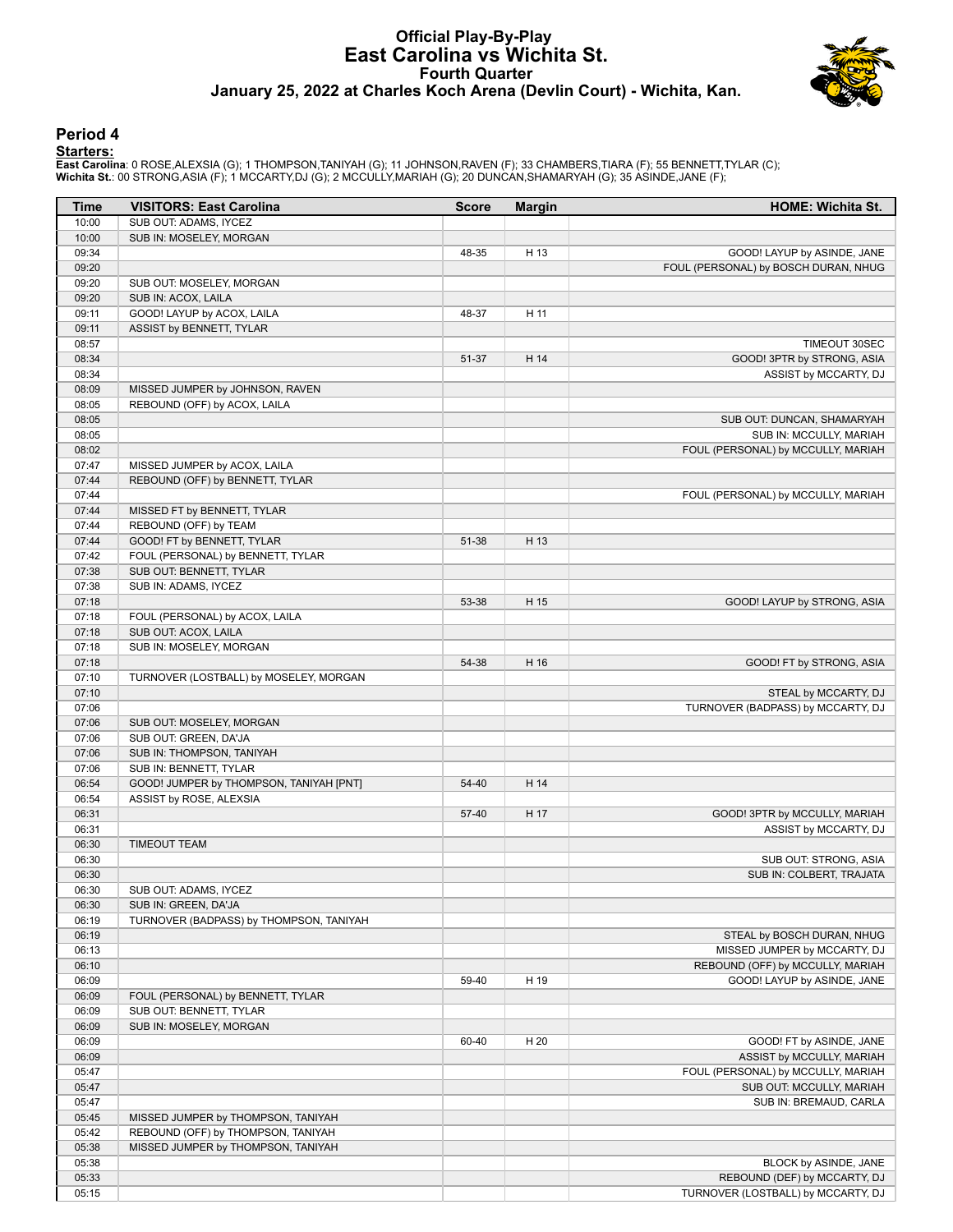| Time  | <b>VISITORS: East Carolina</b>          | <b>Score</b> | <b>Margin</b> | <b>HOME: Wichita St.</b>            |
|-------|-----------------------------------------|--------------|---------------|-------------------------------------|
| 05:15 | STEAL by JOHNSON, RAVEN                 |              |               |                                     |
| 05:10 | MISSED LAYUP by JOHNSON, RAVEN          |              |               |                                     |
| 05:10 |                                         |              |               | BLOCK by ASINDE, JANE               |
| 05:10 | REBOUND (OFF) by TEAM                   |              |               |                                     |
| 05:05 | MISSED 3PTR by GREEN, DA'JA             |              |               |                                     |
| 05:04 | REBOUND (OFF) by TEAM                   |              |               |                                     |
| 05:04 |                                         |              |               | FOUL (PERSONAL) by COLBERT, TRAJATA |
| 05:04 | MISSED FT by MOSELEY, MORGAN            |              |               |                                     |
| 05:04 | REBOUND (OFF) by TEAM                   |              |               |                                     |
| 05:04 | GOOD! FT by MOSELEY, MORGAN             | 60-41        | H 19          |                                     |
| 04:42 |                                         |              |               | MISSED 3PTR by BOSCH DURAN, NHUG    |
| 04:41 | REBOUND (DEF) by TEAM                   |              |               |                                     |
| 04:30 | GOOD! LAYUP by THOMPSON, TANIYAH        | 60-43        | H 17          |                                     |
| 04:13 |                                         | 62-43        | H 19          | GOOD! LAYUP by ASINDE, JANE         |
| 04:07 |                                         |              |               | FOUL (PERSONAL) by BREMAUD, CARLA   |
| 04:07 | MISSED FT by ROSE, ALEXSIA              |              |               |                                     |
| 04:07 | REBOUND (OFF) by TEAM                   |              |               |                                     |
| 04:07 | GOOD! FT by ROSE, ALEXSIA [FB]          | 62-44        | H 18          |                                     |
| 04:07 | FOUL (TECH) by ROSE, ALEXSIA            |              |               |                                     |
| 04:07 |                                         | 63-44        | H 19          | GOOD! FT by BREMAUD, CARLA [FB]     |
| 04:07 |                                         |              |               | MISSED FT by BREMAUD, CARLA         |
| 04:07 |                                         |              |               | REBOUND (OFF) by TEAM               |
| 04:07 | SUB OUT: ROSE, ALEXSIA                  |              |               |                                     |
| 04:07 | SUB IN: ADAMS, IYCEZ                    |              |               |                                     |
| 03:45 |                                         |              |               | MISSED LAYUP by COLBERT, TRAJATA    |
| 03:44 | REBOUND (DEF) by TEAM                   |              |               |                                     |
| 03:32 | GOOD! 3PTR by MOSELEY, MORGAN           | 63-47        | H 16          |                                     |
| 03:32 | ASSIST by JOHNSON, RAVEN                |              |               |                                     |
| 03:20 |                                         |              |               | TURNOVER (BADPASS) by MCCARTY, DJ   |
| 03:20 | STEAL by GREEN, DA'JA                   |              |               |                                     |
| 03:19 |                                         |              |               | FOUL (PERSONAL) by COLBERT, TRAJATA |
| 03:19 | GOOD! FT by GREEN, DA'JA [FB]           | 63-48        | H 15          |                                     |
| 03:19 | GOOD! FT by GREEN, DA'JA [FB]           | 63-49        | H 14          |                                     |
| 02:58 |                                         |              |               | MISSED LAYUP by COLBERT, TRAJATA    |
| 02:57 |                                         |              |               | REBOUND (OFF) by TEAM               |
| 02:57 |                                         |              |               | SUB OUT: BOSCH DURAN, NHUG          |
| 02:57 |                                         |              |               | SUB OUT: COLBERT, TRAJATA           |
| 02:57 |                                         |              |               | SUB IN: STRONG, ASIA                |
| 02:57 |                                         |              |               | SUB IN: MCCULLY, MARIAH             |
| 02:55 | FOUL (PERSONAL) by JOHNSON, RAVEN       |              |               |                                     |
| 02:55 |                                         |              |               | MISSED FT by MCCARTY, DJ            |
| 02:55 |                                         |              |               | REBOUND (OFF) by TEAM               |
| 02:55 |                                         | 64-49        | H 15          | GOOD! FT by MCCARTY, DJ             |
| 02:42 |                                         |              |               | FOUL (PERSONAL) by BREMAUD, CARLA   |
| 02:42 | GOOD! FT by THOMPSON, TANIYAH           | 64-50        | H 14          |                                     |
| 02:42 | MISSED FT by THOMPSON, TANIYAH          |              |               |                                     |
| 02:42 |                                         |              |               | REBOUND (DEF) by MCCARTY, DJ        |
| 02:15 |                                         |              |               | TURNOVER (TRAVEL) by ASINDE, JANE   |
| 02:07 | GOOD! LAYUP by ADAMS, IYCEZ             | 64-52        | H 12          |                                     |
| 02:07 | ASSIST by MOSELEY, MORGAN               |              |               |                                     |
| 01:34 |                                         |              |               | MISSED JUMPER by MCCULLY, MARIAH    |
| 01:28 |                                         |              |               | REBOUND (OFF) by MCCULLY, MARIAH    |
| 01:28 |                                         |              |               | MISSED LAYUP by MCCULLY, MARIAH     |
| 01:26 |                                         |              |               | REBOUND (OFF) by STRONG, ASIA       |
| 01:26 |                                         | 66-52        | H 14          | GOOD! LAYUP by STRONG, ASIA         |
| 01:16 |                                         |              |               | FOUL (PERSONAL) by ASINDE, JANE     |
| 01:16 | MISSED FT by ADAMS, IYCEZ               |              |               |                                     |
| 01:16 | REBOUND (OFF) by TEAM                   |              |               |                                     |
| 01:16 | MISSED FT by ADAMS, IYCEZ               |              |               |                                     |
| 01:16 |                                         |              |               | REBOUND (DEF) by STRONG, ASIA       |
| 00:49 |                                         | 68-52        | H 16          | GOOD! JUMPER by STRONG, ASIA [PNT]  |
| 00:38 | FOUL (OFF) by MOSELEY, MORGAN           |              |               |                                     |
| 00:38 | TURNOVER (OFFENSIVE) by MOSELEY, MORGAN |              |               |                                     |
| 00:08 | FOUL (PERSONAL) by ADAMS, IYCEZ         |              |               |                                     |
| 00:08 |                                         | 69-52        | H 17          | GOOD! FT by MCCARTY, DJ             |
| 00:08 |                                         | 70-52        | H 18          | GOOD! FT by MCCARTY, DJ             |
| 00:04 | GOOD! 3PTR by THOMPSON, TANIYAH         | 70-55        | H 15          |                                     |
| 00:04 | ASSIST by GREEN, DA'JA                  |              |               |                                     |

**East Carolina 55, Wichita St. 70**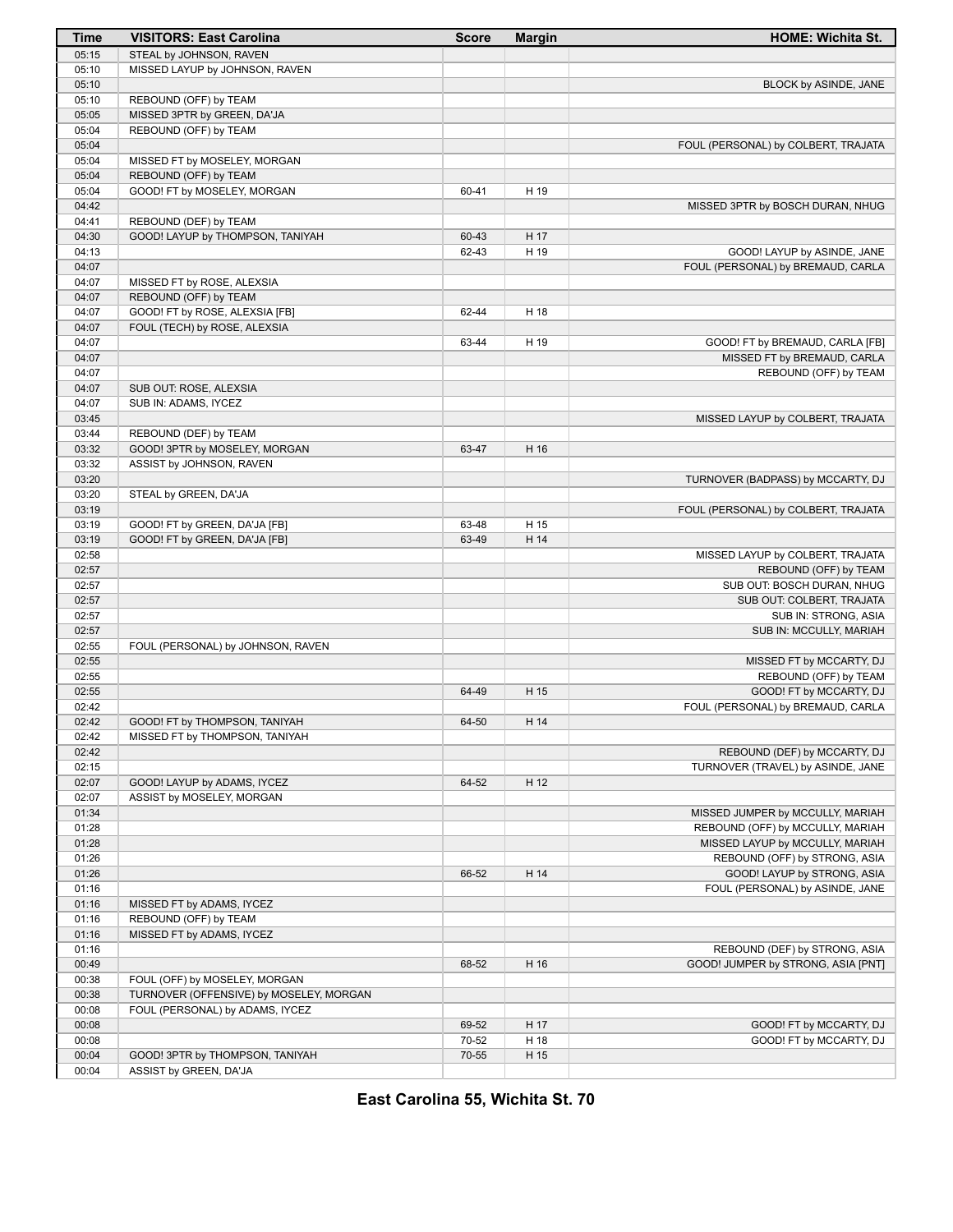| <b>Points (This Period)</b> | ECU           | <b>WSU</b>     |
|-----------------------------|---------------|----------------|
| In the Paint                |               | 12             |
| Off Turns                   |               |                |
| 2nd Chance                  |               | 5              |
| <b>Fast Break</b>           |               |                |
| Bench                       | 10            |                |
| Per Poss                    | 1.333<br>9/15 | 1.412<br>11/17 |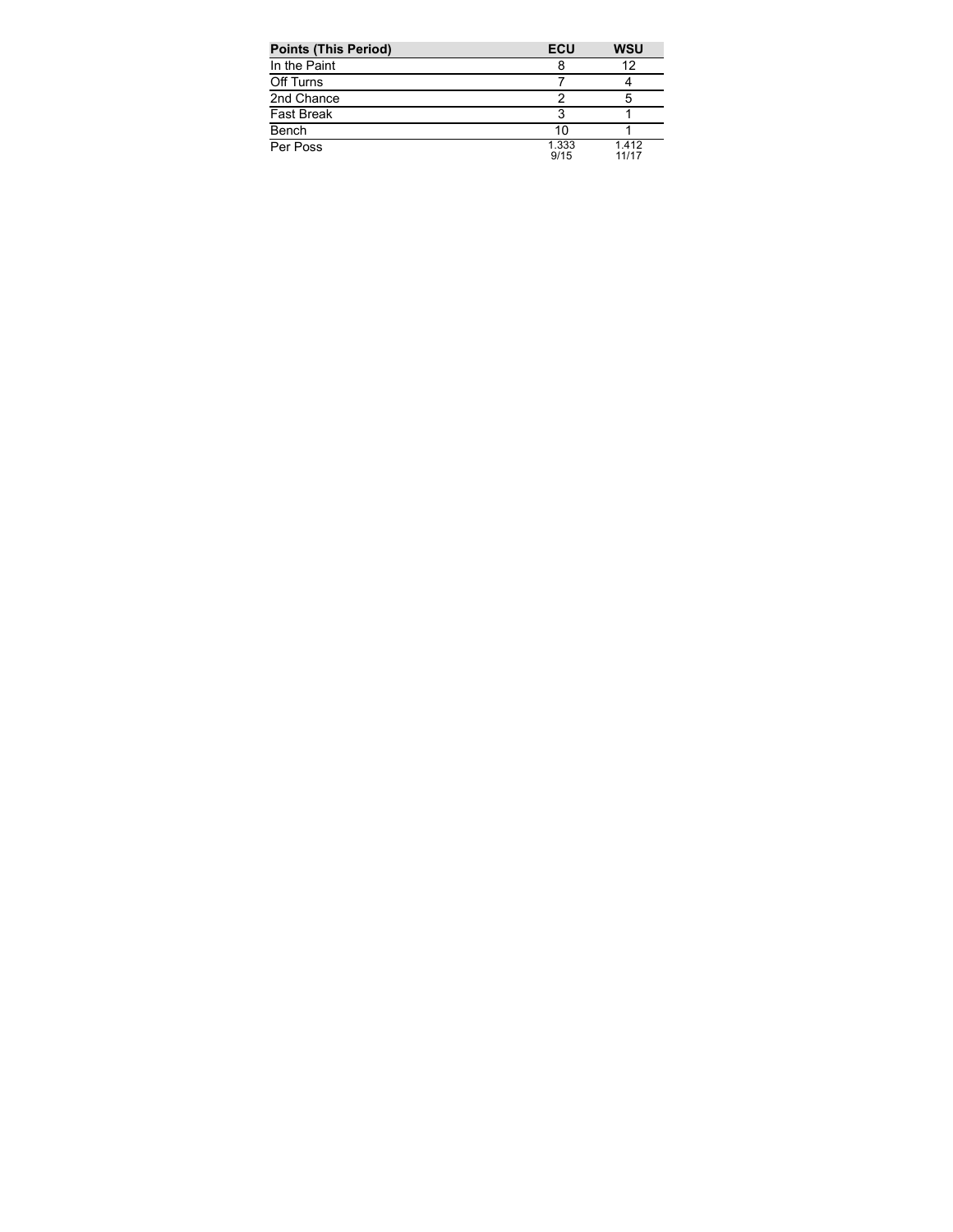#### **Official Scoring/Possession Reference Chart East Carolina vs Wichita St. Period 1 January 25, 2022 at Charles Koch Arena (Devlin Court) - Wichita, Kan.**



#### **Period 1**

#### **Starters:**

East Carolina: 0 ROSE,ALEXSIA (G); 1 THOMPSON,TANIYAH (G); 11 JOHNSON,RAVEN (F); 33 CHAMBERS,TIARA (F); 55 BENNETT,TYLAR (C);<br>**Wichita St.**: 00 STRONG,ASIA (F); 1 MCCARTY,DJ (G); 2 MCCULLY,MARIAH (G); 20 DUNCAN,SHAMARYAH (

| <b>Time</b> | <b>VISITORS: East Carolina</b>  | <b>Score</b> | <b>Margin</b>  | <b>HOME: Wichita St.</b>        |
|-------------|---------------------------------|--------------|----------------|---------------------------------|
| 09:23       | GOOD! FT by CHAMBERS, TIARA     | $0 - 1$      | V <sub>1</sub> |                                 |
| 07:45       |                                 | $1 - 1$      | T.             | GOOD! FT by STRONG, ASIA        |
| 07:18       |                                 | $3 - 1$      | H <sub>2</sub> | GOOD! LAYUP by STRONG, ASIA     |
| 06:13       |                                 | $5 - 1$      | $H_4$          | GOOD! LAYUP by ASINDE, JANE     |
| 05:40       | GOOD! JUMPER by CHAMBERS, TIARA | $5-3$        | H <sub>2</sub> |                                 |
| 04:51       |                                 | $7-3$        | H <sub>4</sub> | GOOD! JUMPER by STRONG, ASIA    |
| 03:13       |                                 | $9 - 3$      | H <sub>6</sub> | GOOD! LAYUP by MCCARTY, DJ [FB] |
| 03:00       | GOOD! 3PTR by JOHNSON, RAVEN    | $9-6$        | $H_3$          |                                 |
| 02:46       |                                 | $11 - 6$     | H <sub>5</sub> | GOOD! LAYUP by COLBERT, TRAJATA |
| 02:13       |                                 | $13-6$       | H <sub>7</sub> | GOOD! LAYUP by COLBERT, TRAJATA |
| 01:55       | GOOD! FT by ROSE, ALEXSIA       | $13 - 7$     | H 6            |                                 |
| 01:55       | GOOD! FT by ROSE, ALEXSIA       | $13 - 8$     | H <sub>5</sub> |                                 |
| 01:13       | GOOD! 3PTR by GREEN, DA'JA      | $13 - 11$    | H <sub>2</sub> |                                 |
| 00:30       | GOOD! 3PTR by GREEN, DA'JA      | $13 - 14$    | V <sub>1</sub> |                                 |
| 00:03       |                                 | $15 - 14$    | H <sub>1</sub> | GOOD! LAYUP by ASINDE, JANE     |

**East Carolina 14, Wichita St. 15**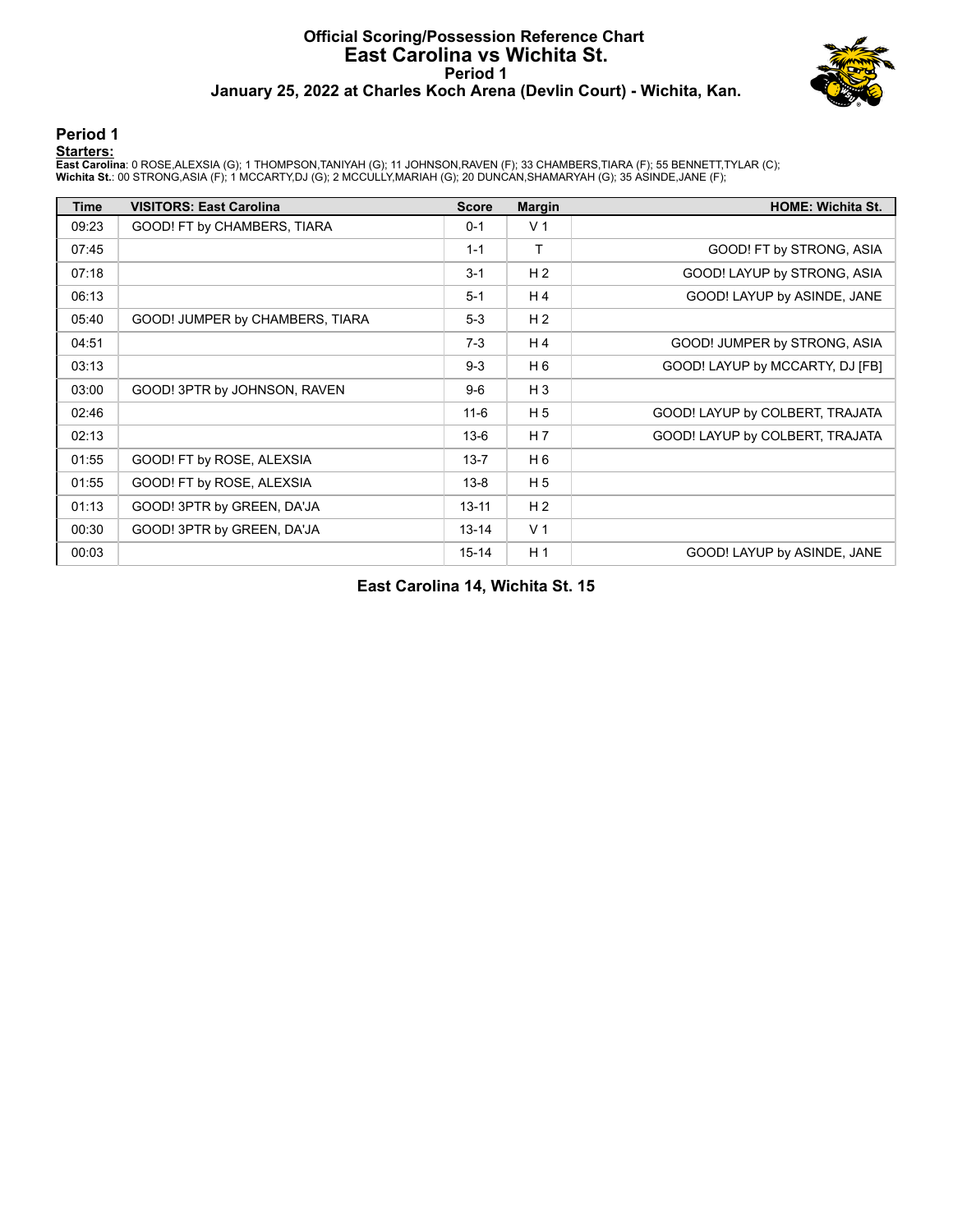#### **Official Scoring/Possession Reference Chart East Carolina vs Wichita St. Period 2 January 25, 2022 at Charles Koch Arena (Devlin Court) - Wichita, Kan.**



#### **Period 2**

#### **Starters:**

East Carolina: 0 ROSE,ALEXSIA (G); 1 THOMPSON,TANIYAH (G); 11 JOHNSON,RAVEN (F); 33 CHAMBERS,TIARA (F); 55 BENNETT,TYLAR (C);<br>**Wichita St.**: 00 STRONG,ASIA (F); 1 MCCARTY,DJ (G); 2 MCCULLY,MARIAH (G); 20 DUNCAN,SHAMARYAH (

| Time  | <b>VISITORS: East Carolina</b>       | <b>Score</b> | <b>Margin</b>  | <b>HOME: Wichita St.</b>         |
|-------|--------------------------------------|--------------|----------------|----------------------------------|
| 09:26 | GOOD! 3PTR by GREEN, DA'JA           | 15-17        | V <sub>2</sub> |                                  |
| 09:01 | GOOD! 3PTR by THOMPSON, TANIYAH      | $15 - 20$    | V <sub>5</sub> |                                  |
| 08:20 |                                      | 17-20        | $V_3$          | GOOD! LAYUP by ASINDE, JANE [FB] |
| 07:47 | GOOD! LAYUP by GREEN, DA'JA [FB/PNT] | 17-22        | V <sub>5</sub> |                                  |
| 07:27 |                                      | $20 - 22$    | V <sub>2</sub> | GOOD! 3PTR by MCCULLY, MARIAH    |
| 06:48 |                                      | $22 - 22$    | T              | GOOD! LAYUP by MCCULLY, MARIAH   |
| 06:24 | GOOD! LAYUP by THOMPSON, TANIYAH     | $22 - 24$    | V <sub>2</sub> |                                  |
| 05:35 | GOOD! 3PTR by GREEN, DA'JA           | $22 - 27$    | V <sub>5</sub> |                                  |
| 04:32 | GOOD! JUMPER by BENNETT, TYLAR [PNT] | $22 - 29$    | V <sub>7</sub> |                                  |
| 04:13 |                                      | $25-29$      | V <sub>4</sub> | GOOD! 3PTR by MCCULLY, MARIAH    |
| 02:07 |                                      | 26-29        | $V_3$          | GOOD! FT by ASINDE, JANE [FB]    |
| 01:03 |                                      | 28-29        | V <sub>1</sub> | GOOD! LAYUP by ASINDE, JANE      |

**East Carolina 29, Wichita St. 28**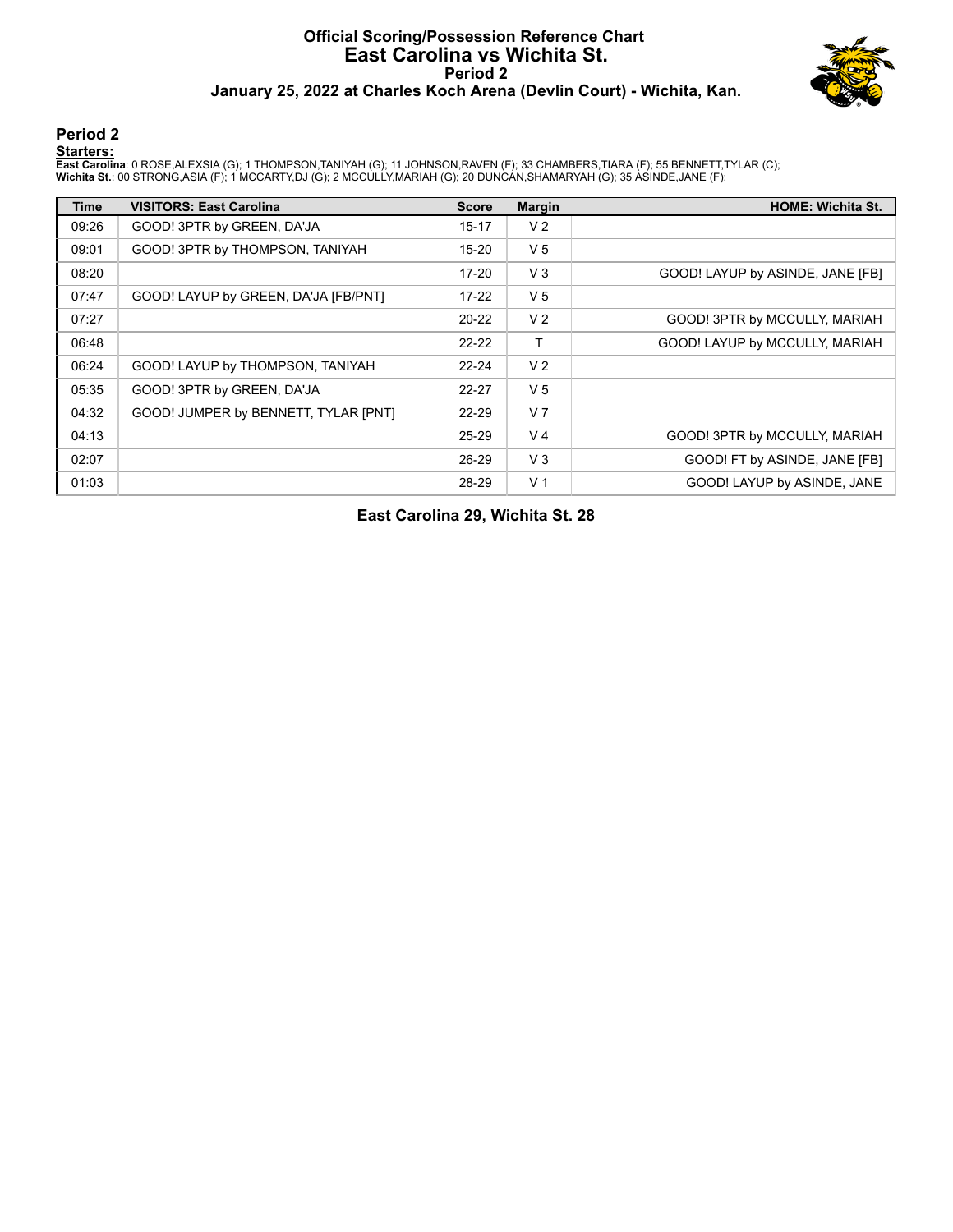#### **Official Scoring/Possession Reference Chart East Carolina vs Wichita St. Period 3 January 25, 2022 at Charles Koch Arena (Devlin Court) - Wichita, Kan.**



#### **Period 3**

#### **Starters:**

East Carolina: 0 ROSE,ALEXSIA (G); 1 THOMPSON,TANIYAH (G); 11 JOHNSON,RAVEN (F); 33 CHAMBERS,TIARA (F); 55 BENNETT,TYLAR (C);<br>**Wichita St.**: 00 STRONG,ASIA (F); 1 MCCARTY,DJ (G); 2 MCCULLY,MARIAH (G); 20 DUNCAN,SHAMARYAH (

| <b>Time</b> | <b>VISITORS: East Carolina</b>    | <b>Score</b> | <b>Margin</b>  | <b>HOME: Wichita St.</b>        |
|-------------|-----------------------------------|--------------|----------------|---------------------------------|
| 09:10       |                                   | 30-29        | H <sub>1</sub> | GOOD! JUMPER by MCCULLY, MARIAH |
| 08:17       |                                   | 32-29        | $H_3$          | GOOD! LAYUP by MCCULLY, MARIAH  |
| 07:41       | GOOD! JUMPER by THOMPSON, TANIYAH | 32-31        | H <sub>1</sub> |                                 |
| 06:02       |                                   | 34-31        | $H_3$          | GOOD! LAYUP by ASINDE, JANE     |
| 06:01       |                                   | 35-31        | H <sub>4</sub> | GOOD! FT by ASINDE, JANE        |
| 05:52       |                                   | $37 - 31$    | H <sub>6</sub> | GOOD! LAYUP by ASINDE, JANE     |
| 04:05       |                                   | 39-31        | H 8            | GOOD! LAYUP by MCCARTY, DJ [FB] |
| 03:44       |                                   | 40-31        | H 9            | GOOD! FT by MCCARTY, DJ [FB]    |
| 03:44       |                                   | 42-31        | H 11           | GOOD! LAYUP by MCCULLY, MARIAH  |
| 03:03       |                                   | 43-31        | H 12           | GOOD! FT by MCCULLY, MARIAH     |
| 03:03       |                                   | 44-31        | H 13           | GOOD! FT by MCCULLY, MARIAH     |
| 02:41       | GOOD! LAYUP by BENNETT, TYLAR     | 44-33        | H 11           |                                 |
| 01:09       | GOOD! JUMPER by GREEN, DA'JA      | 44-35        | H9             |                                 |
| 00:38       |                                   | 45-35        | H 10           | GOOD! FT by MCCARTY, DJ         |
| 00:38       |                                   | 46-35        | H 11           | GOOD! FT by MCCARTY, DJ         |

**East Carolina 35, Wichita St. 46**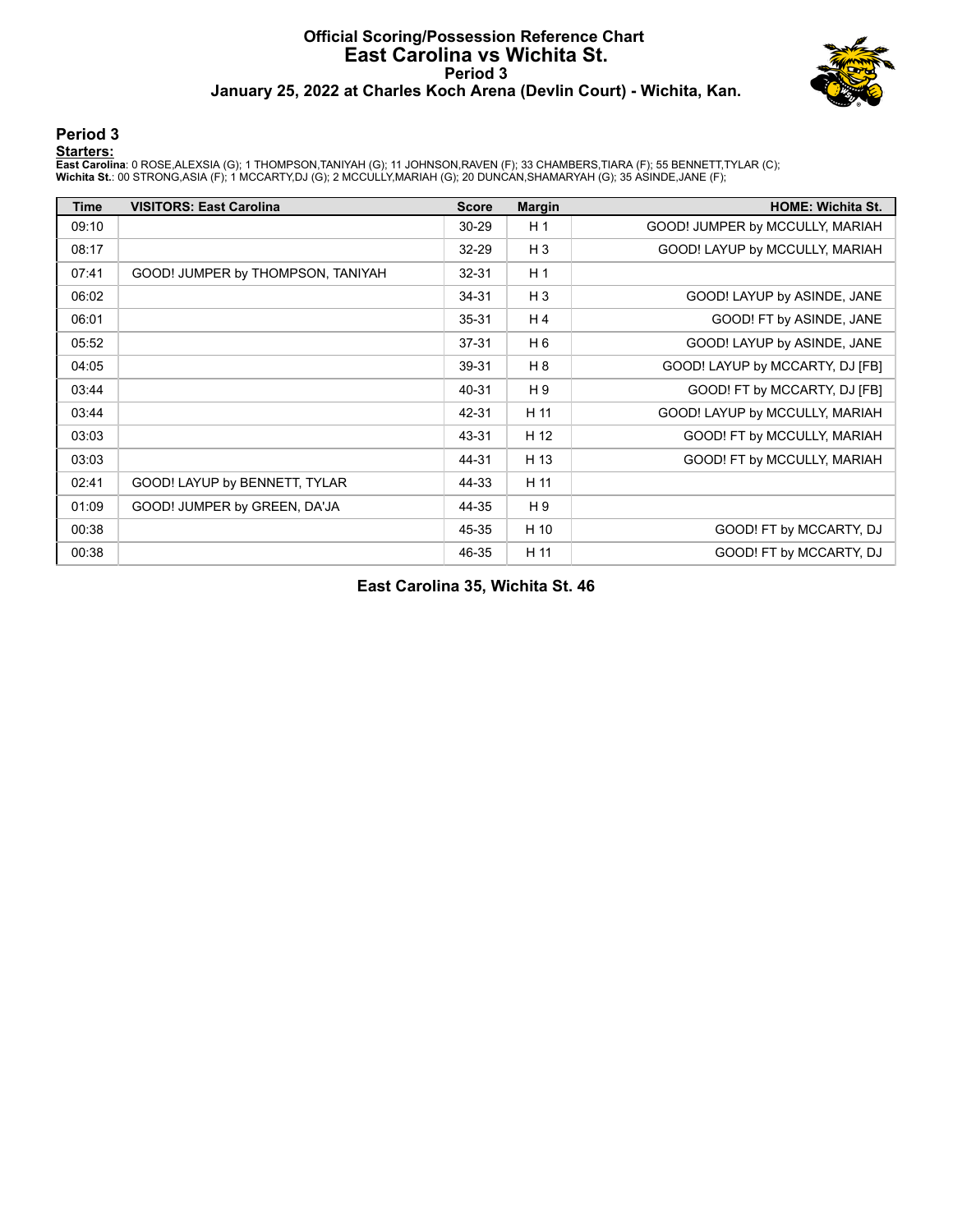#### **Official Scoring/Possession Reference Chart East Carolina vs Wichita St. Period 4 January 25, 2022 at Charles Koch Arena (Devlin Court) - Wichita, Kan.**



#### **Period 4**

#### **Starters:**

East Carolina: 0 ROSE,ALEXSIA (G); 1 THOMPSON,TANIYAH (G); 11 JOHNSON,RAVEN (F); 33 CHAMBERS,TIARA (F); 55 BENNETT,TYLAR (C);<br>**Wichita St.**: 00 STRONG,ASIA (F); 1 MCCARTY,DJ (G); 2 MCCULLY,MARIAH (G); 20 DUNCAN,SHAMARYAH (

| <b>Time</b> | <b>VISITORS: East Carolina</b>          | <b>Score</b> | <b>Margin</b> | <b>HOME: Wichita St.</b>           |
|-------------|-----------------------------------------|--------------|---------------|------------------------------------|
| 09:34       |                                         | 48-35        | H 13          | GOOD! LAYUP by ASINDE, JANE        |
| 09:11       | GOOD! LAYUP by ACOX, LAILA              | 48-37        | H 11          |                                    |
| 08:34       |                                         | 51-37        | H 14          | GOOD! 3PTR by STRONG, ASIA         |
| 07:44       | GOOD! FT by BENNETT, TYLAR              | 51-38        | H 13          |                                    |
| 07:18       |                                         | 53-38        | H 15          | GOOD! LAYUP by STRONG, ASIA        |
| 07:18       |                                         | 54-38        | H 16          | GOOD! FT by STRONG, ASIA           |
| 06:54       | GOOD! JUMPER by THOMPSON, TANIYAH [PNT] | 54-40        | H 14          |                                    |
| 06:31       |                                         | 57-40        | H 17          | GOOD! 3PTR by MCCULLY, MARIAH      |
| 06:09       |                                         | 59-40        | H 19          | GOOD! LAYUP by ASINDE, JANE        |
| 06:09       |                                         | 60-40        | H 20          | GOOD! FT by ASINDE, JANE           |
| 05:04       | GOOD! FT by MOSELEY, MORGAN             | 60-41        | H 19          |                                    |
| 04:30       | GOOD! LAYUP by THOMPSON, TANIYAH        | 60-43        | H 17          |                                    |
| 04:13       |                                         | 62-43        | H 19          | GOOD! LAYUP by ASINDE, JANE        |
| 04:07       | GOOD! FT by ROSE, ALEXSIA [FB]          | 62-44        | H 18          |                                    |
| 04:07       |                                         | 63-44        | H 19          | GOOD! FT by BREMAUD, CARLA [FB]    |
| 03:32       | GOOD! 3PTR by MOSELEY, MORGAN           | 63-47        | H 16          |                                    |
| 03:19       | GOOD! FT by GREEN, DA'JA [FB]           | 63-48        | H 15          |                                    |
| 03:19       | GOOD! FT by GREEN, DA'JA [FB]           | 63-49        | H 14          |                                    |
| 02:55       |                                         | 64-49        | H 15          | GOOD! FT by MCCARTY, DJ            |
| 02:42       | GOOD! FT by THOMPSON, TANIYAH           | 64-50        | H 14          |                                    |
| 02:07       | GOOD! LAYUP by ADAMS, IYCEZ             | 64-52        | H 12          |                                    |
| 01:26       |                                         | 66-52        | H 14          | GOOD! LAYUP by STRONG, ASIA        |
| 00:49       |                                         | 68-52        | H 16          | GOOD! JUMPER by STRONG, ASIA [PNT] |
| 00:08       |                                         | 69-52        | H 17          | GOOD! FT by MCCARTY, DJ            |
| 00:08       |                                         | 70-52        | H 18          | GOOD! FT by MCCARTY, DJ            |
| 00:04       | GOOD! 3PTR by THOMPSON, TANIYAH         | 70-55        | H 15          |                                    |

**East Carolina 55, Wichita St. 70**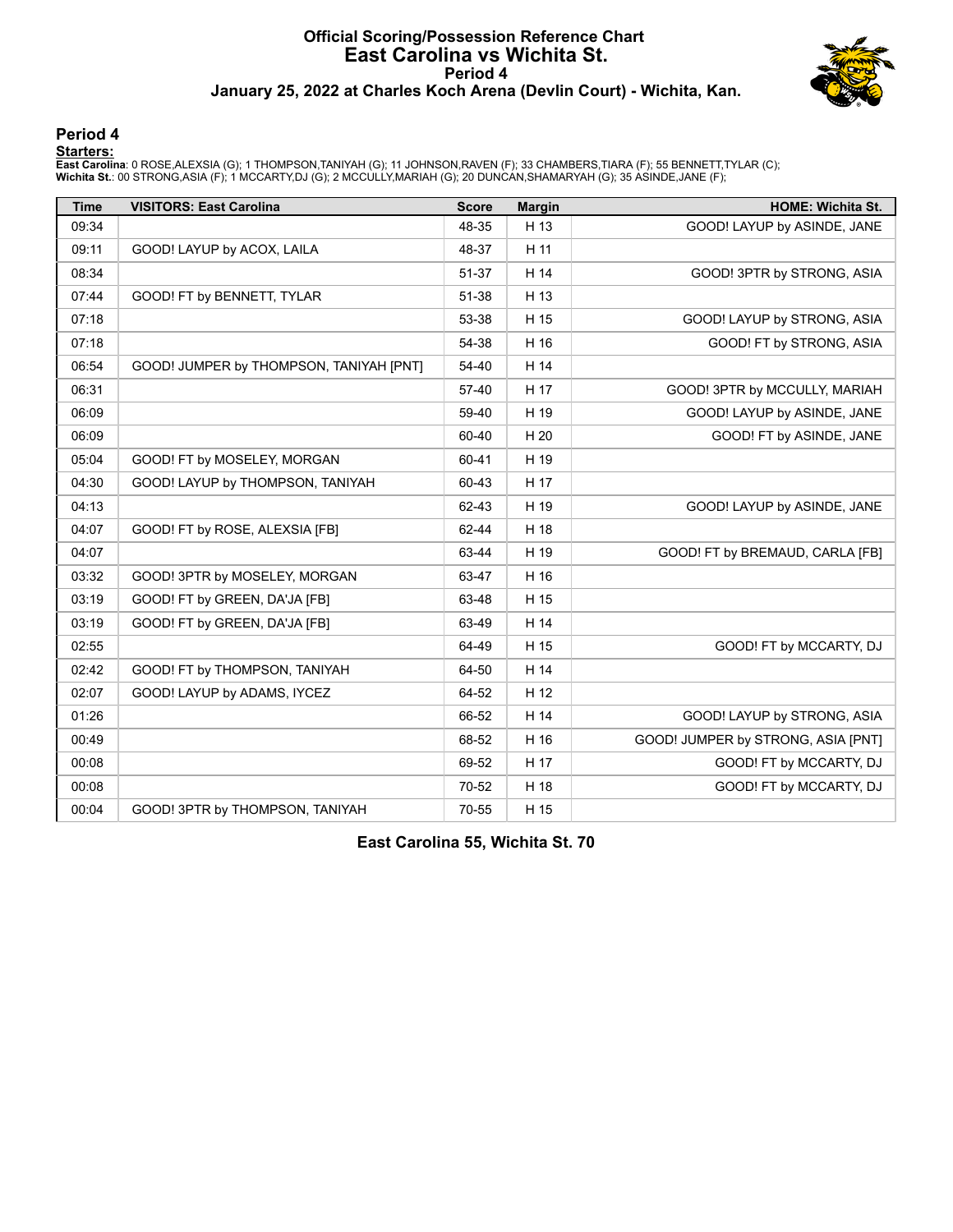#### **Official Substitutions Log East Carolina vs Wichita St. Period 1 January 25, 2022 at Charles Koch Arena (Devlin Court) - Wichita, Kan.**



| <b>VISITORS: East Carolina</b> | <b>Time</b> | <b>Score</b> | <b>HOME: Wichita St.</b>   |
|--------------------------------|-------------|--------------|----------------------------|
| 0 ROSE, ALEXSIA                |             |              | 00 STRONG, ASIA            |
| 1 THOMPSON, TANIYAH            |             |              | 1 MCCARTY,DJ               |
| 11 JOHNSON, RAVEN              |             |              | 2 MCCULLY, MARIAH          |
| 33 CHAMBERS, TIARA             |             |              | 20 DUNCAN, SHAMARYAH       |
| 55 BENNETT, TYLAR              |             |              | 35 ASINDE, JANE            |
| SUB OUT: 55 BENNETT, TYLAR     | 07:05       | $1 - 3$      |                            |
| SUB IN: 12 MOSELEY, MORGAN     | 07:05       |              |                            |
|                                | 05:22       | $3-5$        | SUB OUT: DUNCAN, SHAMARYAH |
|                                | 05:22       |              | SUB IN: BREMAUD, CARLA     |
| SUB OUT: 11 JOHNSON, RAVEN     | 05:22       |              |                            |
| SUB IN: 35 GREEN, DA'JA        | 05:22       |              |                            |
|                                | 05:16       | $3-5$        | SUB OUT: ASINDE, JANE      |
|                                | 05:16       |              | SUB IN: COLBERT, TRAJATA   |
| SUB OUT: 33 CHAMBERS, TIARA    | 05:16       |              |                            |
| SUB IN: 31 FRANKLIN, BRITTANY  | 05:16       |              |                            |
|                                | 03:49       | $3 - 7$      | SUB OUT: STRONG, ASIA      |
|                                | 03:49       |              | SUB OUT: MCCULLY, MARIAH   |
|                                | 03:49       |              | SUB IN: BOSCH DURAN, NHUG  |
|                                | 03:49       |              | SUB IN: ASINDE, JANE       |
| SUB OUT: 0 ROSE, ALEXSIA       | 03:49       |              |                            |
| SUB OUT: 12 MOSELEY, MORGAN    | 03:49       |              |                            |
| SUB OUT: 31 FRANKLIN, BRITTANY | 03:49       |              |                            |
| SUB IN: 11 JOHNSON, RAVEN      | 03:49       |              |                            |
| SUB IN: 20 ADAMS, IYCEZ        | 03:49       |              |                            |
| SUB IN: 33 CHAMBERS, TIARA     | 03:49       |              |                            |
| SUB OUT: 1 THOMPSON, TANIYAH   | 02:29       | $6 - 11$     |                            |
| SUB IN: 0 ROSE, ALEXSIA        | 02:29       |              |                            |
|                                | 01:55       | $6 - 13$     | SUB OUT: MCCARTY,DJ        |
|                                | 01:55       |              | SUB IN: PLATONOVA, TANYA   |
| SUB OUT: 20 ADAMS, IYCEZ       | 01:55       |              |                            |
| SUB OUT: 33 CHAMBERS, TIARA    | 01:55       |              |                            |
| SUB IN: 12 MOSELEY, MORGAN     | 01:55       |              |                            |
| SUB IN: 55 BENNETT, TYLAR      | 01:55       |              |                            |

**East Carolina 14, Wichita St. 15**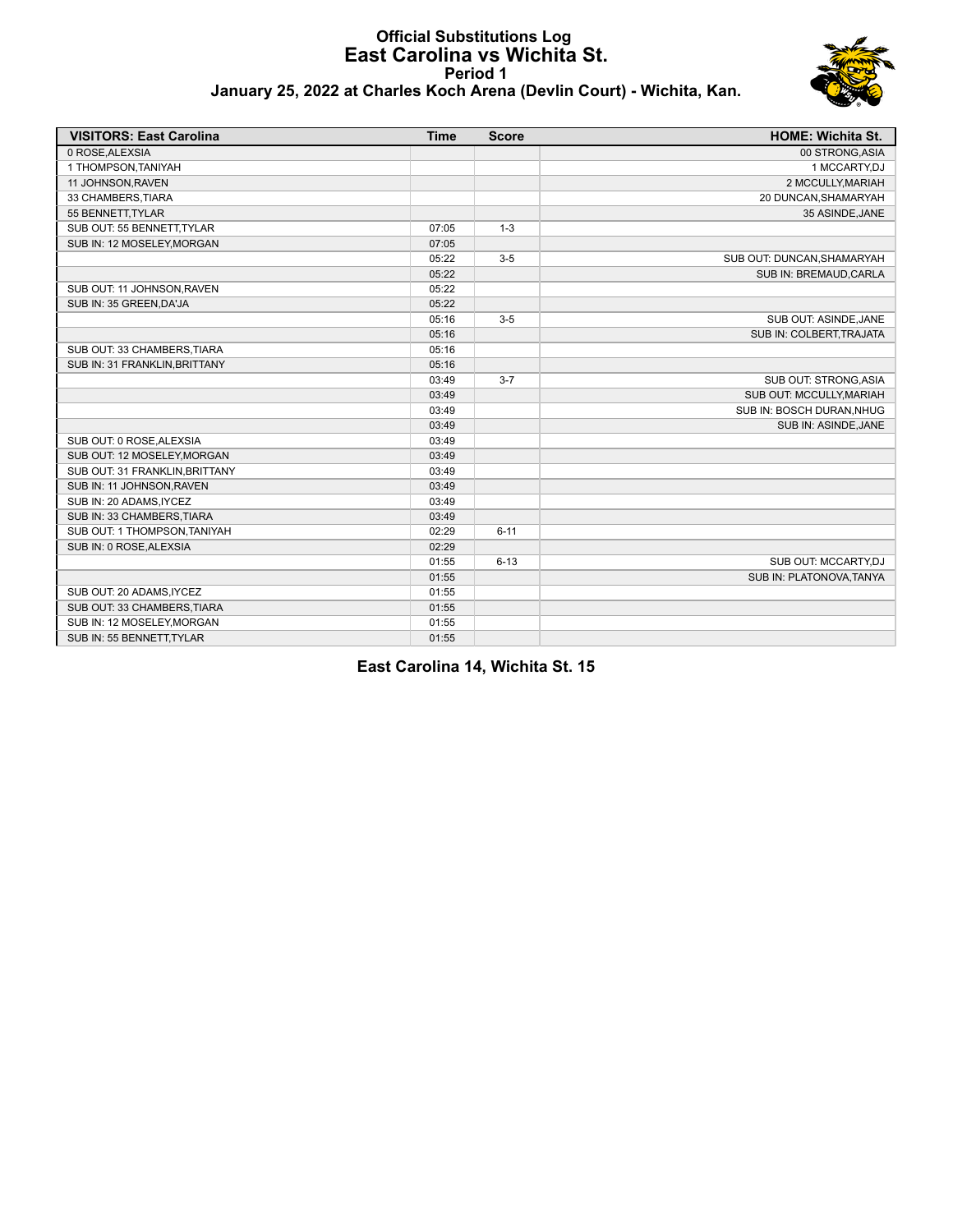#### **Official Substitutions Log East Carolina vs Wichita St. Period 2 January 25, 2022 at Charles Koch Arena (Devlin Court) - Wichita, Kan.**



| <b>VISITORS: East Carolina</b> | <b>Time</b> | <b>Score</b> | <b>HOME: Wichita St.</b>  |
|--------------------------------|-------------|--------------|---------------------------|
| 0 ROSE, ALEXSIA                |             |              | 00 STRONG, ASIA           |
| 1 THOMPSON, TANIYAH            |             |              | 1 MCCARTY,DJ              |
| 11 JOHNSON, RAVEN              |             |              | 2 MCCULLY, MARIAH         |
| 33 CHAMBERS, TIARA             |             |              | 20 DUNCAN, SHAMARYAH      |
| 55 BENNETT, TYLAR              |             |              | 35 ASINDE, JANE           |
|                                | 10:00       |              | SUB OUT: PLATONOVA, TANYA |
|                                | 10:00       |              | SUB OUT: BREMAUD, CARLA   |
|                                | 10:00       |              | SUB IN: MCCARTY,DJ        |
|                                | 10:00       |              | SUB IN: MCCULLY, MARIAH   |
| SUB OUT: 11 JOHNSON, RAVEN     | 10:00       |              |                           |
| SUB IN: 1 THOMPSON, TANIYAH    | 10:00       |              |                           |
|                                | 09:40       |              | SUB OUT: COLBERT, TRAJATA |
|                                | 09:40       |              | SUB IN: STRONG, ASIA      |
| SUB OUT: 12 MOSELEY, MORGAN    | 07:55       | $20 - 17$    |                           |
| SUB IN: 33 CHAMBERS, TIARA     | 07:55       |              |                           |
|                                | 03:11       | 29-25        | SUB OUT: BOSCH DURAN.NHUG |
|                                | 03:11       |              | SUB IN: DUNCAN, SHAMARYAH |
| SUB OUT: 33 CHAMBERS, TIARA    | 03:11       |              |                           |
| SUB IN: 31 FRANKLIN, BRITTANY  | 03:11       |              |                           |
| SUB OUT: 55 BENNETT, TYLAR     | 02:21       | 29-25        |                           |
| SUB IN: 20 ADAMS, IYCEZ        | 02:21       |              |                           |
|                                | 02:07       | 29-25        | SUB OUT: STRONG, ASIA     |
|                                | 02:07       |              | SUB IN: ANCIAUX, ELLA     |
| SUB OUT: 35 GREEN, DA'JA       | 02:07       |              |                           |
| SUB IN: 11 JOHNSON, RAVEN      | 02:07       |              |                           |
| SUB OUT: 31 FRANKLIN, BRITTANY | 00:51       | 29-28        |                           |
| SUB IN: 33 CHAMBERS, TIARA     | 00:51       |              |                           |

**East Carolina 29, Wichita St. 28**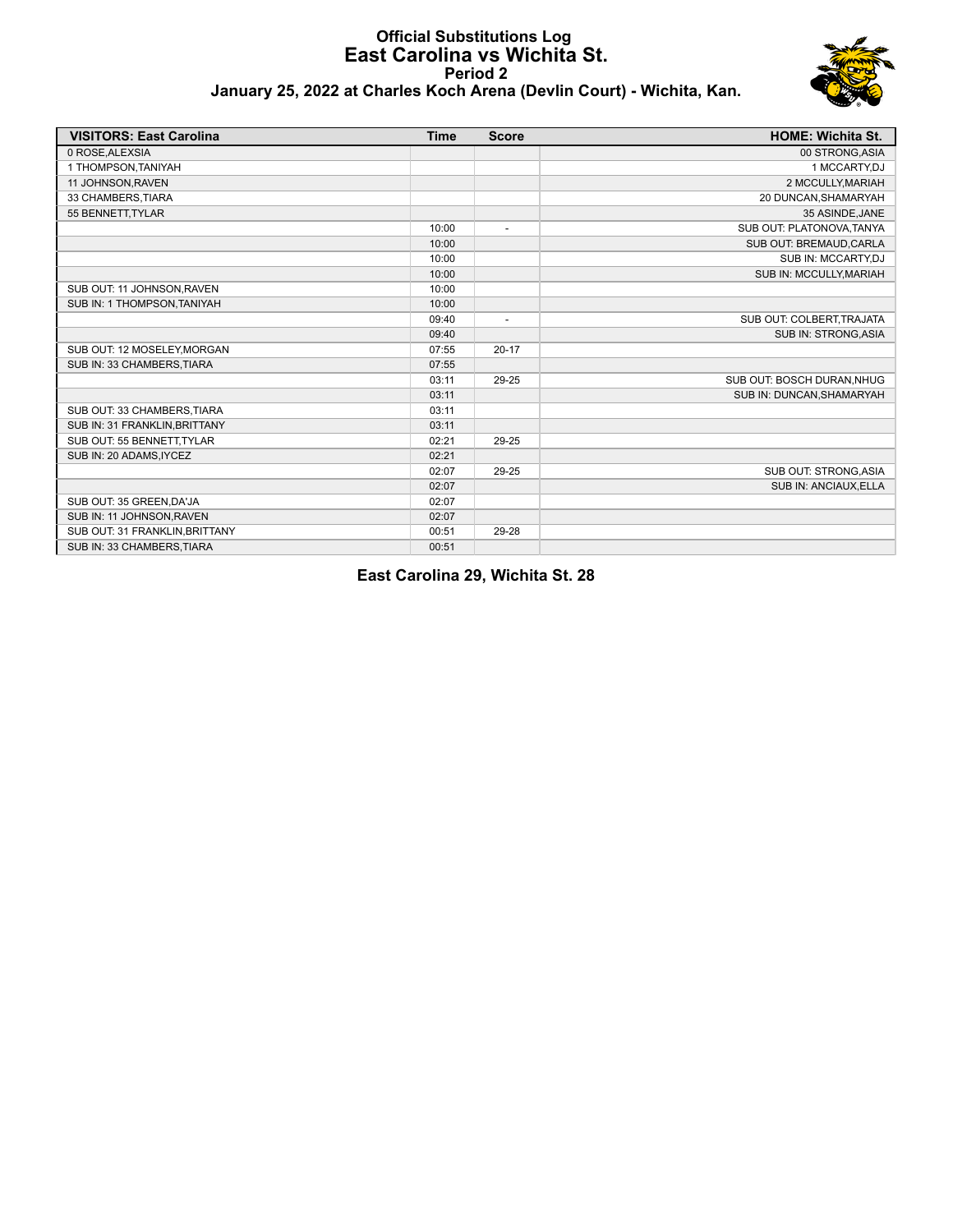#### **Official Substitutions Log East Carolina vs Wichita St. Period 3 January 25, 2022 at Charles Koch Arena (Devlin Court) - Wichita, Kan.**



| <b>VISITORS: East Carolina</b> | Time  | <b>Score</b>   | <b>HOME: Wichita St.</b>   |
|--------------------------------|-------|----------------|----------------------------|
| 0 ROSE, ALEXSIA                |       |                | 00 STRONG, ASIA            |
| 1 THOMPSON, TANIYAH            |       |                | 1 MCCARTY, DJ              |
| 11 JOHNSON, RAVEN              |       |                | 2 MCCULLY, MARIAH          |
| 33 CHAMBERS, TIARA             |       |                | 20 DUNCAN, SHAMARYAH       |
| 55 BENNETT, TYLAR              |       |                | 35 ASINDE, JANE            |
|                                | 10:00 | $\overline{a}$ | SUB OUT: ANCIAUX, ELLA     |
|                                | 10:00 |                | SUB OUT: DUNCAN, SHAMARYAH |
|                                | 10:00 |                | SUB IN: STRONG, ASIA       |
|                                | 10:00 |                | SUB IN: BREMAUD, CARLA     |
| SUB OUT: 20 ADAMS, IYCEZ       | 10:00 |                |                            |
| SUB IN: 55 BENNETT, TYLAR      | 10:00 |                |                            |
| SUB OUT: 33 CHAMBERS, TIARA    | 06:51 | 31-32          |                            |
| SUB IN: 12 MOSELEY, MORGAN     | 06:51 |                |                            |
| SUB OUT: 12 MOSELEY, MORGAN    | 06:01 | 31-35          |                            |
| SUB IN: 3 JOSEPHS, XIANNA      | 06:01 |                |                            |
| SUB OUT: 0 ROSE, ALEXSIA       | 05:36 | 31-37          |                            |
| SUB OUT: 55 BENNETT, TYLAR     | 05:36 |                |                            |
| SUB IN: 33 CHAMBERS, TIARA     | 05:36 |                |                            |
| SUB IN: 35 GREEN, DA'JA        | 05:36 |                |                            |
|                                | 05:11 | 31-37          | SUB OUT: ASINDE, JANE      |
|                                | 05:11 |                | SUB IN: COLBERT TRAJATA    |
| SUB OUT: 11 JOHNSON, RAVEN     | 04:19 | 31-37          |                            |
| SUB IN: 0 ROSE, ALEXSIA        | 04:19 |                |                            |
|                                | 03:03 | $31 - 42$      | SUB OUT: STRONG, ASIA      |
|                                | 03:03 |                | SUB OUT: MCCARTY,DJ        |
|                                | 03:03 |                | SUB IN: BOSCH DURAN, NHUG  |
|                                | 03:03 |                | SUB IN: ASINDE, JANE       |
| SUB OUT: 0 ROSE, ALEXSIA       | 03:03 |                |                            |
| SUB OUT: 3 JOSEPHS, XIANNA     | 03:03 |                |                            |
| SUB OUT: 33 CHAMBERS, TIARA    | 03:03 |                |                            |
| SUB IN: 11 JOHNSON, RAVEN      | 03:03 |                |                            |
| SUB IN: 20 ADAMS, IYCEZ        | 03:03 |                |                            |
| SUB IN: 55 BENNETT, TYLAR      | 03:03 |                |                            |
|                                | 01:44 | 33-44          | SUB OUT: BREMAUD, CARLA    |
|                                | 01:44 |                | SUB IN: DUNCAN, SHAMARYAH  |
| SUB OUT: 1 THOMPSON, TANIYAH   | 01:44 |                |                            |
| SUB IN: 0 ROSE, ALEXSIA        | 01:44 |                |                            |
|                                | 01:17 | 33-44          | SUB OUT: MCCULLY, MARIAH   |
|                                | 01:17 |                | SUB OUT: COLBERT, TRAJATA  |
|                                | 01:17 |                | SUB IN: STRONG, ASIA       |
|                                | 01:17 |                | SUB IN: MCCARTY,DJ         |

**East Carolina 35, Wichita St. 46**